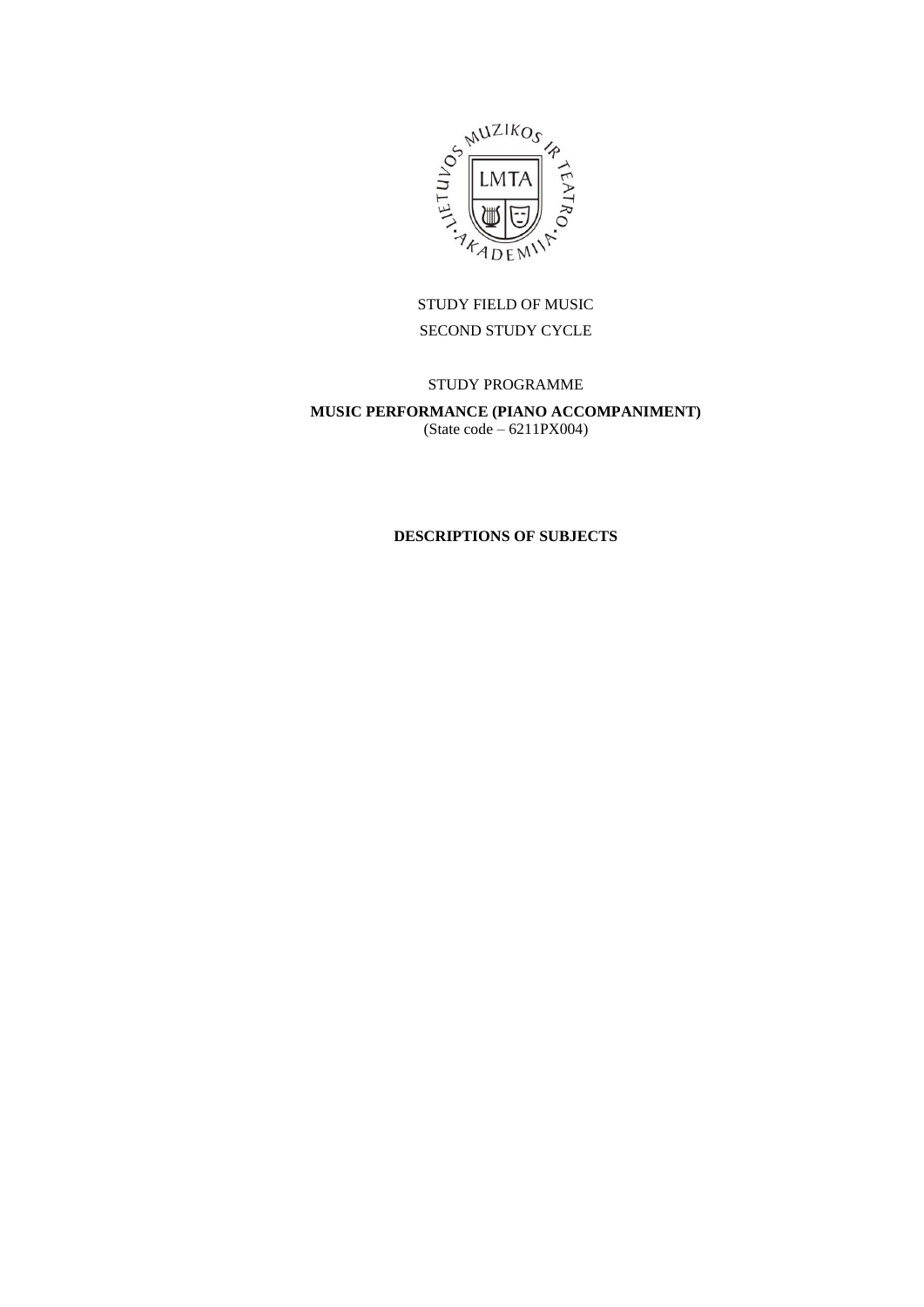| PRACTICE OF PERFORMING INSTRUMENTAL AND VOCAL MUSIC ACCOMPANIMENT  6 |
|----------------------------------------------------------------------|
|                                                                      |
|                                                                      |
|                                                                      |
|                                                                      |
|                                                                      |
|                                                                      |
|                                                                      |
|                                                                      |
|                                                                      |
|                                                                      |
|                                                                      |
|                                                                      |
|                                                                      |
|                                                                      |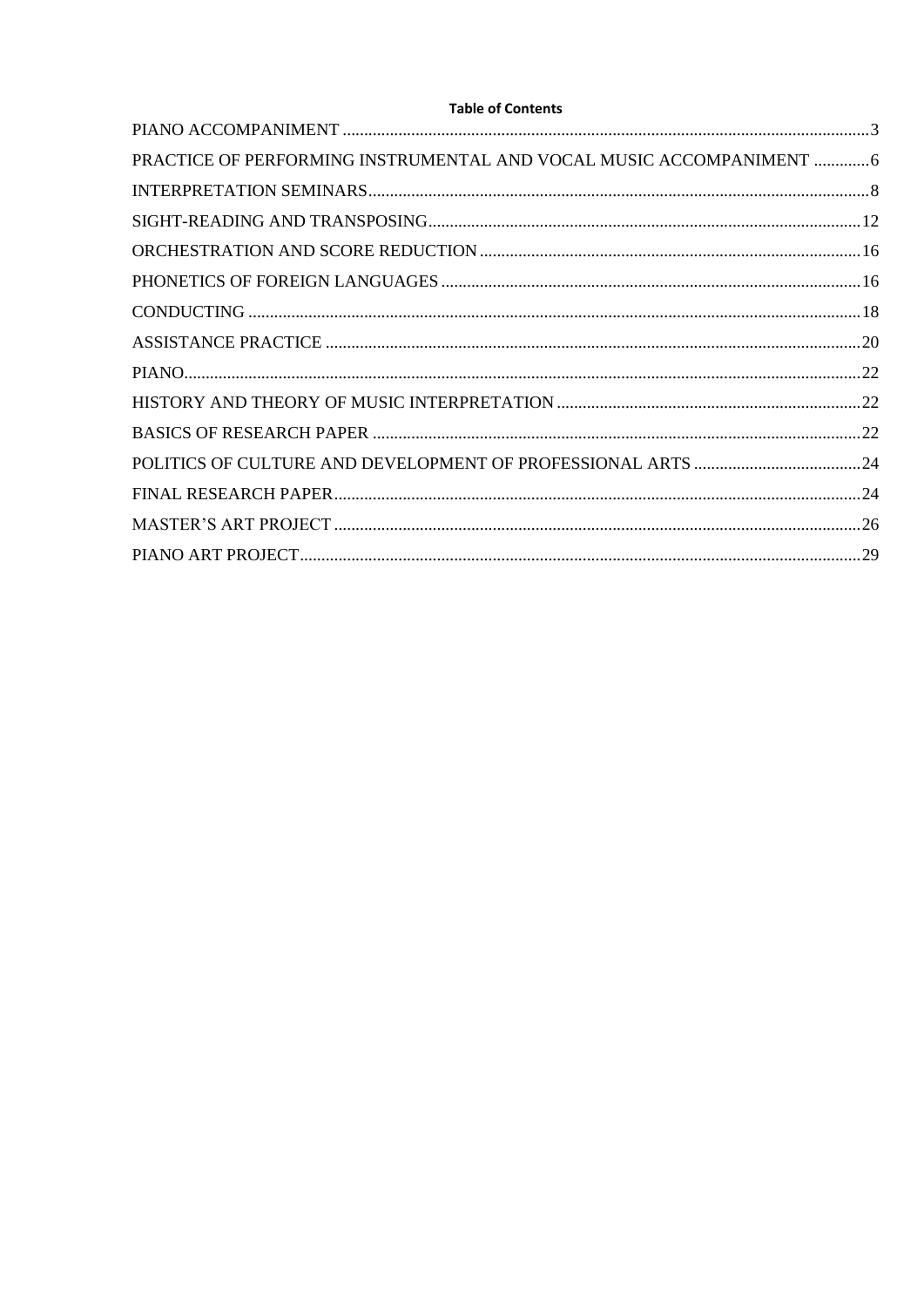#### **PIANO ACCOMPANIMENT**

<span id="page-2-0"></span>

|                                                                                                                                                                                                                                                                                                                                                                                                                                                                                                                                                                                                                                                                                                                                                                                                                                                                                                                                                                                                                                                                                                                                                                                                                                                                                                                                                                                                                                                                                                                                                                                                                                                                                                                                                                                                                                                                                                              | Subject (module) title                                                                                                                                                                                                                                                                                                                                                                                                                  | Code                 |                                                                                                                     |                                                                                                                                        | Study programme (s)                                     |  |  |
|--------------------------------------------------------------------------------------------------------------------------------------------------------------------------------------------------------------------------------------------------------------------------------------------------------------------------------------------------------------------------------------------------------------------------------------------------------------------------------------------------------------------------------------------------------------------------------------------------------------------------------------------------------------------------------------------------------------------------------------------------------------------------------------------------------------------------------------------------------------------------------------------------------------------------------------------------------------------------------------------------------------------------------------------------------------------------------------------------------------------------------------------------------------------------------------------------------------------------------------------------------------------------------------------------------------------------------------------------------------------------------------------------------------------------------------------------------------------------------------------------------------------------------------------------------------------------------------------------------------------------------------------------------------------------------------------------------------------------------------------------------------------------------------------------------------------------------------------------------------------------------------------------------------|-----------------------------------------------------------------------------------------------------------------------------------------------------------------------------------------------------------------------------------------------------------------------------------------------------------------------------------------------------------------------------------------------------------------------------------------|----------------------|---------------------------------------------------------------------------------------------------------------------|----------------------------------------------------------------------------------------------------------------------------------------|---------------------------------------------------------|--|--|
| Koncertmeisteris/Piano Accompaniment                                                                                                                                                                                                                                                                                                                                                                                                                                                                                                                                                                                                                                                                                                                                                                                                                                                                                                                                                                                                                                                                                                                                                                                                                                                                                                                                                                                                                                                                                                                                                                                                                                                                                                                                                                                                                                                                         |                                                                                                                                                                                                                                                                                                                                                                                                                                         | M150717              |                                                                                                                     |                                                                                                                                        | Music Performance (Piano                                |  |  |
|                                                                                                                                                                                                                                                                                                                                                                                                                                                                                                                                                                                                                                                                                                                                                                                                                                                                                                                                                                                                                                                                                                                                                                                                                                                                                                                                                                                                                                                                                                                                                                                                                                                                                                                                                                                                                                                                                                              | Lecturer (s)                                                                                                                                                                                                                                                                                                                                                                                                                            |                      |                                                                                                                     | Accompaniment)                                                                                                                         | Department where the                                    |  |  |
|                                                                                                                                                                                                                                                                                                                                                                                                                                                                                                                                                                                                                                                                                                                                                                                                                                                                                                                                                                                                                                                                                                                                                                                                                                                                                                                                                                                                                                                                                                                                                                                                                                                                                                                                                                                                                                                                                                              |                                                                                                                                                                                                                                                                                                                                                                                                                                         |                      |                                                                                                                     |                                                                                                                                        | subject is implemented                                  |  |  |
| Coordinator: prof. Irena Armonienė<br>Jonė Punytė.                                                                                                                                                                                                                                                                                                                                                                                                                                                                                                                                                                                                                                                                                                                                                                                                                                                                                                                                                                                                                                                                                                                                                                                                                                                                                                                                                                                                                                                                                                                                                                                                                                                                                                                                                                                                                                                           | Other (s): prof. Ramutė Vaitkevičiūtė, prof. Nijolė Ralytė, doc. Audronė Kisieliūtė, doc.<br>Eglė Perkumaitė-Vikšraitienė, doc. Irena Markauskienė, doc. dr. Indrė Baikštytė, lect.                                                                                                                                                                                                                                                     |                      |                                                                                                                     | Department<br>Accompaniment                                                                                                            | of                                                      |  |  |
|                                                                                                                                                                                                                                                                                                                                                                                                                                                                                                                                                                                                                                                                                                                                                                                                                                                                                                                                                                                                                                                                                                                                                                                                                                                                                                                                                                                                                                                                                                                                                                                                                                                                                                                                                                                                                                                                                                              | <b>Study cycle</b>                                                                                                                                                                                                                                                                                                                                                                                                                      |                      |                                                                                                                     |                                                                                                                                        | Type of the subject<br>(module)                         |  |  |
| Second (Master)                                                                                                                                                                                                                                                                                                                                                                                                                                                                                                                                                                                                                                                                                                                                                                                                                                                                                                                                                                                                                                                                                                                                                                                                                                                                                                                                                                                                                                                                                                                                                                                                                                                                                                                                                                                                                                                                                              |                                                                                                                                                                                                                                                                                                                                                                                                                                         |                      |                                                                                                                     | Compulsory                                                                                                                             |                                                         |  |  |
| Mode of delivery                                                                                                                                                                                                                                                                                                                                                                                                                                                                                                                                                                                                                                                                                                                                                                                                                                                                                                                                                                                                                                                                                                                                                                                                                                                                                                                                                                                                                                                                                                                                                                                                                                                                                                                                                                                                                                                                                             | Semester or period when the subject is delivered                                                                                                                                                                                                                                                                                                                                                                                        |                      |                                                                                                                     |                                                                                                                                        | Language (s) of<br>instruction                          |  |  |
| Classwork                                                                                                                                                                                                                                                                                                                                                                                                                                                                                                                                                                                                                                                                                                                                                                                                                                                                                                                                                                                                                                                                                                                                                                                                                                                                                                                                                                                                                                                                                                                                                                                                                                                                                                                                                                                                                                                                                                    | $Ist$ -3 <sup>rd</sup> semesters/Music Performance(Accompaniment)                                                                                                                                                                                                                                                                                                                                                                       |                      |                                                                                                                     | Lithuanian,<br>Polish.                                                                                                                 | English,<br>German, French, Russian,                    |  |  |
|                                                                                                                                                                                                                                                                                                                                                                                                                                                                                                                                                                                                                                                                                                                                                                                                                                                                                                                                                                                                                                                                                                                                                                                                                                                                                                                                                                                                                                                                                                                                                                                                                                                                                                                                                                                                                                                                                                              |                                                                                                                                                                                                                                                                                                                                                                                                                                         | <b>Prerequisites</b> |                                                                                                                     |                                                                                                                                        |                                                         |  |  |
| <b>Preliminary requirements:</b><br>Bachelor's degree in music, accompaniment to music performance and artistic<br>expression, and piano playing skills that meet the requirements for entrance exams.                                                                                                                                                                                                                                                                                                                                                                                                                                                                                                                                                                                                                                                                                                                                                                                                                                                                                                                                                                                                                                                                                                                                                                                                                                                                                                                                                                                                                                                                                                                                                                                                                                                                                                       |                                                                                                                                                                                                                                                                                                                                                                                                                                         | any): None.          | Minor requirements (if                                                                                              |                                                                                                                                        |                                                         |  |  |
| <b>Number of ECTS</b><br>credits                                                                                                                                                                                                                                                                                                                                                                                                                                                                                                                                                                                                                                                                                                                                                                                                                                                                                                                                                                                                                                                                                                                                                                                                                                                                                                                                                                                                                                                                                                                                                                                                                                                                                                                                                                                                                                                                             | Total student's load                                                                                                                                                                                                                                                                                                                                                                                                                    |                      | <b>Self-study hours</b>                                                                                             |                                                                                                                                        |                                                         |  |  |
| $21(7+7+7)$                                                                                                                                                                                                                                                                                                                                                                                                                                                                                                                                                                                                                                                                                                                                                                                                                                                                                                                                                                                                                                                                                                                                                                                                                                                                                                                                                                                                                                                                                                                                                                                                                                                                                                                                                                                                                                                                                                  | $561(187+187+187)$                                                                                                                                                                                                                                                                                                                                                                                                                      | $102(34+34+34)$      |                                                                                                                     | $459(153+153+153)$                                                                                                                     |                                                         |  |  |
| The aim of subject Accompaniment is to expand the accompanist's concert repertoire of opera vocal, instrumental                                                                                                                                                                                                                                                                                                                                                                                                                                                                                                                                                                                                                                                                                                                                                                                                                                                                                                                                                                                                                                                                                                                                                                                                                                                                                                                                                                                                                                                                                                                                                                                                                                                                                                                                                                                              |                                                                                                                                                                                                                                                                                                                                                                                                                                         |                      |                                                                                                                     |                                                                                                                                        |                                                         |  |  |
| opera and instrumental music in terms of dramaturgy and instrumentation; improve knowledge about performance of<br>musical pieces in Lied genre in different periods by analysing it from the perspective of musical and verbal text<br>interaction and in the aesthetic context of a particular cultural period; promote independence and initiative of concert<br>activity; develop an individual style of interpretation, the ability to organise and analyse the creative process together<br>with other performers, assess its results critically.<br>Short description of the subject (module) (up to 500 characters)<br>Accompaniment is the major subject in the specialisation Accompaniment of the programme Music Performance. In its<br>studies, practical and artistic abilities acquired during BA studies of subject Accompaniment, associated with the<br>studies of representative concert opera vocal, instrumental music and Lied (the art of song), implementation of art<br>projects, creativity and search for individual interpretation solutions, are developed further.<br>In the studies of the subject <i>Accompaniment</i> , the major repertoire of concert vocal and instrumental music<br>accompaniment with the piano and/or orchestra and Lied genre is built up; practical concert experience is gained;<br>students learn to assess the results of artistic activity critically.<br>During the individual lectures, the repertoire for the respective semester is selected under the guidance of the speciality<br>teacher, the features of interpretation of selected musical works are discussed, students learn to perform them properly<br>according to the requirements of style, genre, form, interpretation, and performance technique. Repertoire preparation<br>stages are planned, the plan of rehearsals is drawn up and the schedule of concerts is prepared. |                                                                                                                                                                                                                                                                                                                                                                                                                                         |                      |                                                                                                                     |                                                                                                                                        |                                                         |  |  |
| Programme<br>competences to be<br>developed (number of<br>programme's<br>learning outcomes)                                                                                                                                                                                                                                                                                                                                                                                                                                                                                                                                                                                                                                                                                                                                                                                                                                                                                                                                                                                                                                                                                                                                                                                                                                                                                                                                                                                                                                                                                                                                                                                                                                                                                                                                                                                                                  | Learning outcomes of the subject (module)                                                                                                                                                                                                                                                                                                                                                                                               |                      |                                                                                                                     | <b>Teaching and</b><br>learning methods                                                                                                | <b>Assessment</b><br>methods                            |  |  |
| Ability to inspire and<br>realise original artistic<br>through<br>ideas<br>the<br>of<br>musical<br>means<br>of<br>expression<br>the<br>chosen<br>specialisation.<br>(1.1)<br>Ability to inspire and                                                                                                                                                                                                                                                                                                                                                                                                                                                                                                                                                                                                                                                                                                                                                                                                                                                                                                                                                                                                                                                                                                                                                                                                                                                                                                                                                                                                                                                                                                                                                                                                                                                                                                          | Students will be able to express themselves as<br>artictic personalities with a developed ability to<br>create, develop and express their artistic ideas<br>when performing programmes of vocal opera,<br>instrumental music with the piano and/or<br>orchestral accompaniment as well as the Lied<br>genre that comply with the requirements for the<br>repertoire of MA studies.<br>Students will be able to use all possibilities of |                      | Practical training<br>large<br>preparation<br>recordings,<br>discussions,<br>independent<br>activities<br>Practical | in<br>groups,<br>rehearsals, analysis and<br>of<br>a<br>musical text, analysis<br>of literature and sound<br>concert<br>training<br>in | Performance<br>of a musical<br>programme<br>Performance |  |  |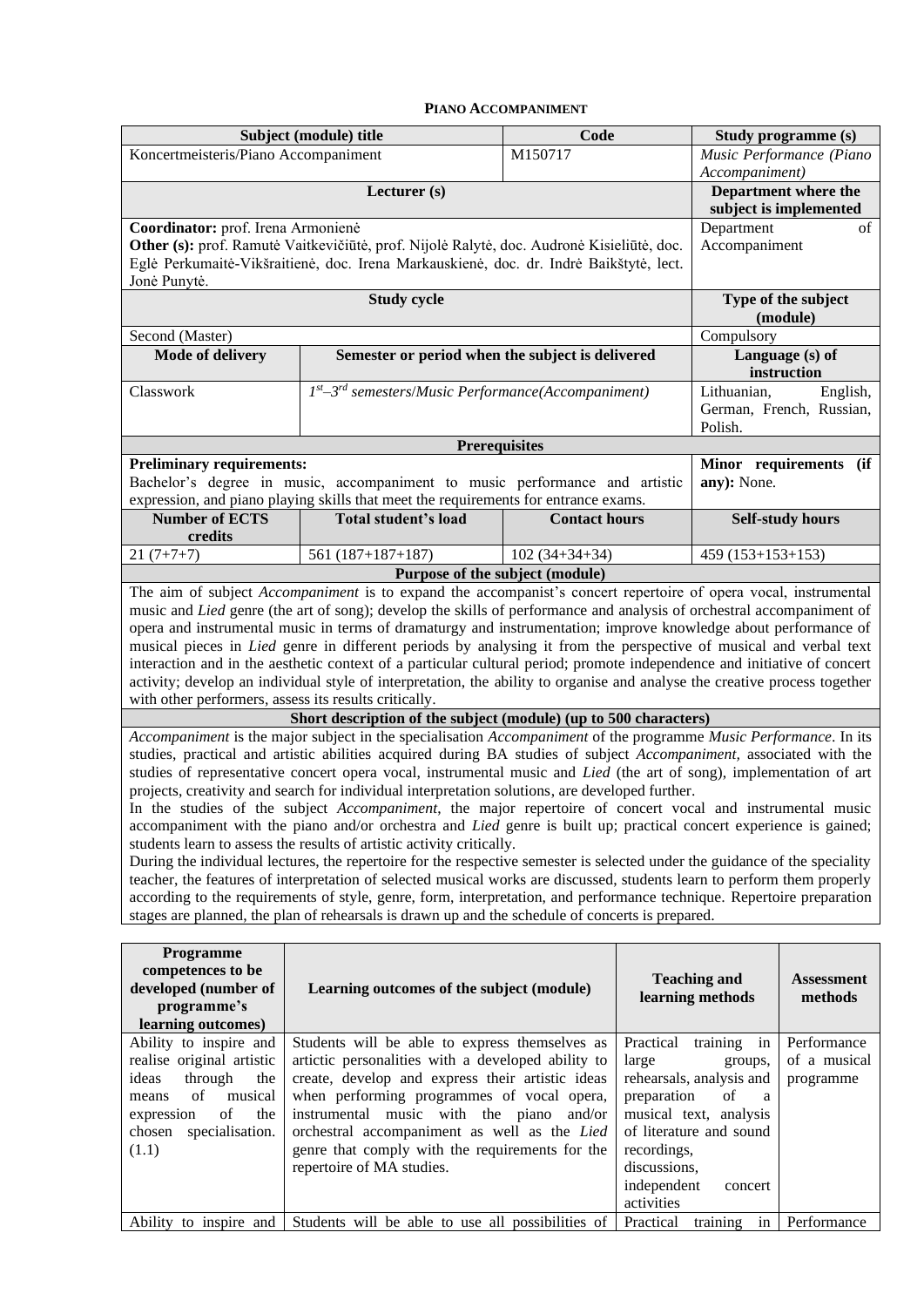| realise original artistic<br>through<br>ideas<br>the<br>of<br>musical<br>means<br>of<br>expression<br>the<br>chosen specialisation.<br>(1.2)                                                | piano performance expression in the areas of<br>vocal<br>and<br>instrumental<br>opera<br>music<br>accompaniment and Lied performance; they will<br>constantly look for new means of self-expression;<br>they will also demonstrate developed abilities of<br>musical communication and of heading the<br>creative process.                                                                                                                                                                      | large<br>groups,<br>rehearsals,<br>analysis<br>and<br>preparation<br>of<br>a<br>musical text, analysis<br>of literature and sound<br>recordings,<br>discussions,<br>independent<br>concert<br>activities                                | of a musical<br>programme                                              |
|---------------------------------------------------------------------------------------------------------------------------------------------------------------------------------------------|-------------------------------------------------------------------------------------------------------------------------------------------------------------------------------------------------------------------------------------------------------------------------------------------------------------------------------------------------------------------------------------------------------------------------------------------------------------------------------------------------|-----------------------------------------------------------------------------------------------------------------------------------------------------------------------------------------------------------------------------------------|------------------------------------------------------------------------|
| of<br>Knowledge<br>the<br>of<br>music<br>contexts<br>history<br>theory,<br>and<br>culture,<br>their<br>connections<br>with<br>traditions<br>of<br>interpretation. (2.1)                     | Building on the knowledge of music theory and<br>history, and the analysis of the cultural and<br>historical context of performed pieces and Music<br>Performancepractice, students will be able to<br>define an individual concept for interpretation of a<br>musical piece and demonstrate these abilities in all<br>stages of preparation of musical programmes and<br>their public performance.                                                                                             | Practical<br>training<br>in<br>large<br>groups,<br>rehearsals,<br>analysis<br>and<br>preparation<br>of<br>a<br>musical text, analysis<br>of literature and sound<br>recordings,<br>discussions,<br>independent<br>concert<br>activities | Performance<br>of a musical<br>programme                               |
| Knowledge<br>of<br>the<br>of<br>contexts<br>music<br>history<br>and<br>theory,<br>culture,<br>their<br>connections<br>with<br>traditions<br>of<br>interpretation. (2.2)                     | Students will know the Lied (the art of song)<br>interpretation traditions of different styles, genres<br>and countries, i.e. German, French, Italian,<br>Russian and so on, as well as the international<br>performance standards of opera and instrumental<br>music<br>with<br>orchestral<br>and/or<br>piano<br>accompaniment; they will be able to develop a<br>consistent musical and/or interdisciplinary art<br>programme for a particular cultural and/or social<br>context.             | Analysis of literature,<br>sound<br>recordings,<br>instrumentation,<br>analysis of musical and<br>verbal text, practical<br>training<br>large<br>in<br>rehearsals,<br>groups,<br>discussions,<br>independent<br>concert<br>activities   | Performance<br>of a musical<br>programme,<br>discussion of<br>the exam |
| Ability<br>develop<br>to<br>experience<br>creative<br>while initiating<br>and<br>independently<br>performing<br>artistic<br>activities. $(3.1)$                                             | Students will have built up a representative<br>concert repertoire compliant with the requirements<br>for the MA specialisation Accompaniment and<br>gained concert experience which they will use<br>when participating in public events and projects<br>during the studies.                                                                                                                                                                                                                   | Independent<br>concert<br>activities                                                                                                                                                                                                    | Performance<br>of a musical<br>programme                               |
| Ability to analyse and<br>critically evaluate<br>artistic processes and<br>their significance in the<br>context<br>of<br>contemporary culture<br>and to influence its<br>development. (4.2) | Using the acquired knowledge and artistic<br>experience, students will be able to analyse and   large groups,   of the exam,<br>assess their and other artists' creative process and<br>its results critically; they will be able to present<br>their insights and guidelines as to their<br>improvement, estimate possible trends of cultural<br>processes in contemporary cultural contexts and<br>share their artistic ideas in a well-founded manner<br>in seminars and excellence classes. | Practical training in<br>rehearsals, analysis of<br>a musical text, analysis<br>of literature and sound<br>recordings, discussions                                                                                                      | Discussion<br>interview                                                |
| Interpersonal<br>and<br>communication<br>skills,<br>leadership $(5.1)$                                                                                                                      | Students will be able to cooperate with other<br>performers; they will be able to select<br>independently the most appropriate ways of<br>learning and rehearsing with partners, as well as to<br>integrate into different cultural environment and<br>work efficiently<br>and skilfully with self-<br>confidence.                                                                                                                                                                              | Discussions, practical<br>training<br>in<br>large<br>groups, rehearsals                                                                                                                                                                 | Performance<br>of a musical<br>programme                               |
| Interpersonal<br>and<br>communication skills,<br>leadership (5.2)                                                                                                                           | Students will be able to rationally plan and control<br>the process of preparing their concert program;<br>they will have gained experience of constructive<br>and well-founded professional communication<br>and will be able to cooperate with other artists.                                                                                                                                                                                                                                 | Discussions, practical<br>training<br>in<br>large<br>groups, rehearsals                                                                                                                                                                 | Performance<br>of a musical<br>programme,<br>discussion of<br>the exam |
| of<br>Knowledge<br>the<br>subject<br>area<br>and<br>understanding of one's<br>profession. (6.1)                                                                                             | Students will adopt an attitude to the links<br>between the theory and practical studies of Music<br>Performanceand<br>will<br>their<br>see<br>causal<br>relationships; they will be able to use said abilities<br>preparing<br>when<br>and<br>presenting<br>concert                                                                                                                                                                                                                            | Practical<br>training<br>in<br>large<br>groups,<br>rehearsals, analysis of<br>literature<br>and sound<br>recordings, analysis of                                                                                                        | Performance<br>of a musical<br>programme,<br>discussion of<br>the exam |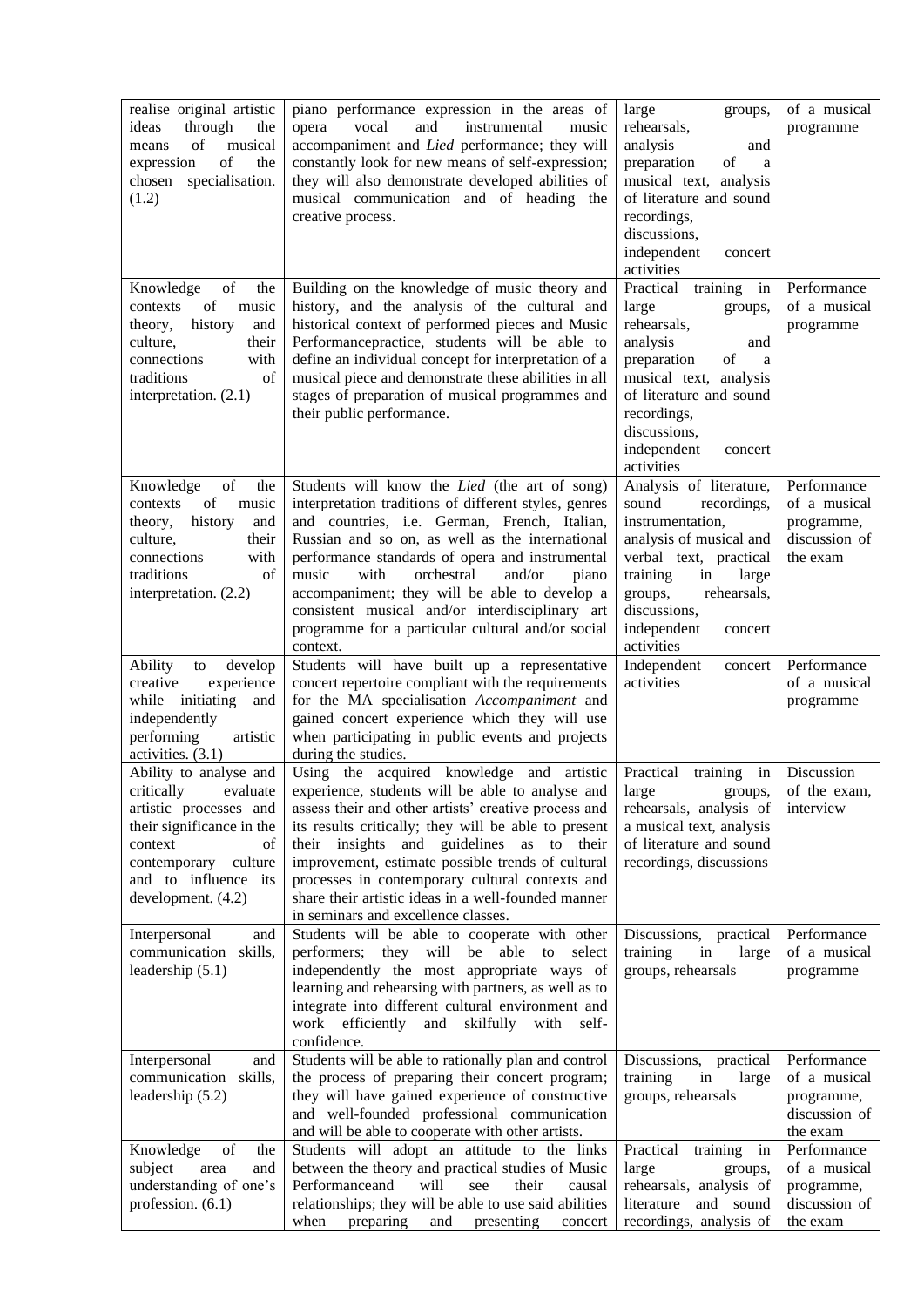|                                                          | programmes.                                                                                                                                                                                                                                              | verbal<br>and<br>musical<br>independent<br>text.<br>concert activities                                                        |                                          |
|----------------------------------------------------------|----------------------------------------------------------------------------------------------------------------------------------------------------------------------------------------------------------------------------------------------------------|-------------------------------------------------------------------------------------------------------------------------------|------------------------------------------|
| Ability to work and<br>improve<br>independently. $(7.1)$ | Students will be able to prepare and present<br>concert programmes independently; they will be<br>able to develop professionally by absorbing new<br>information, as well as to summarise artistic tasks<br>and prepare and perform the programme of the | training<br>Practical<br>in<br>large<br>groups,<br>rehearsals, analysis of<br>literature and sound<br>recordings, analysis of | Performance<br>of a musical<br>programme |
|                                                          | final art project in an organised manner.                                                                                                                                                                                                                | musical<br>and<br>verbal<br>independent<br>text,<br>concert activities                                                        |                                          |

|                                                                          |                      |                       |          | Time (hours) of contact and individual<br>work |                                            |                                                |                         |                    |                  |                       |
|--------------------------------------------------------------------------|----------------------|-----------------------|----------|------------------------------------------------|--------------------------------------------|------------------------------------------------|-------------------------|--------------------|------------------|-----------------------|
| <b>Topics</b>                                                            | Theoretical lectures | Individual activities | Seminars | $\Xi$<br>Practical training<br>stonbs<br>small | .⊟<br>Practical training<br>groups<br>arge | exam/Rehearsals/Cons<br>the<br>Preparation for | Exam/course credit test | Total contact work | Self-study hours | <b>Assignments</b>    |
| $1st - 3rd$ semester                                                     |                      |                       |          |                                                |                                            |                                                |                         |                    |                  |                       |
| Preparation of the selected musical                                      |                      | 32                    |          |                                                |                                            |                                                |                         | 34                 | 153              | Analysis of musical   |
| programme lasting from 30 to 40                                          |                      |                       |          |                                                |                                            |                                                |                         |                    |                  | and literary text     |
| minutes.                                                                 |                      |                       |          |                                                |                                            |                                                |                         |                    |                  | sound<br>and          |
| <b>Requirements for the repertoire: opera</b>                            |                      |                       |          |                                                |                                            |                                                |                         |                    |                  | recordings,           |
| vocal and/or instrumental pieces with                                    |                      |                       |          |                                                |                                            |                                                |                         |                    |                  | practical training in |
| piano or orchestral accompaniment by                                     |                      |                       |          |                                                |                                            |                                                |                         |                    |                  | large<br>groups,      |
| German, Austrian, French, Spanish,                                       |                      |                       |          |                                                |                                            |                                                |                         |                    |                  | rehearsals.           |
| Russian, Lithuanian composers as well                                    |                      |                       |          |                                                |                                            |                                                |                         |                    |                  |                       |
| as composers from other countries of the                                 |                      |                       |          |                                                |                                            |                                                |                         |                    |                  |                       |
| 18 <sup>th</sup> to 21 <sup>st</sup> century, pieces of <i>Lied</i> (the |                      |                       |          |                                                |                                            |                                                |                         |                    |                  |                       |
| art of song) genre.                                                      |                      |                       |          |                                                |                                            |                                                |                         |                    |                  |                       |
| 2. Exam                                                                  |                      |                       |          |                                                |                                            |                                                | 2                       |                    |                  |                       |
| <b>Total:</b>                                                            |                      | 32                    |          |                                                |                                            |                                                | $\overline{2}$          | 34                 | 153              |                       |

| <b>Assessment</b> | Weight,       | <b>Deadline for</b> | <b>Assessment criteria</b>                                               |  |  |  |  |  |
|-------------------|---------------|---------------------|--------------------------------------------------------------------------|--|--|--|--|--|
| strategy          | $\frac{6}{9}$ | completing          |                                                                          |  |  |  |  |  |
|                   |               | the                 |                                                                          |  |  |  |  |  |
|                   |               | assignments         |                                                                          |  |  |  |  |  |
| Exam              | 100 %         | During<br>the       | <b>Requirements for the programme:</b> a conceptually-developed free     |  |  |  |  |  |
|                   |               | exam session        | artistic programme. Expected programme duration is between 30 and 40     |  |  |  |  |  |
|                   |               |                     | minutes.                                                                 |  |  |  |  |  |
|                   |               |                     | Assessment criteria:                                                     |  |  |  |  |  |
|                   |               |                     | Perception of the artistic idea;                                         |  |  |  |  |  |
|                   |               |                     | Accurate performance of the selected repertoire in terms of musical<br>٠ |  |  |  |  |  |
|                   |               |                     | text;                                                                    |  |  |  |  |  |
|                   |               |                     | Professional accompaniment abilities;<br>٠                               |  |  |  |  |  |
|                   |               |                     | Ability to know and render with the piano the sound of different<br>٠    |  |  |  |  |  |
|                   |               |                     | groups of instruments in the orchestral score;                           |  |  |  |  |  |
|                   |               |                     | Abilities of ensemble performance with a partner;<br>٠                   |  |  |  |  |  |
|                   |               |                     | Sense of style, genre and form;<br>٠                                     |  |  |  |  |  |
|                   |               |                     | Integral management of phrasing, metro-rhythmic patterns,<br>$\bullet$   |  |  |  |  |  |
|                   |               |                     | articulation and dynamics;                                               |  |  |  |  |  |
|                   |               |                     | Artistic quality of musical sound;<br>٠                                  |  |  |  |  |  |
|                   |               |                     | Respective level of virtuoso abilities;<br>٠                             |  |  |  |  |  |
|                   |               |                     | Meaning attributed to a multilingual literary text;<br>٠                 |  |  |  |  |  |
|                   |               |                     | Artistic abilities;                                                      |  |  |  |  |  |
|                   |               |                     |                                                                          |  |  |  |  |  |

| Author | <b>Public</b> | Title | No. of    | Publisher (place,         |
|--------|---------------|-------|-----------|---------------------------|
|        | ation         |       | periodica | publishing office) or web |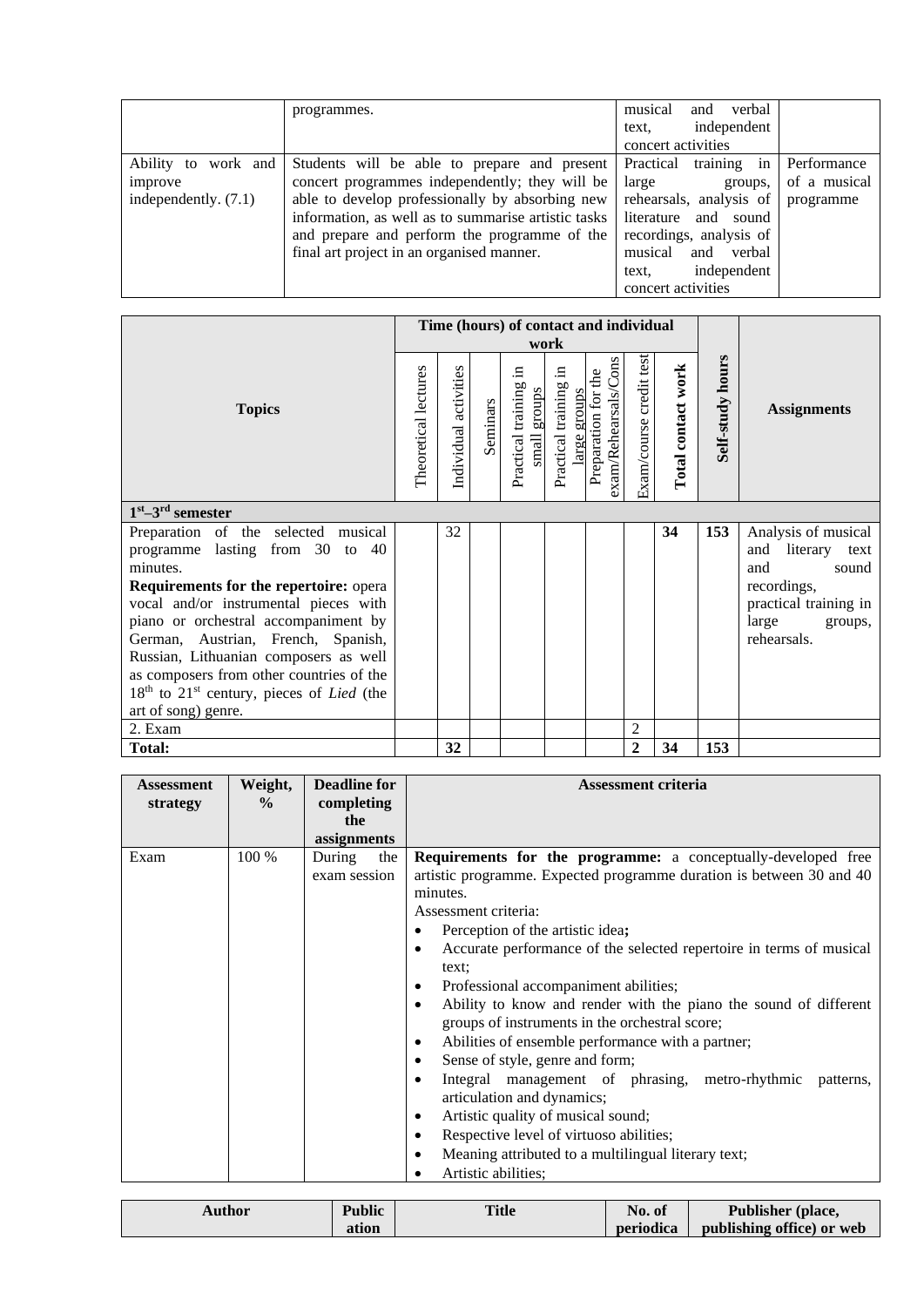|                                                                                        | date<br>(vear) |                                                                                           | l or<br>volume | link                                             |
|----------------------------------------------------------------------------------------|----------------|-------------------------------------------------------------------------------------------|----------------|--------------------------------------------------|
| <b>Required study material</b>                                                         |                |                                                                                           |                |                                                  |
| Oehlmann,<br>Axel:<br>Bauni,<br>Kilian;<br>Sprau,<br>Werner:<br>Stahmer, Klaus Hinrich | 2008           | Reclams Liedfurhrer                                                                       |                | Stuttgart: Philipp Reclam<br>jun.                |
| Moor, Gerald                                                                           | 1953           | <b>Singer and Accompanist</b>                                                             |                | London: Macmillan.                               |
| Somerset Ward, Richard                                                                 | 1998           | The story of Opera                                                                        |                | N.<br>York:<br>Harry<br>New<br>Abrams, Inc.      |
| Шендерович, Евгений                                                                    | 1996           | B<br>концертмеистерском<br>классе                                                         |                | Москва: Музыка                                   |
| <b>Additional study material</b>                                                       |                |                                                                                           |                |                                                  |
| collective<br>$\sigma$ f<br>authors.<br>A<br>Compiled by: Uss-Armonienė,<br>Ι.         | 2012           | Akompanimento<br>meno<br>aktualijos ir vizijos                                            |                | Vilnius: Lietuvos muzikos<br>ir teatro akademija |
| collective<br>authors.<br>A<br>$\sigma$ f<br>Compiled by: Vaitkevičiūtė,<br>R.         | 2007           | Dainavimo ir akompanimento<br>meno raida, pedagoginiai ir<br>interpretaciniai aspektai    |                | Vilnius: Lietuvos muzikos<br>ir teatro akademija |
| Katkus, Donatas                                                                        | 2006           | Muzikos atlikimas.<br><i>Istorija.</i><br>Stiliai.<br><i>Teorijos.</i><br>Interpretacijos |                | Vilnius: Lietuvos muzikų<br>sąjunga              |

#### **PRACTICE OF PERFORMING INSTRUMENTAL AND VOCAL MUSIC ACCOMPANIMENT**

<span id="page-5-0"></span>

| Subject (module) title                                                                                                   | Code                                                                                     | Study programme (s)     |                                                                                                                        |  |  |  |  |  |
|--------------------------------------------------------------------------------------------------------------------------|------------------------------------------------------------------------------------------|-------------------------|------------------------------------------------------------------------------------------------------------------------|--|--|--|--|--|
| Instrumentinės ir vokalinės muzikos akompanimento                                                                        | Music                                                                                    |                         |                                                                                                                        |  |  |  |  |  |
| atlikimo praktika/Practice of Performing Instrumental                                                                    | Performance(Accompaniment)                                                               |                         |                                                                                                                        |  |  |  |  |  |
| and Vocal Music Accompaniment                                                                                            |                                                                                          |                         |                                                                                                                        |  |  |  |  |  |
|                                                                                                                          | Department where the subject is<br>implemented                                           |                         |                                                                                                                        |  |  |  |  |  |
| Coordinator: prof. Irena Armonienė.                                                                                      | Department of Accompaniment                                                              |                         |                                                                                                                        |  |  |  |  |  |
|                                                                                                                          | Other (s): prof. Ramutė Vaitkevičiūtė, doc. Audronė Kisieliūtė, doc. Eglė                |                         |                                                                                                                        |  |  |  |  |  |
|                                                                                                                          | Perkumaitė-Vikšraitienė, prof. Nijolė Ralytė, doc. Irena Markauskienė, doc. dr.          |                         |                                                                                                                        |  |  |  |  |  |
| Indrė Baikštytė, lect. Jonė Punytė.                                                                                      |                                                                                          |                         |                                                                                                                        |  |  |  |  |  |
|                                                                                                                          | <b>Study cycle</b>                                                                       |                         | Type of the subject (module)                                                                                           |  |  |  |  |  |
| Second (Master)                                                                                                          | Compulsory                                                                               |                         |                                                                                                                        |  |  |  |  |  |
| <b>Mode of delivery</b>                                                                                                  | Semester or period when the subject is delivered                                         |                         | Language (s) of instruction                                                                                            |  |  |  |  |  |
| Classwork                                                                                                                | $1^{st} - 3^{rd}$                                                                        | semesters/Music         | Lithuanian,<br>English,<br>German,                                                                                     |  |  |  |  |  |
|                                                                                                                          | Performance(Accompaniment)                                                               |                         | French, Russian, Polish.                                                                                               |  |  |  |  |  |
|                                                                                                                          |                                                                                          |                         |                                                                                                                        |  |  |  |  |  |
| Preliminary requirements: Bachelor's degree in music, skills of music                                                    | Minor requirements (if any):                                                             |                         |                                                                                                                        |  |  |  |  |  |
| performance, artistic accompaniment, and piano playing skills that meet the                                              | None.                                                                                    |                         |                                                                                                                        |  |  |  |  |  |
| requirements for entrance exams.                                                                                         |                                                                                          | <b>Contact hours</b>    |                                                                                                                        |  |  |  |  |  |
| <b>Number of ECTS</b>                                                                                                    | Total student's load                                                                     | <b>Self-study hours</b> |                                                                                                                        |  |  |  |  |  |
| credits                                                                                                                  |                                                                                          |                         |                                                                                                                        |  |  |  |  |  |
| $9(3+3+3)$                                                                                                               | $240(80+80+80)$                                                                          | $51(17+17+17)$          | $189(63+63+63)$                                                                                                        |  |  |  |  |  |
| Purpose of the subject (module)                                                                                          |                                                                                          |                         |                                                                                                                        |  |  |  |  |  |
| The aim of Practice of Performing Instrumental and Vocal Music Accompaniment is to introduce students to practical       |                                                                                          |                         |                                                                                                                        |  |  |  |  |  |
| aspects of the accompanist's professional activity: rehearsal planning, preparation and rehearsal of pieces, work with   |                                                                                          |                         |                                                                                                                        |  |  |  |  |  |
| different performers (instrumentalists, vocalists) and pieces of different styles, genres and forms.                     |                                                                                          |                         |                                                                                                                        |  |  |  |  |  |
| Short description of the subject (module) (up to 500 characters)                                                         |                                                                                          |                         |                                                                                                                        |  |  |  |  |  |
| Practice of Performing Instrumental and Vocal Music Accompaniment is intended for the development of students'           |                                                                                          |                         |                                                                                                                        |  |  |  |  |  |
| practical accompaniment skills and their introduction to the real conditions of the accompanist's professional activity. |                                                                                          |                         |                                                                                                                        |  |  |  |  |  |
|                                                                                                                          |                                                                                          |                         | During the practice, students have an opportunity to observe how pedagogues of different specialities and professional |  |  |  |  |  |
|                                                                                                                          |                                                                                          |                         | accompanists work with students, adapt theoretical and practical knowledge acquired during the studies of              |  |  |  |  |  |
|                                                                                                                          | Accompaniment in practice, and test their abilities in different areas of accompaniment. |                         |                                                                                                                        |  |  |  |  |  |
|                                                                                                                          |                                                                                          |                         | The practice takes place in one of the following departments of choice: Departments of String Instruments, Wind        |  |  |  |  |  |
|                                                                                                                          |                                                                                          |                         | Instruments and Percussion Instruments, Vocal Performance, Dance and Movement (in a different one every semester).     |  |  |  |  |  |
|                                                                                                                          |                                                                                          |                         | During individual practical training, the planned repertoire is prepared under the supervision of the pedagogue of     |  |  |  |  |  |

accompaniment speciality, specific features of interpretation are discussed, musical pieces are analysed in terms of style, genre and form.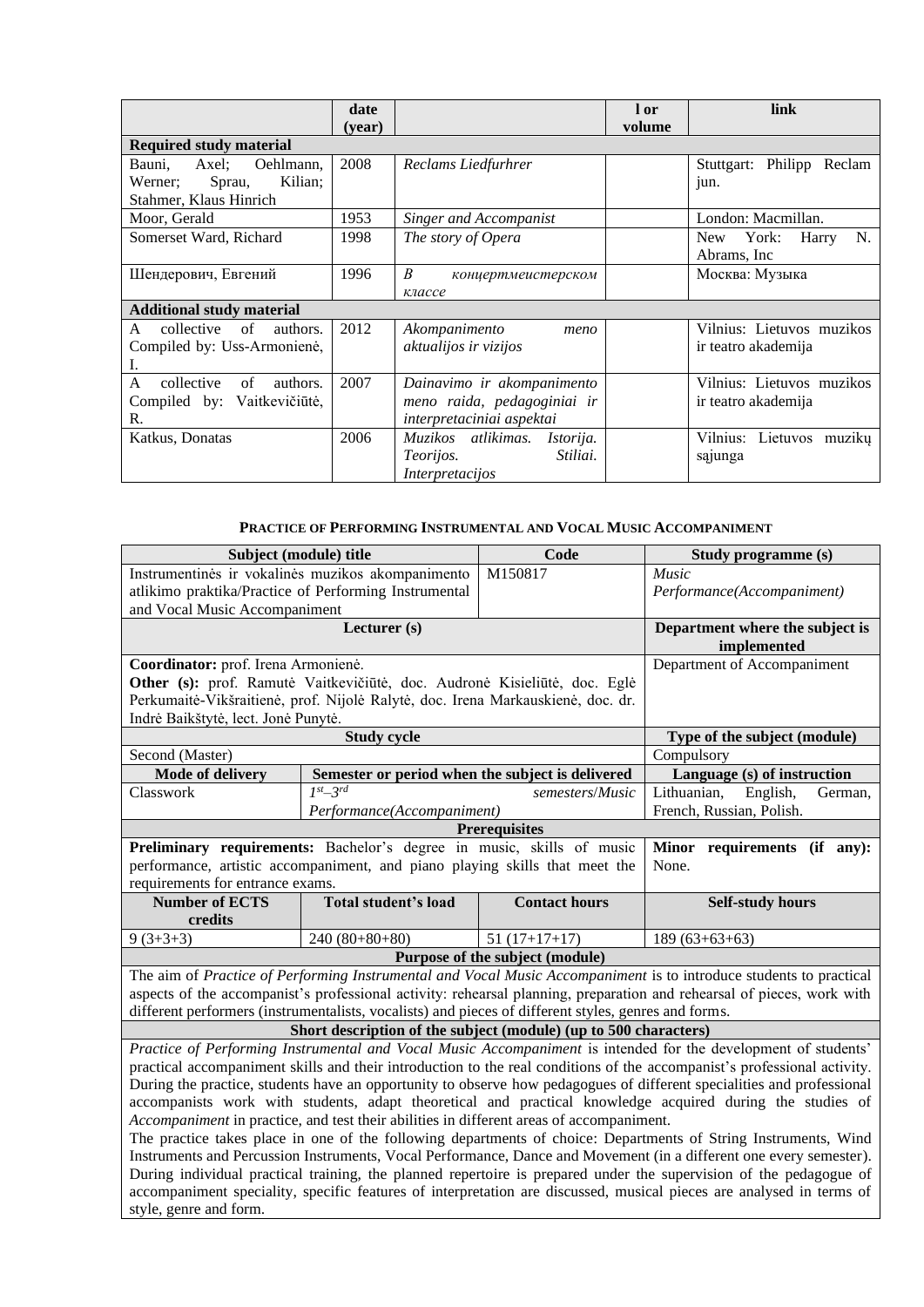| Programme competences to<br>be developed (number of<br>programme's learning<br>outcomes)                                                                                                                | Learning outcomes of the subject (module)                                                                                                                                                                                                                                                                                                                                                  | <b>Teaching and</b><br>learning methods                                                                                           | <b>Assessment</b><br>methods                                                                                                                       |
|---------------------------------------------------------------------------------------------------------------------------------------------------------------------------------------------------------|--------------------------------------------------------------------------------------------------------------------------------------------------------------------------------------------------------------------------------------------------------------------------------------------------------------------------------------------------------------------------------------------|-----------------------------------------------------------------------------------------------------------------------------------|----------------------------------------------------------------------------------------------------------------------------------------------------|
| Ability to inspire and realise<br>original artistic ideas by<br>means of musical expression<br>of the chosen specialisation.<br>(1.1)                                                                   | Students will be able to express themselves as<br>artistic individualities with a developed ability to<br>create, develop and express their artistic ideas<br>when performing programmes of vocal opera,<br>instrumental music with the piano and/or<br>orchestral accompaniment as well as Lied (the art<br>of song) genre.                                                               | Analysis<br>of<br>a<br>musical<br>text<br>and<br>sound<br>recordings,<br>practical training in<br>large<br>groups,<br>rehearsals  | Performanc<br>of<br>$\mathbf{e}$<br>a<br>musical<br>programme                                                                                      |
| Ability to inspire and realise<br>original artistic ideas by<br>means of musical expression<br>of the chosen specialisation.<br>(1.2)                                                                   | Students will be able to make use of all the Analysis<br>possibilities offered by the piano performance<br>technique when performing the piano parts of<br>vocal<br>and<br>opera<br>instrumental<br>music<br>accompaniment and pieces of <i>Lied</i> genre; they<br>will be able to demonstrate developed abilities of<br>musical communication and of heading the<br>performance process. | of<br>a<br>musical<br>text<br>and<br>sound<br>recordings,<br>practical training in<br>large<br>groups,<br>rehearsals              | Performanc<br>$% \left( \left( \mathcal{A},\mathcal{A}\right) \right) =\left( \mathcal{A},\mathcal{A}\right)$ of<br>e<br>a<br>musical<br>programme |
| Ability<br>analyse<br>and<br>to<br>critically evaluate<br>artistic<br>processes<br>and<br>their<br>significance in the context of<br>contemporary culture and to<br>influence its development.<br>(4.2) | Students will be able to analyse and assess the<br>process and results of their creative activity<br>critically; they will be able to present their<br>insights and guidelines as to their improvement,<br>and share their artistic ideas in a well-founded<br>manner during the practice.                                                                                                 | of<br>Analysis<br>a<br>musical<br>text<br>and<br>sound<br>recordings,<br>practical training in<br>large<br>groups,<br>discussions | Performance<br>of a musical<br>programme,<br>rehearsals/dis<br>cussion of a<br>concert                                                             |
| Interpersonal<br>and<br>communication<br>skills,<br>leadership $(5.1)$                                                                                                                                  | Students will be able to cooperate with other<br>performer,<br>select independently<br>the most<br>appropriate ways of learning and rehearsing<br>with partners; they will be able to adapt to the<br>working environment and work empathetically<br>and efficiently with self-confidence.                                                                                                 | of<br>Analysis<br>a<br>musical<br>text<br>and<br>sound<br>recordings,<br>practical training in<br>large<br>groups,<br>discussions | Performance<br>of a musical<br>programme,<br>rehearsals/dis<br>cussion of a<br>concert                                                             |
| Ability to work and improve<br>independently. (7.1)                                                                                                                                                     | Students will be able to prepare for rehearsals<br>and concerts independently: i.e., prepare the<br>parts of accompaniment, plan and use time, and<br>deal with other artistic and organisational issues<br>and problems within their competence.                                                                                                                                          | of<br>Analysis<br>a<br>musical<br>text<br>and<br>sound<br>recordings,<br>practical training in<br>large<br>groups,<br>rehearsals  | Performance<br>of a musical<br>programme,<br>rehearsals/dis<br>cussion of a<br>concert                                                             |

|                                                                                       |  |                          |          | work                                        |                                             | Time (hours) of contact and individual                             |                         |                    |                         |                                   |
|---------------------------------------------------------------------------------------|--|--------------------------|----------|---------------------------------------------|---------------------------------------------|--------------------------------------------------------------------|-------------------------|--------------------|-------------------------|-----------------------------------|
| <b>Topics</b>                                                                         |  | activities<br>Individual | Seminars | small<br>Ξ.<br>Practical training<br>groups | large<br>.≊<br>Practical training<br>groups | exam/Rehearsals/Consultati<br>the<br>Preparation for<br><b>anc</b> | Exam/course credit test | Total contact work | <b>Self-study hours</b> | <b>Assignments</b>                |
| $1st - 3rd$ semester                                                                  |  |                          |          |                                             |                                             |                                                                    |                         |                    |                         |                                   |
| Preparation of accompaniment part (the                                                |  |                          |          | 16                                          |                                             |                                                                    |                         | 16                 | 63                      | Studies of musical                |
| requirements for the repertoire are                                                   |  |                          |          |                                             |                                             |                                                                    |                         |                    |                         | and<br>sound<br>text              |
| established by the teacher in whose class<br>the accompaniment practice takes place). |  |                          |          |                                             |                                             |                                                                    |                         |                    |                         | recordings,<br>preparation of the |
| The practice takes place in one of the                                                |  |                          |          |                                             |                                             |                                                                    |                         |                    |                         | accompaniment                     |
| following departments of choice:                                                      |  |                          |          |                                             |                                             |                                                                    |                         |                    |                         | part, practical                   |
| Departments of String Instruments, Wind                                               |  |                          |          |                                             |                                             |                                                                    |                         |                    |                         | training in large                 |
| Instruments and Percussion Instruments,                                               |  |                          |          |                                             |                                             |                                                                    |                         |                    |                         | groups, rehearsals                |
|                                                                                       |  |                          |          |                                             |                                             |                                                                    |                         |                    |                         |                                   |
| Performance, Dance<br>Vocal<br>and                                                    |  |                          |          |                                             |                                             |                                                                    |                         |                    |                         |                                   |
| Movement (in a different one every                                                    |  |                          |          |                                             |                                             |                                                                    |                         |                    |                         |                                   |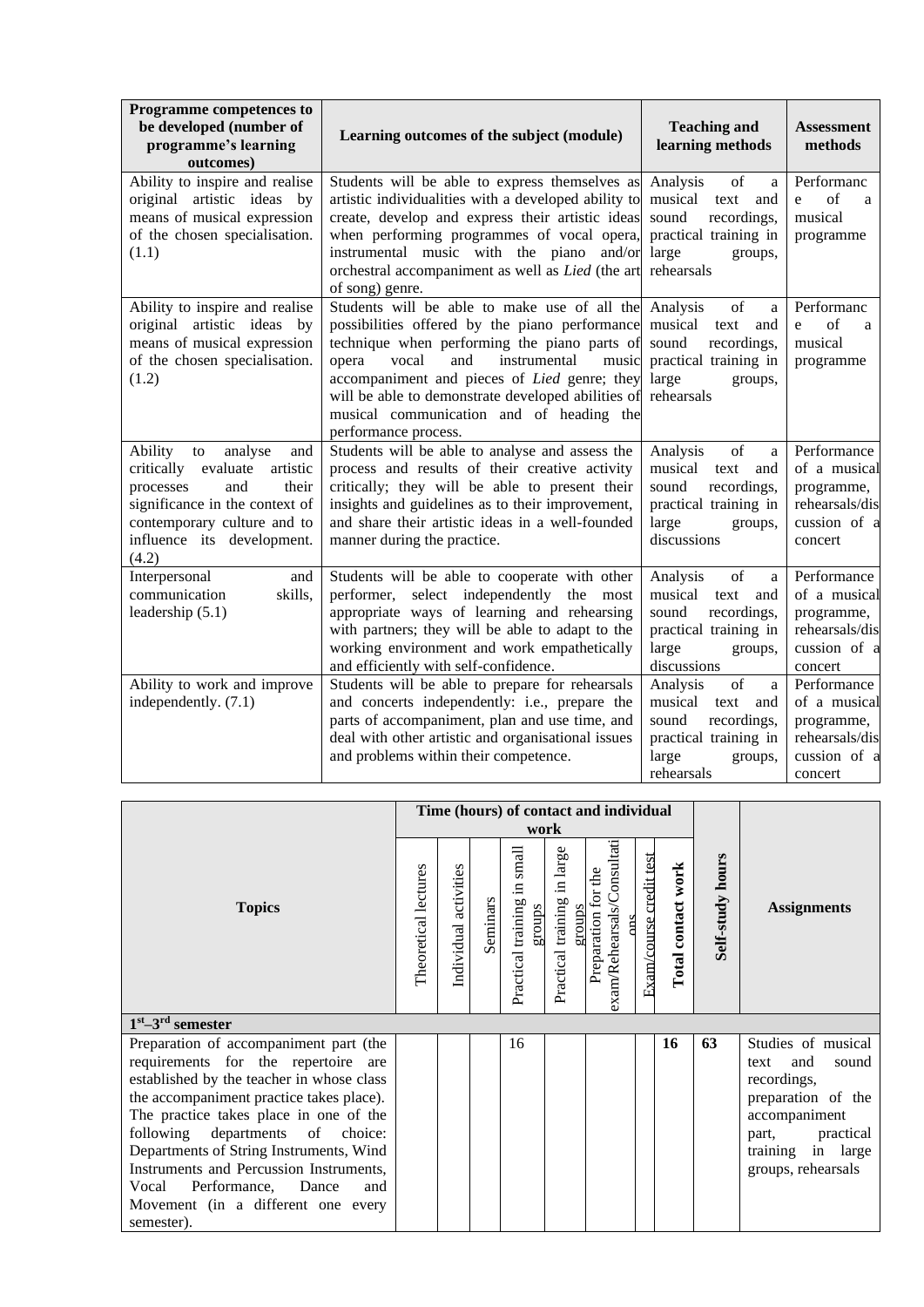| Course credit test |  |    |  |        |   |    |  |
|--------------------|--|----|--|--------|---|----|--|
| Total.             |  | 10 |  | $\sim$ | - | vv |  |

| <b>Assessment</b><br>strategy                                             | Weight,<br>$\frac{0}{0}$ | <b>Deadline for</b><br>completing<br>the | <b>Assessment criteria</b>                                                                                                                                                                                                                                                                                                                                                                                                                                                                                                                                                                                                                                                                                                                                                                                                                                                                                |
|---------------------------------------------------------------------------|--------------------------|------------------------------------------|-----------------------------------------------------------------------------------------------------------------------------------------------------------------------------------------------------------------------------------------------------------------------------------------------------------------------------------------------------------------------------------------------------------------------------------------------------------------------------------------------------------------------------------------------------------------------------------------------------------------------------------------------------------------------------------------------------------------------------------------------------------------------------------------------------------------------------------------------------------------------------------------------------------|
|                                                                           |                          | assignments                              |                                                                                                                                                                                                                                                                                                                                                                                                                                                                                                                                                                                                                                                                                                                                                                                                                                                                                                           |
| Cumulative<br>score (practice<br>tasks)                                   | 50 %                     | During<br>the<br>semester                | <b>Requirements:</b><br>• The practice takes place in one of the following departments of<br>choice: Departments of String Instruments, Wind Instruments and<br>Percussion Instruments, Vocal Performance, Dance and Movement<br>(in a different one every semester).<br>• The musical programme is prepared and analysed under the<br>supervision of the piano accompaniment speciality teacher.<br>• At least 50 % of auditorium practice time must be completed<br>during a semester.<br>The following is assessed: activeness, initiative, dutifulness,<br>organisation in planning rehearsals with the soloists, ability to work<br>independently, level of preparation for lectures/rehearsals/concerts.                                                                                                                                                                                            |
| Course<br>credit<br>test<br>(performance of<br>musical<br>a<br>programme) | 50 %                     | During<br>the<br>exam session            | <b>Requirements for assessment:</b><br>Performance of the programme planned for the assessment (e.g., in<br>the course credit exam, exam, concert, excellence courses, contest,<br>rehearsal, practice lecture).<br>The programme may be performed for the teacher supervising the<br>practice. The form of assessment is established by the teacher in<br>whose class the student's practice takes place.<br><b>Assessment criteria:</b><br>• Accurate performance of the repertoire in terms of musical text;<br>• Perception of the artistic idea;<br>• Sense of style, genre and form;<br>• Professional accompaniment abilities;<br>• Understanding of the specific nature of vocal and instrumental<br>music accompaniment;<br>• Appropriate communication with teachers and performance<br>partners;<br>Creative cooperation;<br>• Fast orientation and ability to adapt to a momentary situation. |

| Author                         | <b>Publication</b><br><b>Title</b><br>date (year) |                        | No. of<br>periodical or<br>volume | Publisher (place,<br>publishing office) or web<br>link |
|--------------------------------|---------------------------------------------------|------------------------|-----------------------------------|--------------------------------------------------------|
| <b>Required study material</b> |                                                   |                        |                                   |                                                        |
| Moor, Gerald                   | 1953                                              | Singer and Accompanist |                                   | London: Macmillan.                                     |
| Шендерович, Евгений            | 1996                                              | концертмеистерском     |                                   | Москва: Музыка                                         |
|                                |                                                   | классе                 |                                   |                                                        |

## **INTERPRETATION SEMINARS**

<span id="page-7-0"></span>

|                  | Subject (module) title                                           |                                        | Code    | Study programme (s)         |  |
|------------------|------------------------------------------------------------------|----------------------------------------|---------|-----------------------------|--|
| Interpretacijos  | seminarai                                                        |                                        | M022717 | <i>Music</i>                |  |
|                  | (koncertmeisteris)/Interpretation Seminars                       |                                        |         | Performance(Accompaniment)  |  |
|                  |                                                                  | Lecturer $(s)$                         |         | Department where the        |  |
|                  | subject is implemented                                           |                                        |         |                             |  |
|                  | Coordinator: prof. Irena Armonienė.                              | Department                             | ΩŤ      |                             |  |
|                  | Other (s): prof. Ramutė Vaitkevičiūtė, doc. Audronė Kisieliūtė,  | Accompaniment                          |         |                             |  |
|                  | doc. Eglė Perkumaitė-Vikšraitienė, prof. Nijolė Ralytė, doc.     |                                        |         |                             |  |
|                  | Irena Markauskienė, doc. dr. Indrė Baikštytė, lect. Jonė Punytė. |                                        |         |                             |  |
|                  |                                                                  | Type of the subject (module)           |         |                             |  |
|                  | Second (Master)                                                  |                                        |         | Compulsory                  |  |
| Mode of delivery |                                                                  | Semester or period when the subject is |         | Language (s) of instruction |  |
|                  |                                                                  | delivered                              |         |                             |  |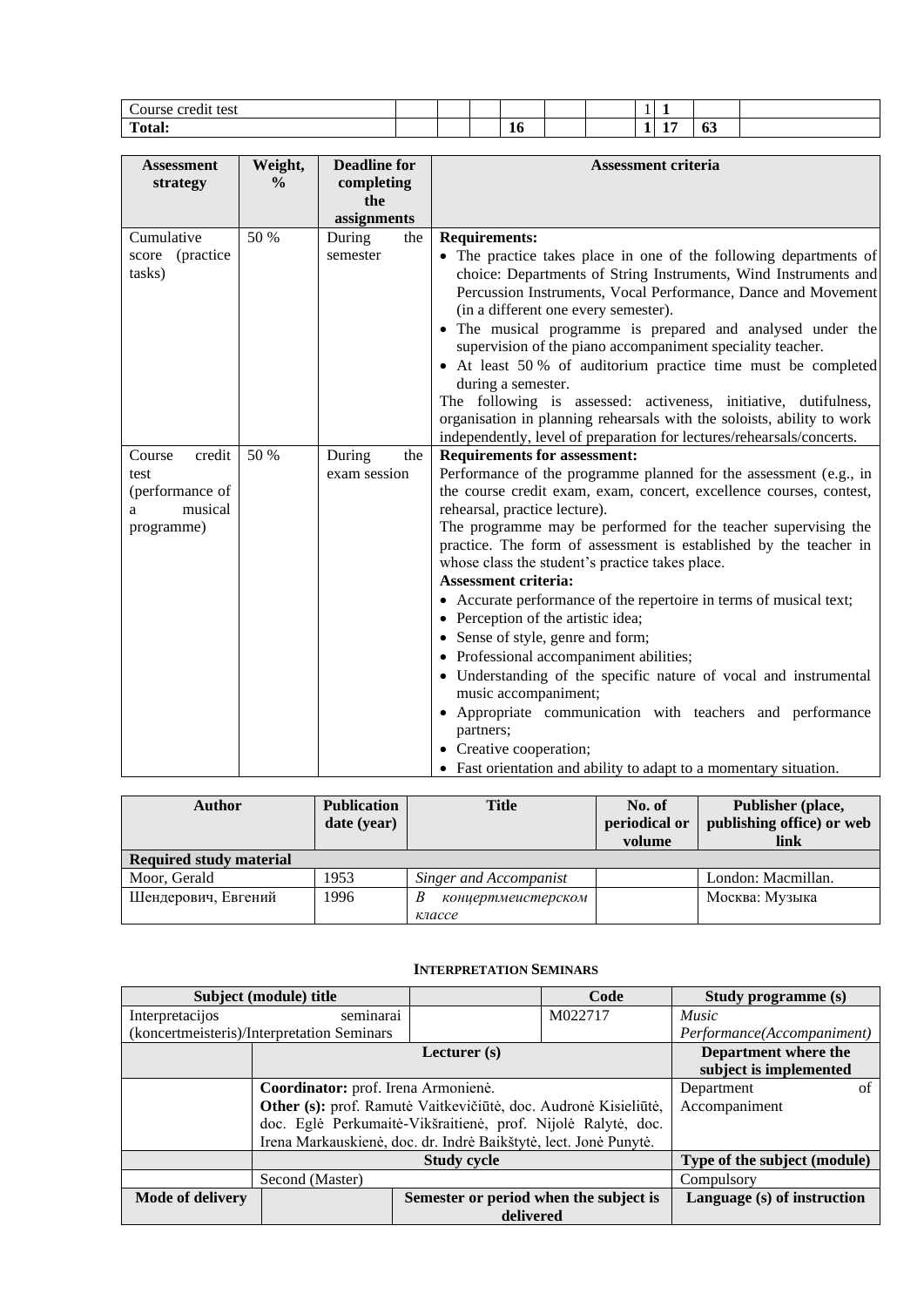|                                                                                                           |                                                                                        |                                                               | Lithuanian, English, German,                                                                                                                                                                                                                                                                                                                                                                                                                                                                                                                                                                                                                                                                                                                                                                                                                                                                                                                                                                                                                                                                                                                                                 |  |  |  |  |
|-----------------------------------------------------------------------------------------------------------|----------------------------------------------------------------------------------------|---------------------------------------------------------------|------------------------------------------------------------------------------------------------------------------------------------------------------------------------------------------------------------------------------------------------------------------------------------------------------------------------------------------------------------------------------------------------------------------------------------------------------------------------------------------------------------------------------------------------------------------------------------------------------------------------------------------------------------------------------------------------------------------------------------------------------------------------------------------------------------------------------------------------------------------------------------------------------------------------------------------------------------------------------------------------------------------------------------------------------------------------------------------------------------------------------------------------------------------------------|--|--|--|--|
|                                                                                                           |                                                                                        |                                                               | French, Russian, Polish.                                                                                                                                                                                                                                                                                                                                                                                                                                                                                                                                                                                                                                                                                                                                                                                                                                                                                                                                                                                                                                                                                                                                                     |  |  |  |  |
|                                                                                                           |                                                                                        |                                                               |                                                                                                                                                                                                                                                                                                                                                                                                                                                                                                                                                                                                                                                                                                                                                                                                                                                                                                                                                                                                                                                                                                                                                                              |  |  |  |  |
|                                                                                                           |                                                                                        |                                                               |                                                                                                                                                                                                                                                                                                                                                                                                                                                                                                                                                                                                                                                                                                                                                                                                                                                                                                                                                                                                                                                                                                                                                                              |  |  |  |  |
|                                                                                                           |                                                                                        |                                                               | (ii)<br><b>Minor</b><br>requirements                                                                                                                                                                                                                                                                                                                                                                                                                                                                                                                                                                                                                                                                                                                                                                                                                                                                                                                                                                                                                                                                                                                                         |  |  |  |  |
|                                                                                                           |                                                                                        |                                                               | any): None.                                                                                                                                                                                                                                                                                                                                                                                                                                                                                                                                                                                                                                                                                                                                                                                                                                                                                                                                                                                                                                                                                                                                                                  |  |  |  |  |
|                                                                                                           |                                                                                        |                                                               |                                                                                                                                                                                                                                                                                                                                                                                                                                                                                                                                                                                                                                                                                                                                                                                                                                                                                                                                                                                                                                                                                                                                                                              |  |  |  |  |
| exams.                                                                                                    |                                                                                        |                                                               |                                                                                                                                                                                                                                                                                                                                                                                                                                                                                                                                                                                                                                                                                                                                                                                                                                                                                                                                                                                                                                                                                                                                                                              |  |  |  |  |
| Total student's                                                                                           |                                                                                        | <b>Contact hours</b>                                          | <b>Self-study hours</b>                                                                                                                                                                                                                                                                                                                                                                                                                                                                                                                                                                                                                                                                                                                                                                                                                                                                                                                                                                                                                                                                                                                                                      |  |  |  |  |
| load                                                                                                      |                                                                                        |                                                               |                                                                                                                                                                                                                                                                                                                                                                                                                                                                                                                                                                                                                                                                                                                                                                                                                                                                                                                                                                                                                                                                                                                                                                              |  |  |  |  |
| $134(67+67)$                                                                                              |                                                                                        | $34(17+17)$                                                   | $100(50+50)$                                                                                                                                                                                                                                                                                                                                                                                                                                                                                                                                                                                                                                                                                                                                                                                                                                                                                                                                                                                                                                                                                                                                                                 |  |  |  |  |
| Purpose of the subject (module)                                                                           |                                                                                        |                                                               |                                                                                                                                                                                                                                                                                                                                                                                                                                                                                                                                                                                                                                                                                                                                                                                                                                                                                                                                                                                                                                                                                                                                                                              |  |  |  |  |
| The aim of <i>Interpretation Seminars</i> is to develop a professional attitude towards the possibilities |                                                                                        |                                                               |                                                                                                                                                                                                                                                                                                                                                                                                                                                                                                                                                                                                                                                                                                                                                                                                                                                                                                                                                                                                                                                                                                                                                                              |  |  |  |  |
| of music interpretation when performing different styles and genres of music, appropriate skills of       |                                                                                        |                                                               |                                                                                                                                                                                                                                                                                                                                                                                                                                                                                                                                                                                                                                                                                                                                                                                                                                                                                                                                                                                                                                                                                                                                                                              |  |  |  |  |
|                                                                                                           |                                                                                        |                                                               |                                                                                                                                                                                                                                                                                                                                                                                                                                                                                                                                                                                                                                                                                                                                                                                                                                                                                                                                                                                                                                                                                                                                                                              |  |  |  |  |
| analyse the stylistic characteristics of the Lied (the art of song) genre in the context of language,     |                                                                                        |                                                               |                                                                                                                                                                                                                                                                                                                                                                                                                                                                                                                                                                                                                                                                                                                                                                                                                                                                                                                                                                                                                                                                                                                                                                              |  |  |  |  |
|                                                                                                           |                                                                                        |                                                               |                                                                                                                                                                                                                                                                                                                                                                                                                                                                                                                                                                                                                                                                                                                                                                                                                                                                                                                                                                                                                                                                                                                                                                              |  |  |  |  |
|                                                                                                           |                                                                                        |                                                               |                                                                                                                                                                                                                                                                                                                                                                                                                                                                                                                                                                                                                                                                                                                                                                                                                                                                                                                                                                                                                                                                                                                                                                              |  |  |  |  |
| Short description of the subject (module) (up to 500 characters)                                          |                                                                                        |                                                               |                                                                                                                                                                                                                                                                                                                                                                                                                                                                                                                                                                                                                                                                                                                                                                                                                                                                                                                                                                                                                                                                                                                                                                              |  |  |  |  |
|                                                                                                           |                                                                                        |                                                               |                                                                                                                                                                                                                                                                                                                                                                                                                                                                                                                                                                                                                                                                                                                                                                                                                                                                                                                                                                                                                                                                                                                                                                              |  |  |  |  |
|                                                                                                           |                                                                                        |                                                               |                                                                                                                                                                                                                                                                                                                                                                                                                                                                                                                                                                                                                                                                                                                                                                                                                                                                                                                                                                                                                                                                                                                                                                              |  |  |  |  |
|                                                                                                           |                                                                                        |                                                               |                                                                                                                                                                                                                                                                                                                                                                                                                                                                                                                                                                                                                                                                                                                                                                                                                                                                                                                                                                                                                                                                                                                                                                              |  |  |  |  |
|                                                                                                           |                                                                                        |                                                               |                                                                                                                                                                                                                                                                                                                                                                                                                                                                                                                                                                                                                                                                                                                                                                                                                                                                                                                                                                                                                                                                                                                                                                              |  |  |  |  |
|                                                                                                           | dramaturgy of a piece are discussed; students are introduced to the main principles of |                                                               |                                                                                                                                                                                                                                                                                                                                                                                                                                                                                                                                                                                                                                                                                                                                                                                                                                                                                                                                                                                                                                                                                                                                                                              |  |  |  |  |
|                                                                                                           |                                                                                        |                                                               |                                                                                                                                                                                                                                                                                                                                                                                                                                                                                                                                                                                                                                                                                                                                                                                                                                                                                                                                                                                                                                                                                                                                                                              |  |  |  |  |
|                                                                                                           |                                                                                        |                                                               |                                                                                                                                                                                                                                                                                                                                                                                                                                                                                                                                                                                                                                                                                                                                                                                                                                                                                                                                                                                                                                                                                                                                                                              |  |  |  |  |
|                                                                                                           |                                                                                        |                                                               |                                                                                                                                                                                                                                                                                                                                                                                                                                                                                                                                                                                                                                                                                                                                                                                                                                                                                                                                                                                                                                                                                                                                                                              |  |  |  |  |
|                                                                                                           |                                                                                        | $1^{st}$ -2 <sup>nd</sup><br>and instrumental European music. | semesters/Music<br>Performance(Accompaniment)<br><b>Prerequisites</b><br>Preliminary requirements: Bachelor's degree in music,<br>accompaniment to music performance, artistic expression and<br>piano playing skills that meet the requirements of entrance<br>analysis and interpretation of chamber music: vocal, opera and instrumental; teach students to<br>poetry and interactions of aesthetics in a respective historical-cultural period; develop the skills of<br>accompaniment analysis and performance in terms of dramaturgy and instrumentation.<br>Interpretation Seminars are a subject of specialisation Accompaniment in the MA programme<br>Music Performance intended for the analysis of interpretation of specific music styles. In<br>Interpretation Seminars, specific pieces of Lied genre, opera and instrumental music are analysed;<br>the issues related to the unity of their performance means and interpretation when developing the<br>accompaniment to dance in a studio and concert space. The repertoire in question covers music<br>styles from the Baroque to the $21st$ century. The principal focus is placed on professional vocal |  |  |  |  |

| <b>Programme</b><br>competences to be<br>developed (number<br>of programme's<br>learning outcomes)                                                            | Learning outcomes of the subject (module)                                                                                                                                                                                                                                                                                                                                                                                                                             | <b>Teaching and</b><br>learning methods                                                                                                   | <b>Assessment</b><br>methods                                                                                             |
|---------------------------------------------------------------------------------------------------------------------------------------------------------------|-----------------------------------------------------------------------------------------------------------------------------------------------------------------------------------------------------------------------------------------------------------------------------------------------------------------------------------------------------------------------------------------------------------------------------------------------------------------------|-------------------------------------------------------------------------------------------------------------------------------------------|--------------------------------------------------------------------------------------------------------------------------|
| Ability to inspire and<br>original<br>realise<br>artistic ideas through<br>the means of musical<br>expression<br>of<br>the<br>chosen specialisation.<br>(1.1) | Students will be able to express themselves as artistic Studies of musical<br>individualities able to offer an individual artistic and<br>concept and/or interpretive solution for the audio<br>presentation of a specific work on the basis of<br>acquired theoretical knowledge and concert practice                                                                                                                                                                | literary<br>text.<br>and<br>video<br>recordings, scientific<br>literature,<br>seminars,<br>discussions                                    | Oral<br>analysis<br>of<br>the<br>interpretation<br>of the work,<br>performance of<br>musical<br>a<br>piece               |
| Ability to inspire and<br>realise<br>original<br>artistic ideas through<br>the means of musical<br>expression<br>of<br>the<br>chosen specialisation.<br>(1.2) | Students will be able to present individual<br>interpretive solutions of the work and realise them<br>on the piano, demonstrating the<br>skills<br>- of<br>accompaniment of vocal and instrumental music<br>and Lied performance, the level of performance of<br>professional piano technique and the ability to<br>cover the whole musical score.                                                                                                                    | Studies of musical<br>and verbal text, audio<br>and video recordings<br>scientific<br>and<br>literature,<br>seminars,<br>discussions      | Oral<br>analysis<br>$\sigma$ f<br>the<br>interpretation<br>of the work,<br>performance of<br>musical<br>a<br>piece       |
| Knowledge of music<br>theory, history and<br>cultural<br>contexts.<br>their<br>connections<br>with<br>interpretive<br>traditions. $(2.1)$                     | Students will be able to define the concept of Studies of musical<br>interpretation that is based on knowledge of music and verbal text, audio<br>theory, history and performance at all stages of<br>preparation of musical pieces; they will demonstrate and<br>an original style of interpretation of a particular literature,<br>piece, know the links between the contexts of music discussions<br>theory, history and culture and interpretation<br>traditions. | and video recordings<br>scientific<br>seminars,                                                                                           | Oral<br>analysis<br>of<br>the<br>interpretation<br>of the work,<br>interview,<br>performance of<br>musical<br>a<br>piece |
| Knowledge of musi<br>theory,<br>history<br>and<br>cultural contexts, thei<br>connections<br>wit<br>interpretive<br>(2.2)                                      | Students will know the accompaniment traditions of<br>vocal opera, instrumental music and pieces of Lied<br>(song art) genre, international performance<br>standards and their relation with different contexts<br>traditions of cultural and artistic activity.                                                                                                                                                                                                      | Studies of musical<br>and<br>literary<br>text.<br>video<br>audio<br>and<br>recordings, scientific<br>seminars,<br>sources.<br>discussions | Oral<br>analysis<br>of<br>the<br>interpretation<br>of the work,<br>performance of<br>musical<br>a<br>piece               |
| Ability<br>to develop<br>creative<br>experience                                                                                                               | In pursuit of set aims, students will be motivated,<br>able to set aims, plan and organise their activity                                                                                                                                                                                                                                                                                                                                                             | Independent concert<br>activities, studies of                                                                                             | Oral<br>analysis<br>of<br>the                                                                                            |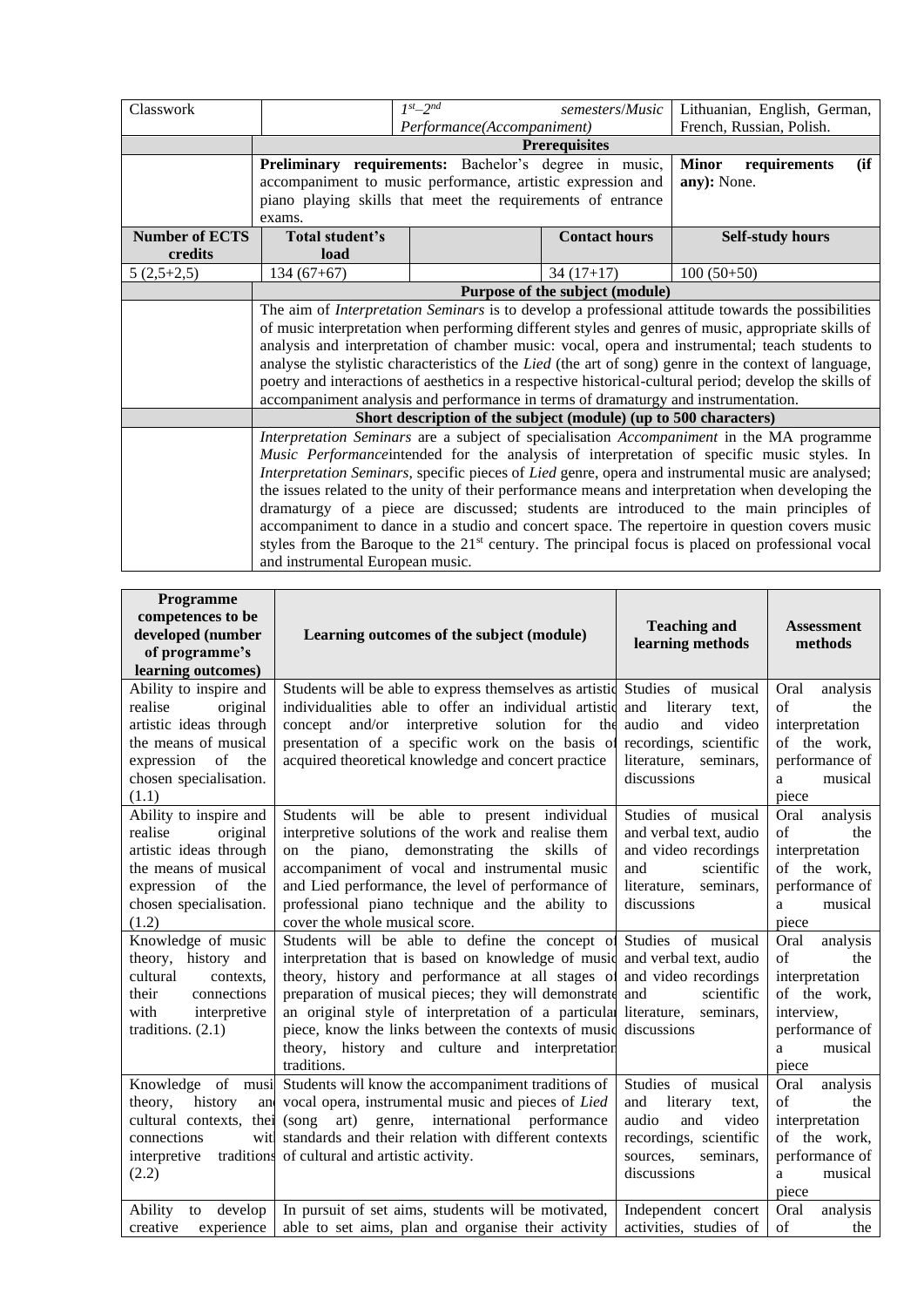| when initiating and<br>independently<br>performing<br>artistic<br>activities. (3.1)                                                                                                               | independently in the context of studies; they will be<br>select the most<br>suitable<br>able<br>$\mathbf{t}$<br>artistic.<br>methodological and organisational means for<br>achieving the aim.                                                                                                                                                                 | musical and literary<br>text, audio and video<br>recordings, scientific<br>sources                                                        | interpretation<br>of the work,<br>performance of<br>musical<br>a<br>piece                                                |
|---------------------------------------------------------------------------------------------------------------------------------------------------------------------------------------------------|----------------------------------------------------------------------------------------------------------------------------------------------------------------------------------------------------------------------------------------------------------------------------------------------------------------------------------------------------------------|-------------------------------------------------------------------------------------------------------------------------------------------|--------------------------------------------------------------------------------------------------------------------------|
| Ability to analyse and<br>critically<br>evaluate<br>artistic processes and<br>their significance in<br>the<br>context<br>of<br>contemporary culture<br>and to influence its<br>development. (4.2) | Students will be able to analyse the traditions of<br>interpretation of vocal opera, instrumental music<br>and Lied (song art) in the context of contemporary<br>culture; they will be able to analyse and assess their<br>and other artists' interpretation solutions critically,<br>and provide well-founded recommendations in<br>seminars and discussions. | Studies of musical<br>and<br>literary<br>text.<br>audio<br>and<br>video<br>recordings, scientific<br>sources,<br>seminars,<br>discussions | Oral<br>analysis<br>of<br>the<br>interpretation<br>of the work,<br>interview,<br>performance of<br>musical<br>a<br>piece |
| Interpersonal<br>and<br>communication<br>skills,<br>leadership.<br>(5.1)                                                                                                                          | will<br>gained<br><b>Students</b><br>have<br>experience<br>of<br>constructive<br>and<br>well-founded<br>professional<br>communication; they will be able to cooperate with<br>soloists and/or other students constructively and<br>professionally in the process of studies and<br>integrate into different cultural environment.                              | Independent<br>artistic<br>activities,<br>seminars,<br>discussions                                                                        | Oral<br>analysis<br>of<br>the<br>interpretation<br>of the work.<br>interview,<br>performance of<br>musical<br>a<br>piece |
| Interpersonal<br>and<br>communication<br>skills,<br>leadership.<br>(5.2)                                                                                                                          | Students will be able to express their thoughts in a<br>fluent and well-founded manner when presenting<br>their artistic ideas and discussing different aspects<br>of music performance and perception as well as<br>other issues related to the profession of the<br>musician; they will demonstrate the ability to head<br>the creative process.             | Studies of musical<br>and<br>literary<br>text,<br>audio<br>and<br>video<br>recordings, scientific<br>sources,<br>seminars,<br>discussions | Oral<br>analysis<br>of<br>the<br>interpretation<br>of the work,<br>performance of<br>musical<br>a<br>piece               |
| Knowledge<br>of<br>the<br>subject<br>area<br>and<br>understanding<br>of<br>profession.<br>one's<br>(6.1)                                                                                          | Students will have acquired detailed knowledge<br>about the profession of the pianist-accompanist;<br>they will have a profound understanding of the<br>links between theoretical and practical studies and<br>be able to use this knowledge for their, as artists',<br>development.                                                                           | Independent artistic<br>activity, studies of<br>musical and literary<br>text, audio and video<br>recordings, scientific<br>sources        | Oral<br>analysis<br>of<br>the<br>interpretation<br>of the work,<br>performance of<br>musical<br>a<br>piece               |
| Ability to work and<br>improve<br>independently. (7.1)                                                                                                                                            | By means of acquired knowledge and experience,<br>students will be able to work independently, solve<br>arising artistic problems, share their artistic insights<br>and comments with other students in an appropriate<br>and ethical manner.                                                                                                                  | Independent artistic<br>activity, studies of<br>musical and literary<br>text, audio and video<br>recordings, scientific<br>sources        | Oral<br>analysis<br>of<br>the<br>interpretation<br>of the work,<br>performance of<br>musical<br>a<br>piece               |

|                                                    |  |                          |          | Time (hours) of contact and<br>individual work |                                       |                                                     |                         |                    |                     |                                                            |
|----------------------------------------------------|--|--------------------------|----------|------------------------------------------------|---------------------------------------|-----------------------------------------------------|-------------------------|--------------------|---------------------|------------------------------------------------------------|
| <b>Topics</b>                                      |  | activities<br>Individual | Seminars | small<br>$\Xi$<br>Practical training<br>manns  | groups<br>Practical training in large | exam/Rehearsals/Consultation<br>Preparation for the | Exam/course credit test | Total contact work | hours<br>Self-study | <b>Assignments</b>                                         |
| $1st$ semester                                     |  |                          |          |                                                |                                       |                                                     |                         |                    |                     |                                                            |
| 1. Development of Baroque instrumental             |  |                          |          |                                                | $\overline{2}$                        |                                                     |                         | $\mathbf{2}$       | 7                   | Search for sources, studies                                |
| sonata and its continuity in a classical           |  |                          |          |                                                |                                       |                                                     |                         |                    |                     | of literature.                                             |
| concert.                                           |  |                          |          |                                                |                                       |                                                     |                         |                    |                     |                                                            |
| 2. Instrumental concert in the Romantic<br>period. |  |                          |          |                                                | $\overline{c}$                        |                                                     |                         | $\mathbf{2}$       | 7                   | Analysis of a musical text<br>audio<br>video<br>and<br>and |
|                                                    |  |                          |          |                                                |                                       |                                                     |                         |                    |                     |                                                            |

п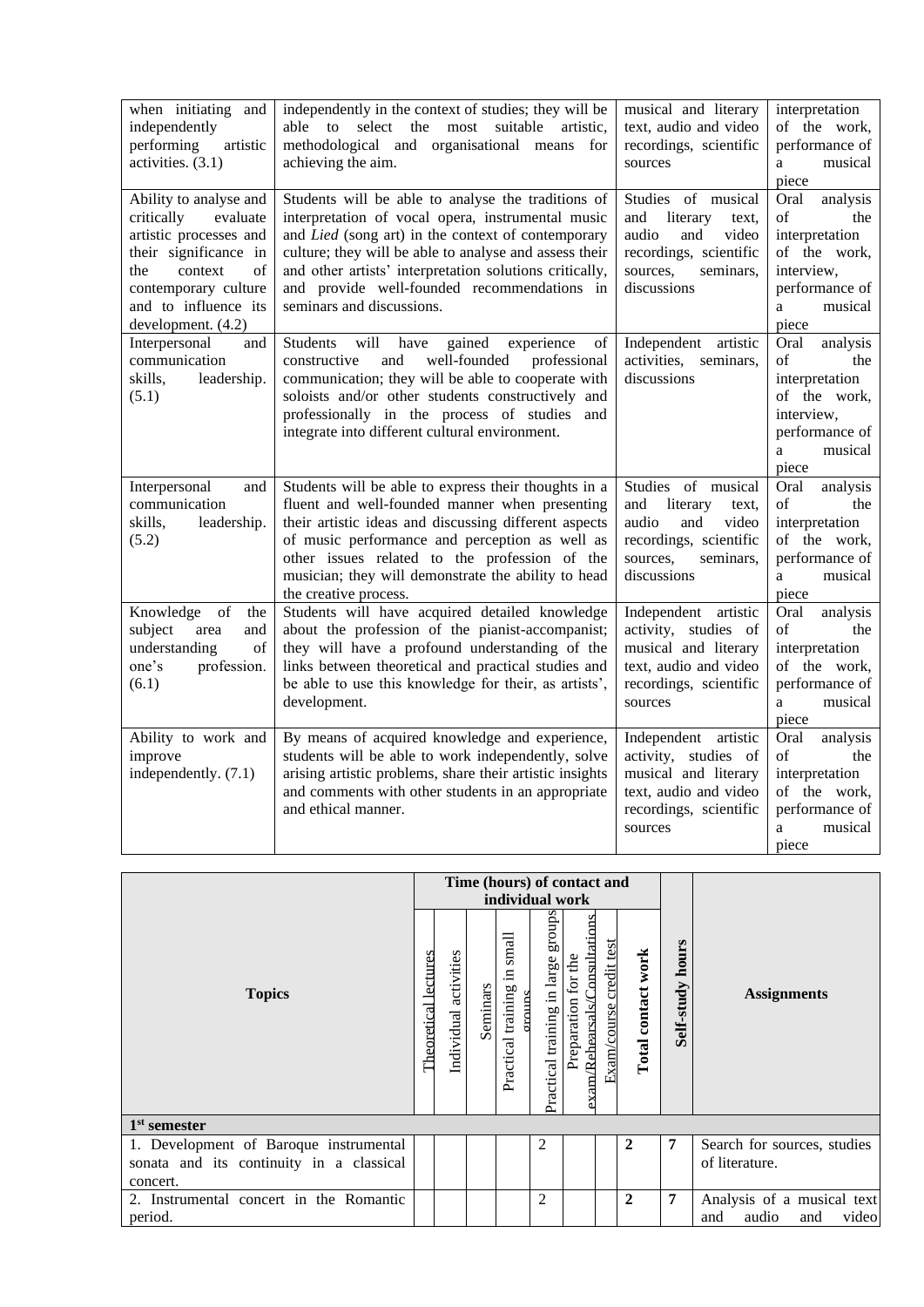|                                                                   |                |                                         |                | recordings,<br>practical                                   |
|-------------------------------------------------------------------|----------------|-----------------------------------------|----------------|------------------------------------------------------------|
|                                                                   |                |                                         |                | training in large groups.                                  |
| 3. Development, diversity and trends of                           | $\overline{2}$ | $\overline{2}$                          | $\overline{7}$ | Analysis of a musical text                                 |
| 20 <sup>th</sup> -century instrumental concert.                   |                |                                         |                | and<br>audio<br>and<br>video<br>recordings,<br>practical   |
|                                                                   |                |                                         |                | training in large groups.                                  |
| 4. Opera orchestral accompaniment.                                | 3              | $\overline{2}$                          | 8              | Analysis of a musical text                                 |
|                                                                   |                |                                         |                | and<br>audio<br>and<br>video                               |
|                                                                   |                |                                         |                | recordings,<br>practical                                   |
|                                                                   |                |                                         |                | training in large groups.                                  |
| 5. Main principles of accompaniment to                            | $\overline{2}$ | $\overline{2}$                          | $\overline{7}$ | Analysis of a musical text                                 |
| dance in the studio and concert space.                            |                |                                         |                | and<br>audio<br>and<br>video                               |
|                                                                   |                |                                         |                | recordings,<br>practical                                   |
|                                                                   |                |                                         |                | training in large groups.                                  |
| 6. French vocal chamber music.                                    | 3              | 3                                       | 7              | Analysis of a musical text                                 |
| Romanticism,<br>Mélodie<br>Early<br>genre,                        |                |                                         |                | video<br>and<br>audio<br>and                               |
| Romanticism and Impressionism in the<br>development of Mélodie.   |                |                                         |                | recordings,<br>practical<br>training in large groups.      |
| Interpretation aspects of F. Poulenc's                            | $\overline{2}$ | 3                                       | $\overline{7}$ | Analysis of a musical text                                 |
| vocal chamber works.                                              |                |                                         |                | video<br>and<br>audio<br>and                               |
|                                                                   |                |                                         |                | recordings,<br>practical                                   |
|                                                                   |                |                                         |                | training in large groups.                                  |
| Course credit test.                                               |                | $\mathbf{1}$<br>$\mathbf{1}$            |                |                                                            |
| <b>Total:</b>                                                     | 16             | 17<br>$\mathbf{1}$                      | 50             |                                                            |
| $2nd$ semester                                                    |                |                                         |                |                                                            |
| Historical overview of Russian<br>1.                              | 2              | 2                                       | 7              | Analysis of a musical text                                 |
| romance. Dramaturgic expression                                   |                |                                         |                | audio<br>and<br>video<br>and                               |
| of P. Tchaikovsky's romances,                                     |                |                                         |                | recordings,<br>practical                                   |
| specific<br>characteristics<br>of                                 |                |                                         |                | training in large groups.                                  |
| performance.<br>of<br>Interpretation aspects<br>S.<br>2.          | $\overline{2}$ | $\overline{2}$                          | $\overline{7}$ | Analysis of a musical text                                 |
| Rachmaninoff's romances.                                          |                |                                         |                | and<br>and<br>audio<br>video                               |
|                                                                   |                |                                         |                | recordings,<br>practical                                   |
|                                                                   |                |                                         |                | training in large groups.                                  |
| 3.<br>Songs and vocal cycles<br>by                                | $\overline{2}$ | $\overline{2}$                          | $\overline{7}$ | Analysis of a musical text                                 |
| M. Mussorgsky.                                                    |                |                                         |                | audio<br>and<br>video<br>and                               |
|                                                                   |                |                                         |                | recordings,<br>practical                                   |
|                                                                   |                |                                         |                | training in large groups.                                  |
| 4.<br>Vocal<br>chamber<br>music<br>by                             | 2              | 2                                       | 7              | Analysis of a musical text                                 |
| S. Prokofiev and D. Shostakovich.                                 |                |                                         |                | video<br>audio<br>and<br>and                               |
|                                                                   |                |                                         |                | recordings,<br>practical                                   |
| German<br>Lied:<br>5.<br>and                                      | 3              | $\overline{2}$                          | 7              | training in large groups.<br>Analysis of a musical text    |
| origins<br>development of the genre in                            |                |                                         |                | audio<br>and<br>and<br>video                               |
| F. Schubert and R. Schumann's                                     |                |                                         |                | recordings,<br>practical                                   |
| works.                                                            |                |                                         |                |                                                            |
|                                                                   |                |                                         |                |                                                            |
| 6.                                                                | 2              | $\overline{2}$                          | 7              | training in large groups.                                  |
| Characteristics of Lied genre.<br>Relation between music and word |                |                                         |                | Analysis of a musical text<br>and<br>audio<br>and<br>video |
| the works by J. Brahms,<br>in                                     |                |                                         |                | recordings,<br>practical                                   |
| H. Wolf and R. Strauss.                                           |                |                                         |                | training in large groups.                                  |
| 7.<br>American chamber vocal music                                | 3              | $\overline{\mathbf{4}}$                 | 8              | Analysis of a musical text                                 |
| and its contemporary trends.                                      |                |                                         |                | and<br>audio<br>and<br>video                               |
|                                                                   |                |                                         |                | recordings,<br>practical                                   |
|                                                                   |                |                                         |                | training in large groups.                                  |
| Course credit test<br><b>Total:</b>                               | 16             | $\mathbf{1}$<br>1<br>17<br>$\mathbf{1}$ | 50             |                                                            |

| <b>Assessment</b> | Weight        | <b>Deadline</b> | Assessment criteria |
|-------------------|---------------|-----------------|---------------------|
| strategy          | $\frac{0}{0}$ | for             |                     |
|                   |               | completin       |                     |
|                   |               | <b>g</b> the    |                     |
|                   |               | assignme        |                     |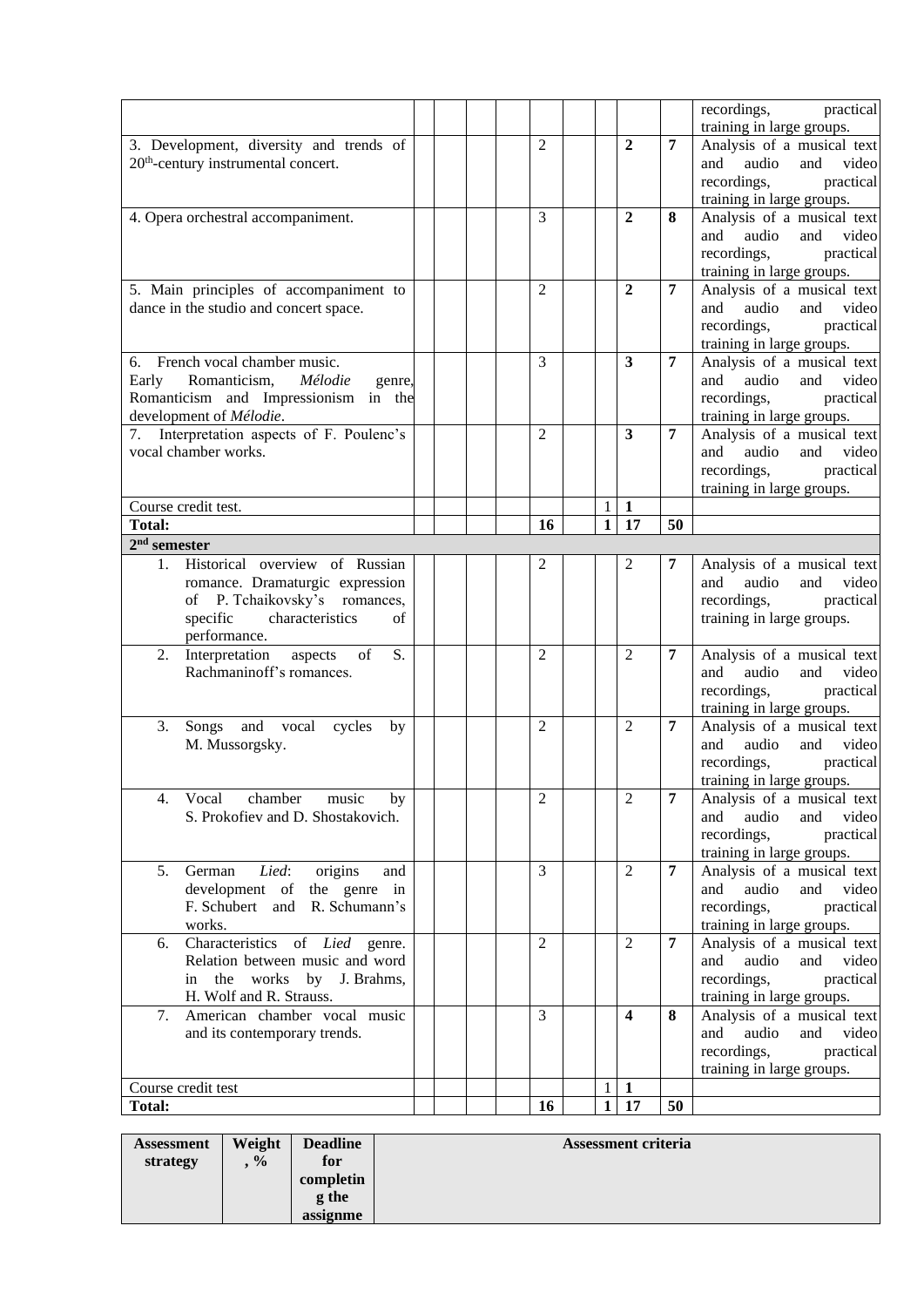|               |       | nts      |                                                                                                                                                                      |
|---------------|-------|----------|----------------------------------------------------------------------------------------------------------------------------------------------------------------------|
| Course credit | 100 % | During   | <b>Requirements:</b>                                                                                                                                                 |
| test          |       | the exam | Oral analysis of interpretation of the intended programme (musical pieces),                                                                                          |
| (cummulativ   |       | session  | performance of a piece or its fragments. The student must be assessed for all                                                                                        |
| e score)      |       |          | topics specified in the semester plan.                                                                                                                               |
|               |       |          | <b>Assessment criteria:</b>                                                                                                                                          |
|               |       |          | Perception of interpretation traditions of pieces pertaining to different<br>styles and genres in the context of music theory, history and culture;                  |
|               |       |          | Perception of performance-related characteristics of orchestral<br>accompaniment to vocal and instrumental pieces and pieces of Lied genre<br>and their performance; |
|               |       |          | Analysis of orchestral accompaniment in terms of instrumentation and<br>dramaturgy, rendering of the sound of different instrument groups on the<br>piano;           |
|               |       |          | Knowledge of interpretation characteristics and traditions of different styles<br>of Lied pieces;                                                                    |
|               |       |          | Attributing meaning to a multilingual literary text;                                                                                                                 |
|               |       |          | Professional accompaniment abilities;                                                                                                                                |
|               |       |          | Artistic expression;                                                                                                                                                 |
|               |       |          | Ensemble awareness;                                                                                                                                                  |
|               |       |          | Creativity.                                                                                                                                                          |

| Author                         | <b>Publication</b><br>date (year) | <b>Title</b>                      | No. of<br>periodical | Publisher (place,<br>publishing office) or web |
|--------------------------------|-----------------------------------|-----------------------------------|----------------------|------------------------------------------------|
|                                |                                   |                                   | or volume            | link                                           |
| <b>Required study material</b> |                                   |                                   |                      |                                                |
| Katkus, Donatas                | 2006                              | Istorija.<br>Muzikos atlikimas.   |                      | Vilnius: Lietuvos muzikų                       |
|                                |                                   | Teorijos. Stiliai. nterpretacijos |                      | sąjunga                                        |
| A collective of authors.       | 2007,                             | Dainavimo ir akompanimento        |                      | Vilnius: Lietuvos muzikos                      |
| Compiled<br>by:                | 2012                              | meno raida, pedagoginiai ir       |                      | ir teatro akademija                            |
| Vaitkevičiūtė, R               |                                   | interpretaciniai aspektai         |                      |                                                |
| A collective of authors.       |                                   | Akompanimento meno aktualijos     |                      | Vilnius: Lietuvos muzikos                      |
| Compiled<br>$Uss-$<br>by:      |                                   | ir vizijos                        |                      | ir teatro akademija                            |
| Armonienė, I.                  |                                   |                                   |                      |                                                |

#### S**IGHT-READING AND TRANSPOSING**

<span id="page-11-0"></span>

| Subject (module) title                                                                                          |                                                                            | Code                                                                            | Study programme (s)                |  |  |  |  |
|-----------------------------------------------------------------------------------------------------------------|----------------------------------------------------------------------------|---------------------------------------------------------------------------------|------------------------------------|--|--|--|--|
| $i\check{s}$<br>Skaitymas<br>lapo                                                                               | transponavimas<br><sub>1</sub> r                                           | Music                                                                           |                                    |  |  |  |  |
| (koncertmeisteris)/Sight-reading                                                                                | and Transposing                                                            |                                                                                 | Performance(Accompaniment)         |  |  |  |  |
| (Accompaniment)                                                                                                 |                                                                            |                                                                                 |                                    |  |  |  |  |
|                                                                                                                 | Department where the subject                                               |                                                                                 |                                    |  |  |  |  |
|                                                                                                                 |                                                                            |                                                                                 | is implemented                     |  |  |  |  |
| Coordinator: lect. Jonė Punytė.                                                                                 | Department of Accompaniment                                                |                                                                                 |                                    |  |  |  |  |
| Other (s): doc. Irena Markauskiene, prof. Irena Armonienė                                                       |                                                                            |                                                                                 |                                    |  |  |  |  |
|                                                                                                                 | Type of the subject (module)                                               |                                                                                 |                                    |  |  |  |  |
| Second (Master)                                                                                                 | Compulsory                                                                 |                                                                                 |                                    |  |  |  |  |
| <b>Mode of delivery</b>                                                                                         |                                                                            | Semester or period when the subject is delivered                                | Language (s) of instruction        |  |  |  |  |
| Classwork                                                                                                       | $1^{st}$ - $2^{nd}$                                                        | semesters/Music                                                                 | Lithuanian,<br>English,<br>German, |  |  |  |  |
|                                                                                                                 | Performance(Accompaniment)                                                 |                                                                                 |                                    |  |  |  |  |
| <b>Prerequisites</b>                                                                                            |                                                                            |                                                                                 |                                    |  |  |  |  |
|                                                                                                                 | Preliminary requirements: Bachelor's degree in music, skills in performing | Minor requirements (if any):                                                    |                                    |  |  |  |  |
|                                                                                                                 |                                                                            | music, accompaniment of artistic expression, playing the piano and reading from | None.                              |  |  |  |  |
| a sheet that meet the requirements of entrance exams.                                                           |                                                                            |                                                                                 |                                    |  |  |  |  |
| <b>Number of ECTS</b>                                                                                           | Total student's load                                                       | <b>Contact hours</b>                                                            | <b>Self-study hours</b>            |  |  |  |  |
| credits                                                                                                         |                                                                            |                                                                                 |                                    |  |  |  |  |
| $5(2,5+2,5)$                                                                                                    | $134(67+67)$                                                               | $34(17+17)$                                                                     | $100(50+50)$                       |  |  |  |  |
|                                                                                                                 |                                                                            | Purpose of the subject (module)                                                 |                                    |  |  |  |  |
| The aim of subject Sight-Reading and Transposing is to develop specific accompaniment skills when performing an |                                                                            |                                                                                 |                                    |  |  |  |  |

unknown musical text on the piano: to form the ability to analyse scores of musical works of different styles, genres and forms and apply this knowledge in interpreting a piece during reading, to develop transposition skills, to organise artistic harmony of the ensemble, to develop musical communication skills and reaction.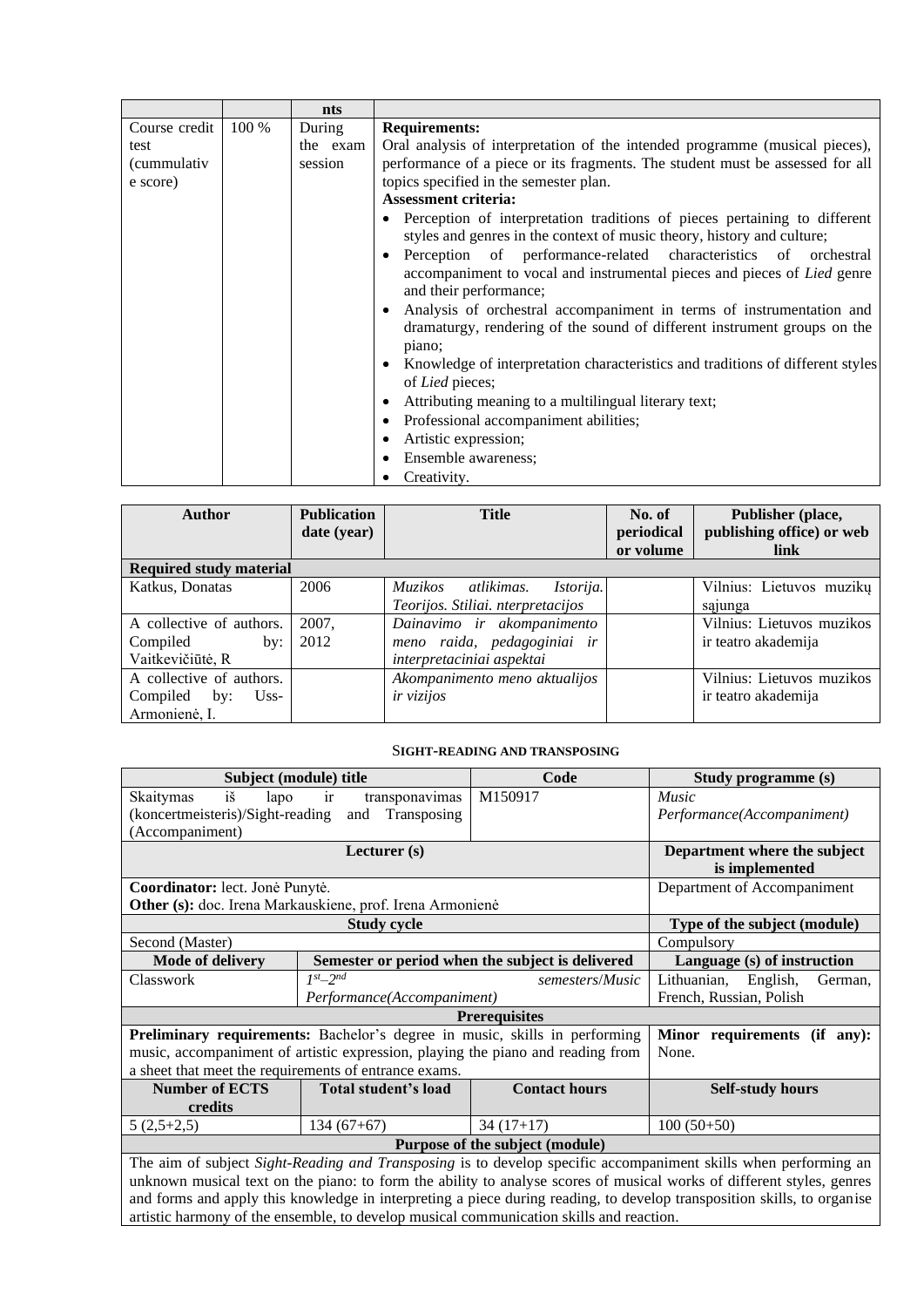#### **Short description of the subject (module) (up to 500 characters)**

The studies of *Sight-Reading and Transposing* are a part of the studies in the specialisation *Accompaniment* where the skills of reading and transposing an unknown musical text are developed. The above skills are prerequisite for the musician's professional competence and are very important for the pianist-accompanist's future artistic activity. Sight-reading of accompaniment refers to comprehensive understanding of musical text, perception of one soloist's/several soloists' and piano parts as a whole. During the sight-reading classes, students' reaction, ear, sense of rhythm and style, skills of reading the musical text in different keys, skills of musical texture reduction are developed. In these classes, students learn to analyse the text being played, transpose it when neccessary, interpret the performed piece respectively and assess the result critically.

| Programme<br>competences to be<br>developed (number of<br>programme's learning<br>outcomes)                                                                                              | Learning outcomes of the subject (module)                                                                                                                                                                                                                                                                                                                                                                                                                                                                                                                                                                                                                                                                                                                                                 | <b>Teaching and</b><br>learning methods                                                                          | <b>Assessment</b><br>methods                                                                                                  |
|------------------------------------------------------------------------------------------------------------------------------------------------------------------------------------------|-------------------------------------------------------------------------------------------------------------------------------------------------------------------------------------------------------------------------------------------------------------------------------------------------------------------------------------------------------------------------------------------------------------------------------------------------------------------------------------------------------------------------------------------------------------------------------------------------------------------------------------------------------------------------------------------------------------------------------------------------------------------------------------------|------------------------------------------------------------------------------------------------------------------|-------------------------------------------------------------------------------------------------------------------------------|
| Ability to inspire and<br>realise original artistic<br>ideas through the means<br>of musical expression of<br>the<br>chosen<br>specialisation. (1.1)                                     | Students will be able to understand and interpret the<br>sight-read piece individually by taking into account<br>its genre and style; they will demonstrate the above<br>ability when performing the accompaniment part<br>creatively and expressively, and reading an<br>unknown musical text with and without the soloist.                                                                                                                                                                                                                                                                                                                                                                                                                                                              | Practical training<br>in large groups,<br>of<br>studies<br>a<br>musical text and<br>instant<br>performance       | Performance<br>of a musical<br>programme,<br>conversation<br>and analysis of<br>the<br>interpretation<br>of a musical<br>work |
| Ability to inspire and<br>realise original artistic<br>ideas through the means<br>of musical expression of<br>the<br>chosen<br>specialisation. (1.2)                                     | Students will know the key sight-reading principles;<br>they will be able to understand and render the<br>musical text as a literary one; they will be capable<br>of covering a polyphonic dramaturgic musical<br>texture; differentiate between the main<br>and<br>secondary details during performance; they will<br>have a developed ability of musical communication<br>and will be able to improvise and transpose<br>accompaniments of vocal pieces.                                                                                                                                                                                                                                                                                                                                | Practical<br>training<br>in large<br>groups,<br>of<br>studies<br>a<br>musical text and<br>instant<br>performance | Performance<br>of a musical<br>programme,<br>conversation<br>and analysis of<br>the<br>interpretation<br>of a musical<br>work |
| Knowledge of music<br>history<br>theory,<br>and<br>cultural contexts, their<br>with<br>connections<br>interpretive<br>traditions.<br>(2.1)                                               | Students will know the specific features of vocal<br>and instrumental music accompaniment; they will<br>be able to estimate the concept of unknown musical<br>text performance on the basis of theoretical<br>knowledge and performance practice as well as to<br>render it when accompanying.<br>When sight-reading, students will be able to analyse<br>the musical text in detail; they will be able to<br>describe the specific features of genre, style and<br>form of instrumental and vocal pieces, as well as to<br>tell the types of piano texture in the unknown<br>musical text, read the polyphonic musical text in the<br>keys of G F and C groups, transpose the piano part<br>and distinguish between the key and secondary<br>details of texture rapidly when performing. | Practical training<br>in large<br>groups,<br>of<br>studies<br>a<br>musical text and<br>instant<br>performance    | Performance<br>of a musical<br>programme,<br>conversation<br>and analysis of<br>the<br>interpretation<br>of a musical<br>work |
| Ability to analyse and<br>critically<br>evaluate<br>artistic processes and<br>their significance in the<br>context of contemporary<br>culture and to influence<br>its development. (4.2) | Students will be able to analyse and assess their   Practical training  <br>sight-reading results critically; they will be able to<br>define the directions and means of artistic<br>improvement, as well as to present and substantiate<br>them.                                                                                                                                                                                                                                                                                                                                                                                                                                                                                                                                         | in large groups,<br>studies<br>of<br>a<br>musical text and<br>instant<br>performance                             | Performance<br>of a musical<br>programme,<br>conversation<br>and analysis of<br>the<br>interpretation<br>of a musical<br>work |
| Ability to work and<br>improve independently.<br>(7.1)                                                                                                                                   | While sigh-reading an unknown musical text, Practical training<br>students will demonstrate independence, developed in large groups,<br>musical intuition, emotional perception, ability to<br>think, and react to the situation fast, reduce a more musical text and<br>complicated musical text where necessary and work instant<br>creatively, solve problems related to musical text performance                                                                                                                                                                                                                                                                                                                                                                                      | studies<br>of<br>a                                                                                               | Performance<br>of a musical<br>programme,<br>conversation<br>and analysis of<br>the                                           |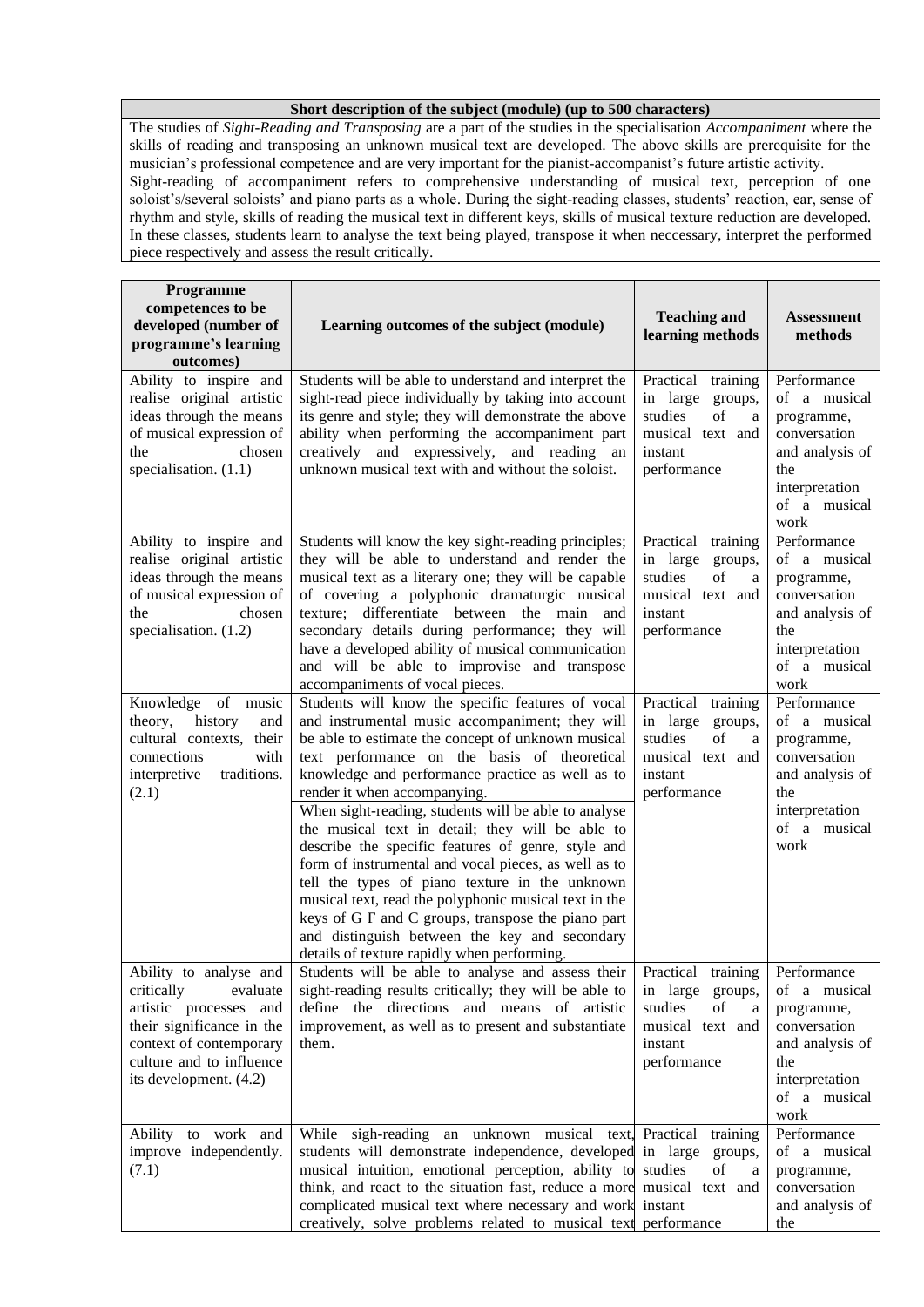| performance fast. | interpretation     |
|-------------------|--------------------|
|                   | musical<br>Оİ<br>я |
|                   | work               |

|                                                                                                                                                           |                      | Time (hours) of contact and individual work |          |                                       |                                      |                                                        |                         |                    |                  |                                                                       |
|-----------------------------------------------------------------------------------------------------------------------------------------------------------|----------------------|---------------------------------------------|----------|---------------------------------------|--------------------------------------|--------------------------------------------------------|-------------------------|--------------------|------------------|-----------------------------------------------------------------------|
| <b>Topics</b>                                                                                                                                             | Theoretical lectures | Individual activities                       | Seminars | Practical training in<br>small groups | Practical training in<br>arge groups | $\mathbf{x}$ am/Rehearcalc/Cons<br>Preparation for the | Exam/course credit test | Total contact work | Self-study hours | <b>Assignments</b>                                                    |
| $1st$ semester                                                                                                                                            |                      |                                             |          |                                       |                                      |                                                        |                         |                    |                  |                                                                       |
| 1. Sight-reading of Baroque and<br>Classical pieces for piano (e.g., A.<br>Soler, D. Scarlatti, G. F. Haendel).                                           |                      |                                             |          | 2                                     |                                      |                                                        |                         | 2                  | 8                | Analysis of a musical<br>text, practical training in<br>large groups. |
| 2. Sight-reading of pieces for<br>piano by $20^{th}$ and $21^{st}$ century<br>composers (e.g., D. Shostakovich,<br>B. Bartok, P. Boulez).                 |                      |                                             |          | $\overline{2}$                        |                                      |                                                        |                         | $\overline{2}$     | 8                | Analysis of a musical<br>text, practical training in<br>large groups. |
| 3. Sight-reading of instrumental<br>pieces when accompanying<br>a<br>soloist (e.g., J. Suk, F. Kreisler, E.<br>Lalo).                                     |                      |                                             |          | $\overline{2}$                        |                                      |                                                        |                         | $\overline{c}$     | 6                | Analysis of a musical<br>text, practical training in<br>large groups. |
| 4. Sight-reading of vocal pieces<br>when accompanying a soloist (e.g.,<br>F. Schubert,<br>Schumann,<br>R.<br>J. Brahms).                                  |                      |                                             |          | $\overline{2}$                        |                                      |                                                        |                         | $\overline{2}$     | 6                | Analysis of a musical<br>text, practical training in<br>large groups. |
| 5. Sight-reading of vocal pieces<br>when accompanying a soloist (e.g.,<br>H. Wolf, G. Mahler, R. Strauss).                                                |                      |                                             |          | 2                                     |                                      |                                                        |                         | 2                  | 6                | Analysis of a musical<br>text, practical training in<br>large groups. |
| 6. Sigh-reading of polyphonic<br>instrumental pieces (duets, trios) in<br>the keys of G, F and C groups<br>(e.g., J. S. Bach, J. Haydn, W. A.<br>Mozart). |                      |                                             |          | 3                                     |                                      |                                                        |                         | 3                  | 8                | Analysis of a musical<br>text, practical training in<br>large groups. |
| Transposition<br>7.<br>of<br>accompaniment to vocal pieces<br>when sight-reading with a soloist<br>(e.g., F. Mendelssohn-Bartoldy, F.<br>Schubert).       |                      |                                             |          | 3                                     |                                      |                                                        |                         | 3                  | 8                | Analysis of a musical<br>text, practical training in<br>large groups. |
| Course credit test                                                                                                                                        |                      |                                             |          |                                       |                                      |                                                        | 1                       | $\mathbf{1}$       |                  |                                                                       |
| <b>Total:</b>                                                                                                                                             |                      |                                             |          | 16                                    |                                      |                                                        | $\mathbf{1}$            | 17                 | 50               |                                                                       |
| $2nd$ semester<br>1. Sight-reading of Baroque and<br>Classical pieces for piano (e.g., H.<br>Purcell, J. Haydn, W. A. Mozart).                            |                      |                                             |          | 2                                     |                                      |                                                        |                         | 2                  | 8                | Analysis of a musical<br>text, practical training in<br>large groups. |
| 2. Sight-reading of pieces for<br>piano by $20th$ and $21st$ century<br>composers (e.g., V. Barkauskas, Z.<br>Bružaitė, R. Šerkšnytė).                    |                      |                                             |          | $\overline{2}$                        |                                      |                                                        |                         | $\overline{2}$     | 8                | Analysis of a musical<br>text, practical training in<br>large groups. |
| 3. Sight-reading of instrumental<br>pieces when accompanying<br>a<br>soloist (e.g., E. H. Clarke, S.<br>Prokofjev, D. Shostakovich).                      |                      |                                             |          | 3                                     |                                      |                                                        |                         | 3                  | 6                | Analysis of a musical<br>text, practical training in<br>large groups. |
| 4. Sight-reading of vocal pieces<br>accompanying a soloist<br>when<br>P. Tchaikovsky,<br>S.<br>(e.g.,<br>Rachmaninov, M. Musorgsky).                      |                      |                                             |          | $\overline{2}$                        |                                      |                                                        |                         | $\overline{2}$     | 6                | Analysis of a musical<br>text, practical training in<br>large groups. |
| 5. Sight-reading of vocal pieces<br>when accompanying a soloist                                                                                           |                      |                                             |          | $\overline{2}$                        |                                      |                                                        |                         | $\overline{c}$     | 6                | Analysis of a musical<br>text, practical training in                  |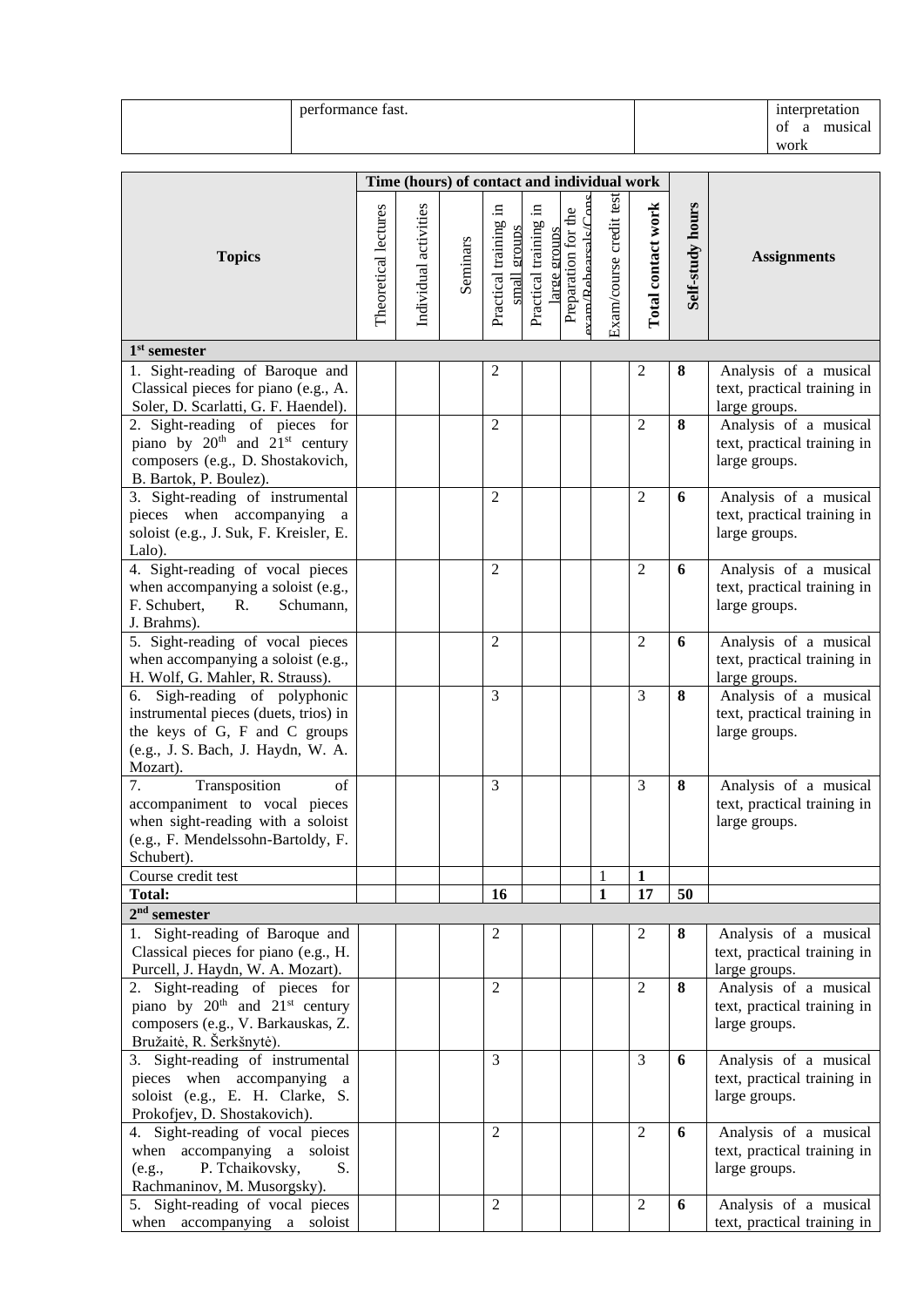| (e.g., E. Krenek, C. Debussy, M.<br>Ravel).                                                                                                                                     |  |    |  |    |    | large groups.                                                         |
|---------------------------------------------------------------------------------------------------------------------------------------------------------------------------------|--|----|--|----|----|-----------------------------------------------------------------------|
| 6. Sight-reading of polyphonic<br>instrumental pieces (duets, trios<br>and quartets) in the keys of groups<br>$G$ , $F$ and $C$ (e.g., $E$ . Elgar, $G$ .<br>Fauré, C. Franck). |  | 2  |  |    | 8  | Analysis of a musical<br>text, practical training in<br>large groups. |
| 7. Transposition of a piano part of<br>vocal pieces by sight-reading with<br>a soloist (e.g., E. Grieg, R.<br>Schumann).                                                        |  | 3  |  | 3  | 8  | Analysis of a musical<br>text, practical training in<br>large groups. |
| Exam                                                                                                                                                                            |  |    |  |    |    |                                                                       |
| Total:                                                                                                                                                                          |  | 16 |  | 17 | 50 |                                                                       |

| <b>Assessment</b>    | Weight.       | <b>Deadline</b> | <b>Assessment criteria</b>                                                                                                                                                                                                                                                                                                                                    |
|----------------------|---------------|-----------------|---------------------------------------------------------------------------------------------------------------------------------------------------------------------------------------------------------------------------------------------------------------------------------------------------------------------------------------------------------------|
| strategy             | $\frac{0}{0}$ | for             |                                                                                                                                                                                                                                                                                                                                                               |
|                      |               | completin       |                                                                                                                                                                                                                                                                                                                                                               |
|                      |               | g the           |                                                                                                                                                                                                                                                                                                                                                               |
|                      |               | assignme        |                                                                                                                                                                                                                                                                                                                                                               |
|                      |               | nts             |                                                                                                                                                                                                                                                                                                                                                               |
| Cumulative<br>score  | 10 %          | During the      | Activity, initiative, preparation for practical training.                                                                                                                                                                                                                                                                                                     |
| (participation<br>in |               | semester        |                                                                                                                                                                                                                                                                                                                                                               |
| practical training)  |               |                 |                                                                                                                                                                                                                                                                                                                                                               |
| Course<br>credit     | 90 %          | During the      | Requirements: Sight-reading and performing of the pieces included in the                                                                                                                                                                                                                                                                                      |
| test/exam            |               | exam            | intended programme.                                                                                                                                                                                                                                                                                                                                           |
|                      |               | session         | $1st$ semester                                                                                                                                                                                                                                                                                                                                                |
|                      |               |                 | A Baroque or Classical piece/part thereof for piano;<br>1.<br>Accompaniment to Romantic or 20 <sup>th</sup> century vocal pieces with a soloist;<br>2.                                                                                                                                                                                                        |
|                      |               |                 | Accompaniment to an instrumental piece with a soloist;<br>3.                                                                                                                                                                                                                                                                                                  |
|                      |               |                 | Transposition of a vocal piece (a semitone up or down) when<br>4.                                                                                                                                                                                                                                                                                             |
|                      |               |                 | accompanying the soloist;                                                                                                                                                                                                                                                                                                                                     |
|                      |               |                 | 5.<br>Sight-reading of the score of an instrumental duet/trio in the keys of G,                                                                                                                                                                                                                                                                               |
|                      |               |                 | F and C groups.                                                                                                                                                                                                                                                                                                                                               |
|                      |               |                 | $2nd$ semester                                                                                                                                                                                                                                                                                                                                                |
|                      |               |                 | A Baroque or Classical piece/part thereof for piano;<br>1.                                                                                                                                                                                                                                                                                                    |
|                      |               |                 | Accompaniment to Romantic or 20 <sup>th</sup> century vocal pieces with a<br>2.                                                                                                                                                                                                                                                                               |
|                      |               |                 | soloist;                                                                                                                                                                                                                                                                                                                                                      |
|                      |               |                 | 3.<br>Accompaniment to an instrumental piece with a soloist;                                                                                                                                                                                                                                                                                                  |
|                      |               |                 | Transposition of a vocal piece (a semitone up or down) when<br>4.                                                                                                                                                                                                                                                                                             |
|                      |               |                 | accompanying the soloist;                                                                                                                                                                                                                                                                                                                                     |
|                      |               |                 | Sight-reading of the score of an instrumental duet/trio in the keys of G,<br>5.                                                                                                                                                                                                                                                                               |
|                      |               |                 | F and C groups.                                                                                                                                                                                                                                                                                                                                               |
|                      |               |                 | <b>Assessment criteria:</b>                                                                                                                                                                                                                                                                                                                                   |
|                      |               |                 | Accurate performance of the piece in terms of musical text at an                                                                                                                                                                                                                                                                                              |
|                      |               |                 | indicated tempo;                                                                                                                                                                                                                                                                                                                                              |
|                      |               |                 | Understanding of the style, genre and form of the period the piece was<br>$\bullet$                                                                                                                                                                                                                                                                           |
|                      |               |                 | created in;                                                                                                                                                                                                                                                                                                                                                   |
|                      |               |                 | Distinctive articulation, dynamics, sound formation, pedal use;<br>$\bullet$                                                                                                                                                                                                                                                                                  |
|                      |               |                 | Ability to reveal artistic aspects of the piece;<br>$\bullet$                                                                                                                                                                                                                                                                                                 |
|                      |               |                 |                                                                                                                                                                                                                                                                                                                                                               |
|                      |               |                 |                                                                                                                                                                                                                                                                                                                                                               |
|                      |               |                 |                                                                                                                                                                                                                                                                                                                                                               |
|                      |               |                 |                                                                                                                                                                                                                                                                                                                                                               |
|                      |               |                 | Ability to demonstrate professional skills of accompaniment to the<br>$\bullet$<br>soloist while at the same time ensuring the artistic harmony of the<br>ensemble, as well as seeing of the score;<br>Transposition of a vocal piece when accompanying the soloist, i.e.<br>$\bullet$<br>when the vocalist renders the precise text with musical expression. |

| Author                         | <b>Publication</b><br>date (year) | <b>Title</b>            | No. of<br>periodical<br>or volume | Publisher (place,<br>publishing office) or web<br>link |
|--------------------------------|-----------------------------------|-------------------------|-----------------------------------|--------------------------------------------------------|
| <b>Required study material</b> |                                   |                         |                                   |                                                        |
| Gartenlaub, O.                 | 1972                              | Preparation<br>au       | $4, 5$ sas.                       | rideau<br>Paris:<br>Editions                           |
|                                |                                   | dechiffrage pianistique |                                   | rouge                                                  |
| Keilmann, W.                   | 1975                              | Ich spiele vom Blatt    |                                   | Leipzig: Verlag/C.F.Peters                             |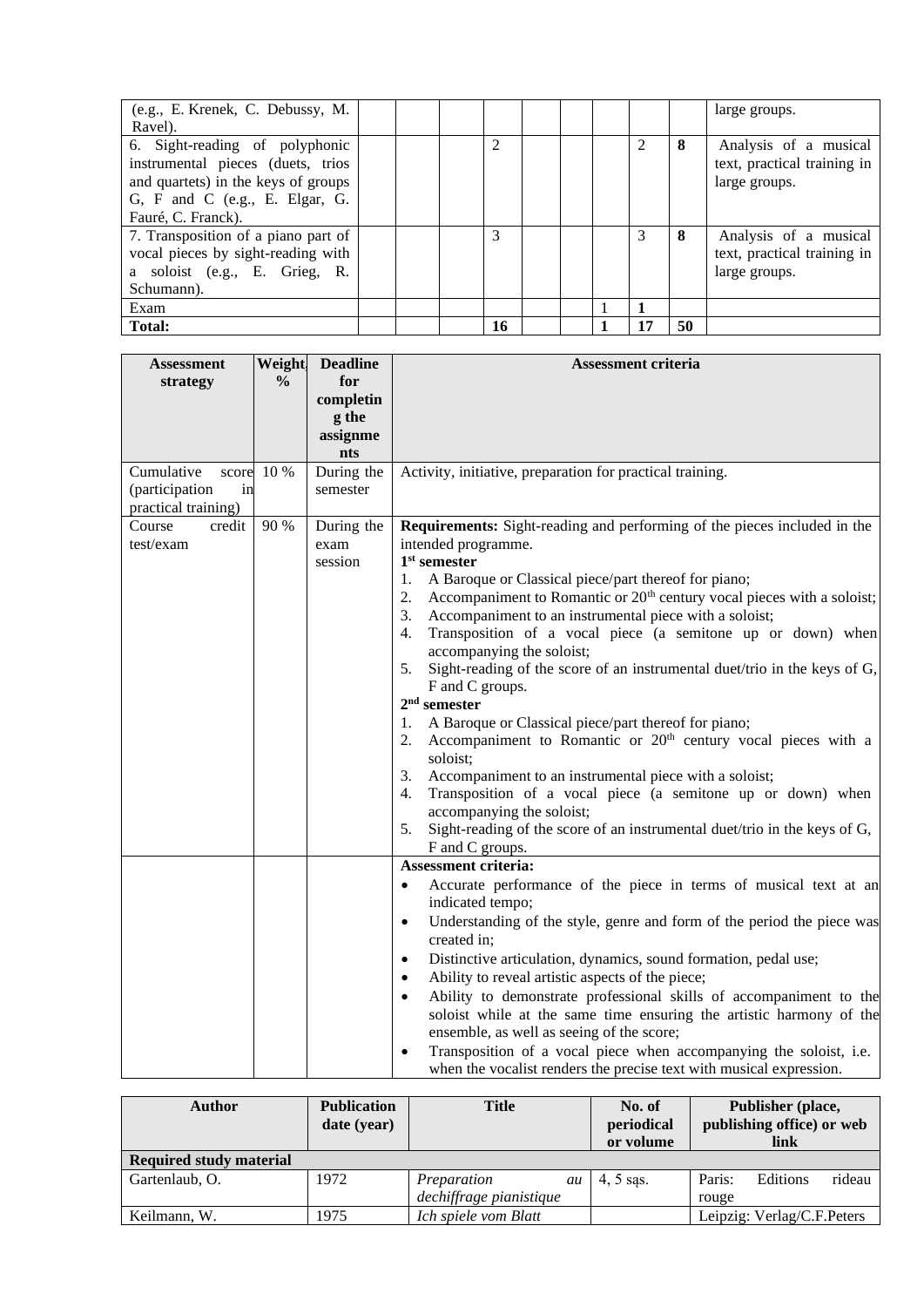|  | $-$<br>ember.<br><b>DEI</b><br>-- | 2006 | $\mathbf{r}$<br>$\alpha$ $\alpha$<br>.t-Reading<br>Stoht<br>uun | sas.<br><u>.</u><br>້ | 0.480<br>Schott<br>-VI. |
|--|-----------------------------------|------|-----------------------------------------------------------------|-----------------------|-------------------------|
|--|-----------------------------------|------|-----------------------------------------------------------------|-----------------------|-------------------------|

# **ORCHESTRATION AND SCORE REDUCTION**

<span id="page-15-0"></span>The study subject description is currently being updated or translated. For the previous version of the description, please contact the Study Programmes Office by e-mail [viktorija.papieve@lmta.lt](mailto:viktorija.papieve@lmta.lt)

# **PHONETICS OF FOREIGN LANGUAGES**

<span id="page-15-1"></span>

| Subject (module) title<br>Code<br>Study programme (s)                                                                |                                                                                         |  |                                                                                                                            |  |  |  |  |  |
|----------------------------------------------------------------------------------------------------------------------|-----------------------------------------------------------------------------------------|--|----------------------------------------------------------------------------------------------------------------------------|--|--|--|--|--|
| Užsienio kalbų fonetika/Phonetics of Foreign Languages<br>M142016<br>Music                                           |                                                                                         |  |                                                                                                                            |  |  |  |  |  |
| Performance(Accompaniment)                                                                                           |                                                                                         |  |                                                                                                                            |  |  |  |  |  |
|                                                                                                                      | Lecturer $(s)$                                                                          |  | Department where the                                                                                                       |  |  |  |  |  |
|                                                                                                                      |                                                                                         |  | subject is implemented                                                                                                     |  |  |  |  |  |
| Coordinator: lect. L. Kižla.                                                                                         |                                                                                         |  | Department of Languages                                                                                                    |  |  |  |  |  |
| Other (s): lect. A. Maleckaitė, lect. D. Trezzi, asist. D. Tonkich.                                                  |                                                                                         |  |                                                                                                                            |  |  |  |  |  |
| <b>Study cycle</b><br>Type of the subject (module)                                                                   |                                                                                         |  |                                                                                                                            |  |  |  |  |  |
| Second (Master)<br>Compulsory                                                                                        |                                                                                         |  |                                                                                                                            |  |  |  |  |  |
| Semester or period when the subject is delivered<br><b>Mode of delivery</b><br>Language (s) of instruction           |                                                                                         |  |                                                                                                                            |  |  |  |  |  |
| Classwork                                                                                                            | 1st-4 <sup>th</sup> semesters/Music Performance(Accompaniment)<br>Lithuanian            |  |                                                                                                                            |  |  |  |  |  |
| <b>Prerequisites</b>                                                                                                 |                                                                                         |  |                                                                                                                            |  |  |  |  |  |
| Minor requirements (if any): None.<br><b>Preliminary requirements: -</b>                                             |                                                                                         |  |                                                                                                                            |  |  |  |  |  |
| <b>Number of ECTS credits</b>                                                                                        | Total student's load<br><b>Contact hours</b><br><b>Self-study hours</b>                 |  |                                                                                                                            |  |  |  |  |  |
| $8(2+2+2+2)$                                                                                                         | $136(34+34+34+34)$<br>$76(19+19+19+19)$<br>$212(53+53+53+53)$                           |  |                                                                                                                            |  |  |  |  |  |
| Purpose of the subject (module)                                                                                      |                                                                                         |  |                                                                                                                            |  |  |  |  |  |
| The aim of the course <i>Phonetics of Foreign Languages</i> is to form correct reading, pronunciation, stressing and |                                                                                         |  |                                                                                                                            |  |  |  |  |  |
| intonation skills in French, German, Russian and Spanish/Italian, as well as the ability to hear and correct the     |                                                                                         |  |                                                                                                                            |  |  |  |  |  |
|                                                                                                                      | pronunciation of a vocalist performing a vocal work in the respective foreign language. |  |                                                                                                                            |  |  |  |  |  |
|                                                                                                                      | Short description of the subject (module) (up to 500 characters)                        |  |                                                                                                                            |  |  |  |  |  |
|                                                                                                                      |                                                                                         |  | During the study course of <i>Phonetics of Foreign Languages</i> , students get acquainted with the rules of pronunciation |  |  |  |  |  |
|                                                                                                                      |                                                                                         |  | and stress of French, German/English, Russian and Spanish/Italian, as well as the intonations required for performing      |  |  |  |  |  |
|                                                                                                                      | the singing repertoire in the respective foreign languages.                             |  |                                                                                                                            |  |  |  |  |  |

| Programme competences to be<br>developed (number of<br>programme's learning outcomes)                    | Learning outcomes of the subject (module)                                                       | <b>Teaching and</b><br>learning<br>methods | Assessmen<br>t methods |  |  |  |
|----------------------------------------------------------------------------------------------------------|-------------------------------------------------------------------------------------------------|--------------------------------------------|------------------------|--|--|--|
|                                                                                                          | Ability to inspire and realise Students will be able to demonstrate correct Analysis            |                                            | of Oral                |  |  |  |
| original artistic ideas through the pronunciation of vocal musical pieces in foreign audio<br>assessment |                                                                                                 |                                            |                        |  |  |  |
| means of musical expression of the languages (French, German,                                            | Russian                                                                                         | and recordings.                            |                        |  |  |  |
| chosen specialisation. (1.2).                                                                            | Spanish/Italian) (sounds, stress and intonation of practical                                    |                                            |                        |  |  |  |
|                                                                                                          | vocal text).                                                                                    | training in large                          |                        |  |  |  |
|                                                                                                          |                                                                                                 | groups                                     |                        |  |  |  |
|                                                                                                          | Ability to analyse and critically Students will be able to distinguish the examples of Analysis |                                            | of Oral                |  |  |  |
|                                                                                                          | evaluate creative processes and their correct pronunciation (from hearing) when listening audio |                                            | assessment             |  |  |  |
|                                                                                                          | significance in the context of to vocal works in a foreign language, evaluate their recordings, |                                            |                        |  |  |  |
| contemporary culture (4.2).                                                                              | own and other students' pronunciation                                                           | and practical                              |                        |  |  |  |
|                                                                                                          | intonations, correct mistakes.                                                                  | training in large                          |                        |  |  |  |
|                                                                                                          |                                                                                                 | groups                                     |                        |  |  |  |
| Ability<br>work<br>and<br>to                                                                             | develop Students will be able to choose appropriate Analysis                                    |                                            | of Oral                |  |  |  |
| independently (7.1).                                                                                     | recordings of vocal works for the preparation of audio                                          |                                            | assessment             |  |  |  |
|                                                                                                          | vocal programmes in foreign languages.                                                          | recordings,                                |                        |  |  |  |
|                                                                                                          |                                                                                                 | practical                                  |                        |  |  |  |
|                                                                                                          |                                                                                                 | training in large                          |                        |  |  |  |
|                                                                                                          |                                                                                                 | groups                                     |                        |  |  |  |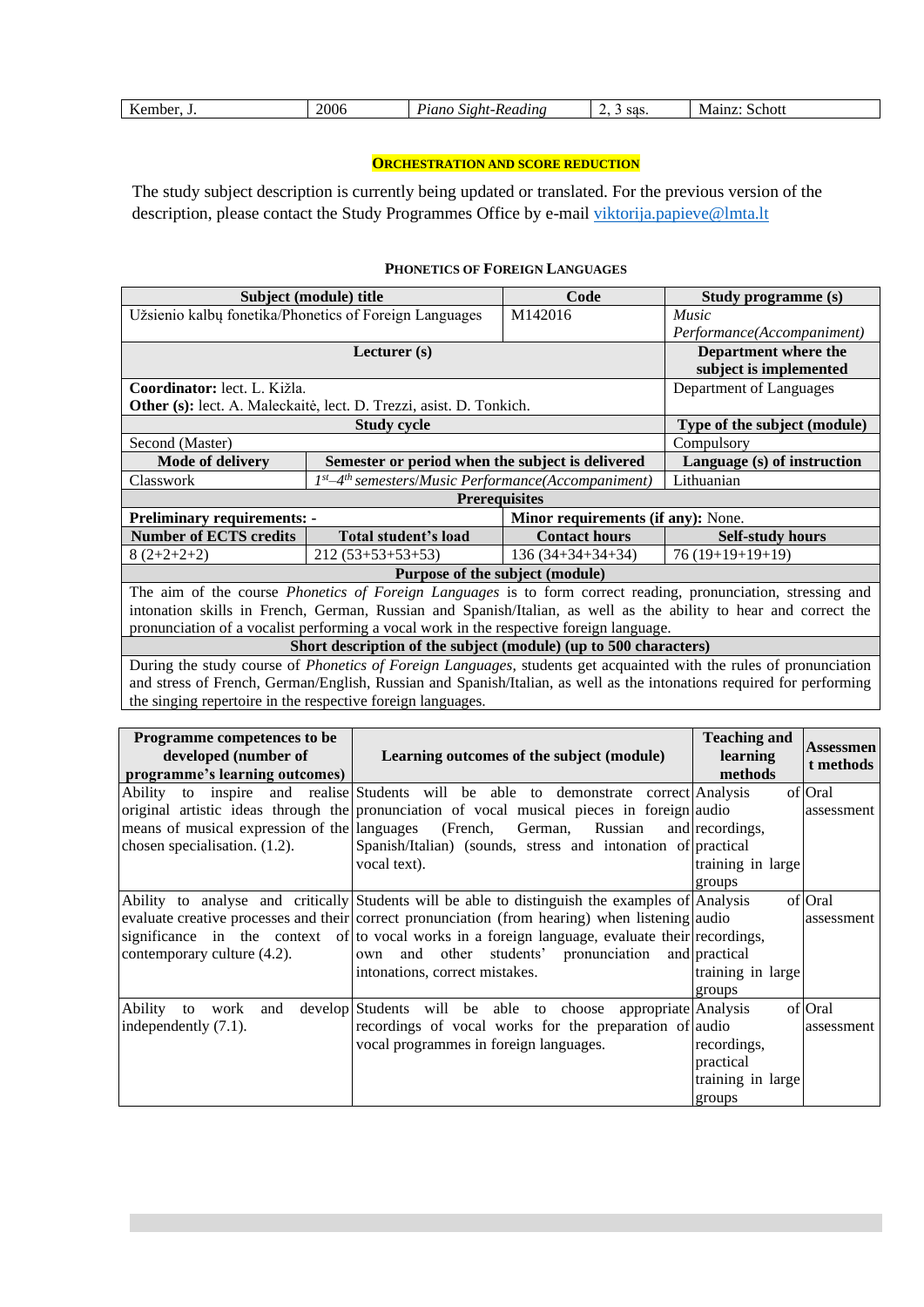|                                                                                                                                           |                      |                       |          | Time (hours) of contact and individual      | work                                     |                                                       |                            |                         |                         | <b>Assignments</b>                                           |
|-------------------------------------------------------------------------------------------------------------------------------------------|----------------------|-----------------------|----------|---------------------------------------------|------------------------------------------|-------------------------------------------------------|----------------------------|-------------------------|-------------------------|--------------------------------------------------------------|
| <b>Topics</b>                                                                                                                             | Theoretical lectures | Individual activities | Seminars | .크<br>Practical training<br>groups<br>small | 크.<br>Practical training<br>large groups | Preparation for the<br>$\frac{1}{2}$ am/consultations | Exam/course credit<br>test | Total contact work      | Self-study hours        | <b>Assignments</b>                                           |
| 1st semester – French; 2 <sup>nd</sup> semester – German; 3 <sup>rd</sup> semester – Russian; 4 <sup>th</sup> semester – Spanish/Italian. |                      |                       |          |                                             |                                          |                                                       |                            |                         |                         |                                                              |
| Alphabet. Transcription. Exercises.<br>1.                                                                                                 |                      |                       |          |                                             | $\overline{4}$                           |                                                       |                            | $\overline{\mathbf{4}}$ | $\mathbf{3}$            | Practical<br>pronunciation<br>training<br>in<br>large groups |
| classification,<br>articulation.<br>2.<br>Consonants:<br>Exercises.                                                                       |                      |                       |          |                                             | 6                                        |                                                       |                            | 6                       | $\mathbf{3}$            | Practical<br>pronunciation<br>training<br>in<br>large groups |
| classification,<br>Vowels:<br>articulation.<br>3.<br>Exercises.                                                                           |                      |                       |          |                                             | 6                                        |                                                       |                            | 6                       | $\mathbf{3}$            | Practical<br>pronunciation<br>training<br>in<br>large groups |
| Diphthongs: articulation. Exercises.<br>4.                                                                                                |                      |                       |          |                                             | $\overline{4}$                           |                                                       |                            | $\overline{\mathbf{4}}$ | 3                       | Practical<br>pronunciation<br>training<br>in<br>large groups |
| Stress. Exercises.<br>5 <sub>1</sub>                                                                                                      |                      |                       |          |                                             | 6                                        |                                                       |                            | 6                       | $\mathbf{3}$            | Practical<br>pronunciation<br>training<br>in<br>large groups |
| Intonation. Exercises.<br>6.                                                                                                              |                      |                       |          |                                             | 6                                        |                                                       |                            | 6                       | $\overline{\mathbf{4}}$ | Practical<br>pronunciation<br>training<br>in<br>large groups |
| Course credit test.<br>7.                                                                                                                 |                      |                       |          |                                             |                                          |                                                       | $\boldsymbol{2}$           | $\overline{2}$          |                         |                                                              |
| <b>Total:</b>                                                                                                                             |                      |                       |          |                                             | 32                                       |                                                       | $\overline{2}$             | 34                      | 19                      |                                                              |

| <b>Assessment strategy</b>                                              | Weight,<br>$\frac{0}{0}$ | <b>Deadline for</b><br>completing | <b>Assessment criteria</b>                                                                                                                                                                                                                                                                                                                                                                                    |
|-------------------------------------------------------------------------|--------------------------|-----------------------------------|---------------------------------------------------------------------------------------------------------------------------------------------------------------------------------------------------------------------------------------------------------------------------------------------------------------------------------------------------------------------------------------------------------------|
|                                                                         |                          | the<br>assignments                |                                                                                                                                                                                                                                                                                                                                                                                                               |
| Reading texts of poetry<br>and vocal musical works.<br>Oral assessment. | $\overline{\phantom{m}}$ | the<br>During<br>semester         | which<br>composite assessment<br>system is<br>applied,<br>A<br>encourages the student to work and be assessed<br>continuously, i.e., to accumulate their points throughout the<br>semester (oral assessments). The course is considered passed<br>after more than 50 % of tasks performed in a phonetically<br>correct manner are evaluated.<br>To be assessed: correct pronunciation, stress and intonation. |

| Author                         | Publicati<br>on date<br>(year) | <b>Title</b>                   | No. of<br>periodical or<br>volume | Publisher (place,<br>publishing office)<br>or web link |
|--------------------------------|--------------------------------|--------------------------------|-----------------------------------|--------------------------------------------------------|
| <b>Required study material</b> |                                |                                |                                   |                                                        |
| Middleman, D.                  | 2005                           | Hören<br>Sprechen.<br>Sprechen |                                   | Ismaning:<br>Hueber                                    |
|                                |                                | Übungsbuch mit 3 CDs           |                                   | Verlag                                                 |
| Frey, E.                       | 1999                           | Phonetik. Lehr- und Übungsbuch |                                   | Hueber<br>Ismaning:                                    |
|                                |                                | <i>mit 2 CDs.</i> Kursbuch     |                                   | Verlag                                                 |
|                                | 2003                           | Das Aussprachewörterbuch       | Bd. 6.                            | Mannheim,                                              |
|                                |                                |                                |                                   | Leipzig,<br>Wien,                                      |
|                                |                                |                                |                                   | Zürich:                                                |
|                                |                                |                                |                                   | Dudenverlag                                            |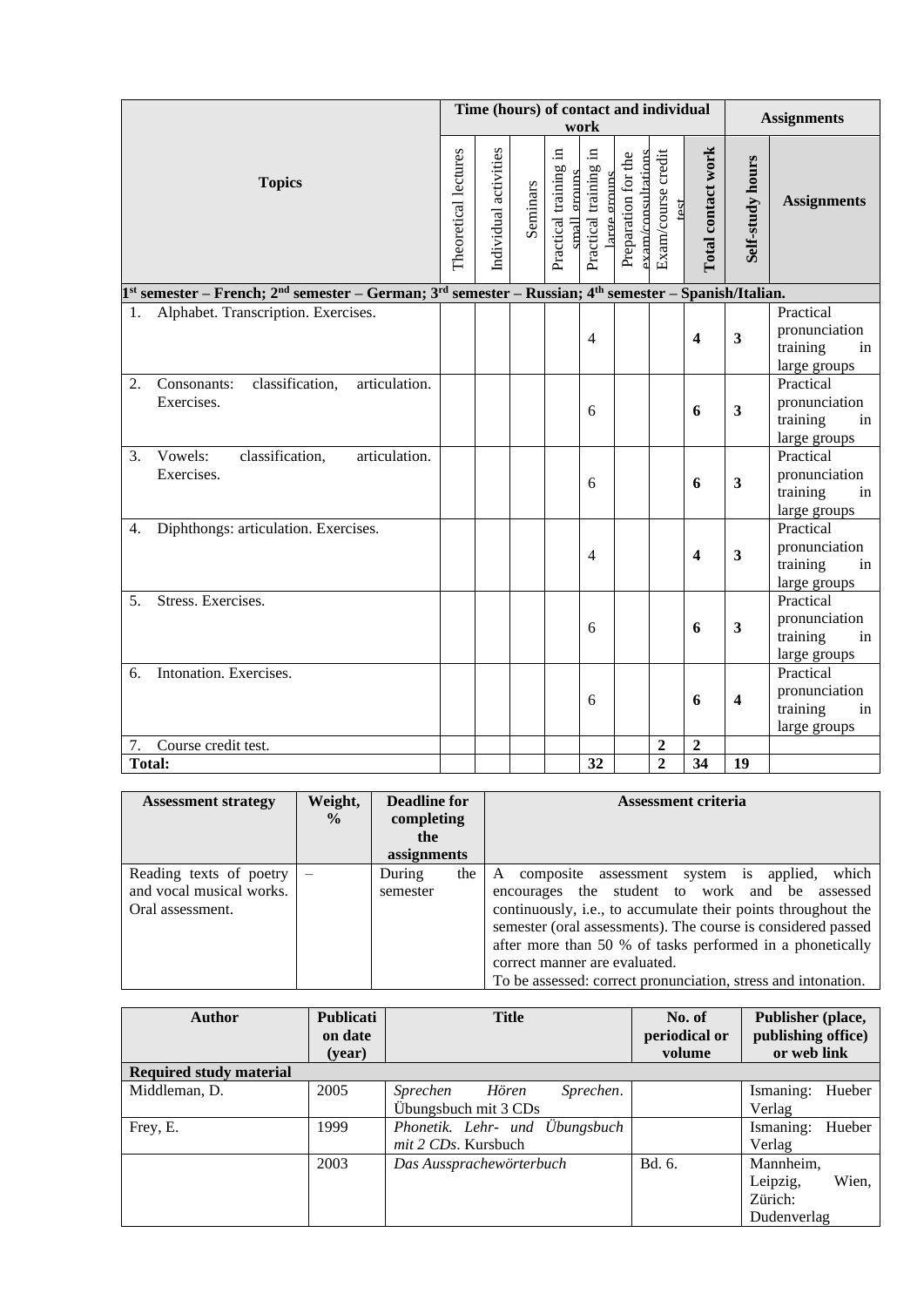| Charliac, L.; Motron, A. C.                                             | 2004          | Phonétique progressive du français<br>avec 600 exercices | <b>CLE</b><br>Paris:<br><b>International</b><br><b>SEJER</b> |
|-------------------------------------------------------------------------|---------------|----------------------------------------------------------|--------------------------------------------------------------|
| Martinie, B.; Wachs, S.                                                 | 2006          | Phonétique en dialogues.                                 | <b>CLE</b><br>Paris:<br>International<br><b>SEJER</b>        |
| Charliac, L.; Motron A. C.;<br>Le Bougnec, J. Th.; Loreil,<br><b>B.</b> | 2003          | Phonétique progressive du frankais<br>avec 400 exercices | CLE.<br>Paris:<br>International                              |
| González, A.; Homero, C.                                                | 2006          | Fonética, entonacion y ortografija                       | Madrid: Edelsa                                               |
| Poch, D.                                                                | 2007/<br>2008 | Fonética para aprender español:<br>pronunciación         | Madrid:<br>Editorial<br>Edi Numen                            |
| <b>Additional study material</b>                                        |               |                                                          |                                                              |
| Norkaitienė, I. M.                                                      | 1996          | German kalbos praktinė gramatika                         | Vilnius: Mokslo ir<br>enciklopedijų<br>leidykla              |
| Križinauskas,<br>$J_{\cdot}$ ;<br>Smagurauskas, S.                      | 2003          | German-Lithuanian kalbų žodynas                          | Vilnius: Mokslo ir<br>enciklopedijų<br>leidybos institutas   |
| Balaišienė, I.; Mickienė,<br>V.                                         | 1997          | Praktinė French kalbos gramatika                         | Vilnius: Žodynas                                             |
| Balaišienė, I. J.                                                       | 2004          | French-Lithuanian kalbų žodynas                          | Vilnius: Žodynas                                             |
| Deikuvienė, T.; Rusina, A.                                              | 1998          | Ispanų kalba pradedantiesiems                            | Vytauto<br>Kaunas:<br>Didžiojo<br>universitetas              |
| Petrauskas, V.V.                                                        | 2001          | Ispanų-Lithuanian kalbų žodynas                          | Vilnius: Žodynas                                             |

# **CONDUCTING**

<span id="page-17-0"></span>

| Subject (module) title                                                                                      |                                                                  | <b>Code</b>                         | Study programme (s)                                                                                                                                                                                                                                                                                                                                                                                                                                                                                                                                                                                                        |  |  |  |  |  |
|-------------------------------------------------------------------------------------------------------------|------------------------------------------------------------------|-------------------------------------|----------------------------------------------------------------------------------------------------------------------------------------------------------------------------------------------------------------------------------------------------------------------------------------------------------------------------------------------------------------------------------------------------------------------------------------------------------------------------------------------------------------------------------------------------------------------------------------------------------------------------|--|--|--|--|--|
| Dirigavimas                                                                                                 | (koncertmeisteris)/Conducting M117817                            |                                     | <i>Music</i>                                                                                                                                                                                                                                                                                                                                                                                                                                                                                                                                                                                                               |  |  |  |  |  |
| (Accompaniment)                                                                                             |                                                                  |                                     | Performance(Accompaniment)                                                                                                                                                                                                                                                                                                                                                                                                                                                                                                                                                                                                 |  |  |  |  |  |
|                                                                                                             | Lecturer (s)                                                     |                                     | Department where the subject                                                                                                                                                                                                                                                                                                                                                                                                                                                                                                                                                                                               |  |  |  |  |  |
|                                                                                                             |                                                                  |                                     | is implemented                                                                                                                                                                                                                                                                                                                                                                                                                                                                                                                                                                                                             |  |  |  |  |  |
| Coordinator: lect. Virgilijus Visockis.                                                                     |                                                                  |                                     | Department of Conducting                                                                                                                                                                                                                                                                                                                                                                                                                                                                                                                                                                                                   |  |  |  |  |  |
| Other (s): prof. Juozas Domarkas.                                                                           |                                                                  |                                     |                                                                                                                                                                                                                                                                                                                                                                                                                                                                                                                                                                                                                            |  |  |  |  |  |
|                                                                                                             | <b>Study cycle</b>                                               |                                     |                                                                                                                                                                                                                                                                                                                                                                                                                                                                                                                                                                                                                            |  |  |  |  |  |
| Second (Master)                                                                                             |                                                                  |                                     | Compulsory                                                                                                                                                                                                                                                                                                                                                                                                                                                                                                                                                                                                                 |  |  |  |  |  |
| Mode of delivery                                                                                            | Semester or period when the subject is delivered                 |                                     | Language (s) of instruction                                                                                                                                                                                                                                                                                                                                                                                                                                                                                                                                                                                                |  |  |  |  |  |
| Classwork                                                                                                   | 1st-2 <sup>nd</sup> semester/Music Performance(Accompaniment)    | Lithuanian,<br>English,<br>Russian, |                                                                                                                                                                                                                                                                                                                                                                                                                                                                                                                                                                                                                            |  |  |  |  |  |
|                                                                                                             |                                                                  | German                              |                                                                                                                                                                                                                                                                                                                                                                                                                                                                                                                                                                                                                            |  |  |  |  |  |
|                                                                                                             | <b>Prerequisites</b>                                             |                                     |                                                                                                                                                                                                                                                                                                                                                                                                                                                                                                                                                                                                                            |  |  |  |  |  |
| <b>Preliminary</b><br>requirements:                                                                         |                                                                  |                                     | Bachelor's degree in Music Performance(piano <b>Minor requirements (if any):</b>                                                                                                                                                                                                                                                                                                                                                                                                                                                                                                                                           |  |  |  |  |  |
| specialisation).                                                                                            |                                                                  |                                     | None.                                                                                                                                                                                                                                                                                                                                                                                                                                                                                                                                                                                                                      |  |  |  |  |  |
|                                                                                                             |                                                                  |                                     |                                                                                                                                                                                                                                                                                                                                                                                                                                                                                                                                                                                                                            |  |  |  |  |  |
| <b>Number of ECTS credits</b>                                                                               | Total student's load                                             | <b>Contact hours</b>                | <b>Self-study hours</b>                                                                                                                                                                                                                                                                                                                                                                                                                                                                                                                                                                                                    |  |  |  |  |  |
| $6(3+3)$                                                                                                    | $160(80+82)$                                                     | $34(17+17)$                         | $126(63+63)$                                                                                                                                                                                                                                                                                                                                                                                                                                                                                                                                                                                                               |  |  |  |  |  |
|                                                                                                             | Purpose of the subject (module)                                  |                                     |                                                                                                                                                                                                                                                                                                                                                                                                                                                                                                                                                                                                                            |  |  |  |  |  |
|                                                                                                             |                                                                  |                                     |                                                                                                                                                                                                                                                                                                                                                                                                                                                                                                                                                                                                                            |  |  |  |  |  |
|                                                                                                             |                                                                  |                                     |                                                                                                                                                                                                                                                                                                                                                                                                                                                                                                                                                                                                                            |  |  |  |  |  |
| performers during joint creative work.                                                                      |                                                                  |                                     |                                                                                                                                                                                                                                                                                                                                                                                                                                                                                                                                                                                                                            |  |  |  |  |  |
|                                                                                                             | Short description of the subject (module) (up to 500 characters) |                                     |                                                                                                                                                                                                                                                                                                                                                                                                                                                                                                                                                                                                                            |  |  |  |  |  |
|                                                                                                             |                                                                  |                                     | The course of subject <i>Conducting</i> in the specialisation <i>Accompaniment</i> of <i>Music Performanceis</i> intended for introducing                                                                                                                                                                                                                                                                                                                                                                                                                                                                                  |  |  |  |  |  |
|                                                                                                             |                                                                  |                                     | students to the principles of conducting art and practical aspects of interaction between the conductor, accompanist,                                                                                                                                                                                                                                                                                                                                                                                                                                                                                                      |  |  |  |  |  |
|                                                                                                             |                                                                  |                                     |                                                                                                                                                                                                                                                                                                                                                                                                                                                                                                                                                                                                                            |  |  |  |  |  |
|                                                                                                             |                                                                  |                                     |                                                                                                                                                                                                                                                                                                                                                                                                                                                                                                                                                                                                                            |  |  |  |  |  |
| conductor, accompanist and soloist (choir, ensemble) by playing the roles of the accompanist and conductor. |                                                                  |                                     |                                                                                                                                                                                                                                                                                                                                                                                                                                                                                                                                                                                                                            |  |  |  |  |  |
|                                                                                                             |                                                                  |                                     | The aim of subject Conducting in the specialisation Accompaniment of Music Performance is to introduce students to the<br>principles of conducting art and practical aspects of interaction between the conductor, accompanist, soloist and other<br>soloist and other performers during joint creative work. During the course of the studies, students acquire basic<br>knowledge about the principles of conducting; they are introduced practically to the creative "triangle" consisting of the<br>During practical training in groups, extracts from popular operas, operettas, musicals are performed by the way of |  |  |  |  |  |
| attributing roles: one student conducts, others (one or two) play an extract from the piece.                |                                                                  |                                     |                                                                                                                                                                                                                                                                                                                                                                                                                                                                                                                                                                                                                            |  |  |  |  |  |

| <b>Programme competences to</b><br>Learning outcomes of the subject (module)<br>be developed (number of<br>programme's learning | <b>Teaching and</b><br>learning methods | <b>Assessment</b><br>methods |
|---------------------------------------------------------------------------------------------------------------------------------|-----------------------------------------|------------------------------|
|---------------------------------------------------------------------------------------------------------------------------------|-----------------------------------------|------------------------------|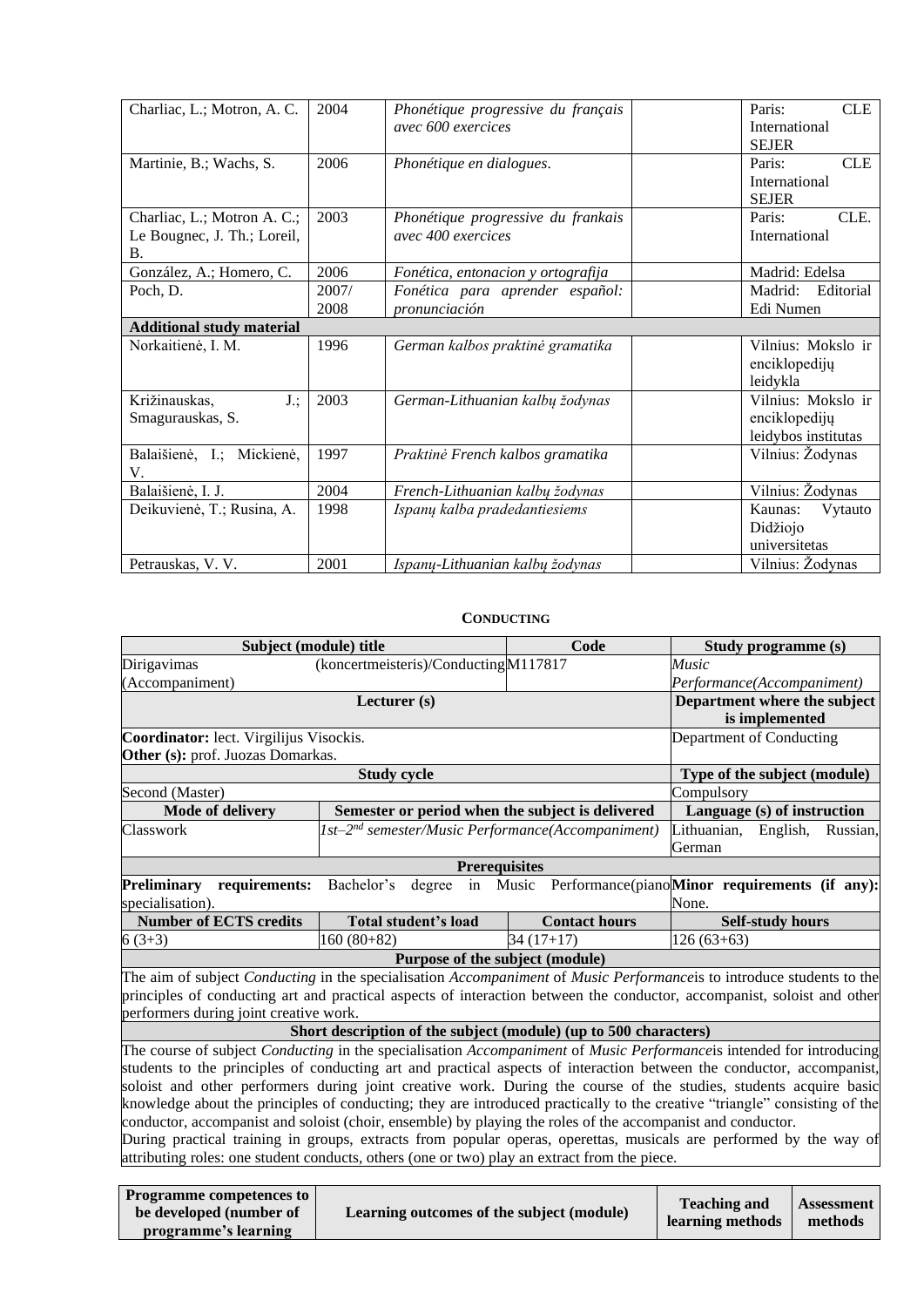| outcomes)                                        |                                                                                                   |                            |                      |
|--------------------------------------------------|---------------------------------------------------------------------------------------------------|----------------------------|----------------------|
|                                                  | Ability to inspire and realise Students will have learnt the basics of the manual Analysis        |                            | and Performance      |
|                                                  | original artistic ideas through technique, demonstrate developed abilities of musical preparation |                            | of $a $ of a musical |
| of<br>the<br>means                               | musical communication when conducting as well as the musical                                      |                            | text, programme      |
| expression of the                                | chosen ability to quickly react to the changes in the artistic practical training in              |                            |                      |
| specialisation. $(1.1)$                          | process.                                                                                          | small<br>groups,           |                      |
|                                                  |                                                                                                   | discussions                |                      |
|                                                  | Knowledge of music theory, Students will be able to perform pieces of different Analysis          |                            | and Performance      |
|                                                  | history and cultural contexts, musical styles, genres and periods while at the same preparation   |                            | of a of a musical    |
| connections<br>their                             | with time rendering the key elements of musical language, musical                                 |                            | text, programme,     |
| interpretive traditions.                         | $(2.1)$ ; style and interpretation nuances of the piece.                                          | practical training in test |                      |
| 2.2)                                             |                                                                                                   | small groups               |                      |
| Ability<br>analyse<br>to                         | and Students will be able to think critically, react to the Practical training in Test            |                            |                      |
| critically<br>evaluate                           | creative orchestral environment or the one simulating it and small                                | groups.                    |                      |
| processes<br>and                                 | their demonstrate good verbal abilities in their work with discussions                            |                            |                      |
| significance in the context of other performers. |                                                                                                   |                            |                      |
| contemporary culture. (4.2)                      |                                                                                                   |                            |                      |
| Interpersonal                                    | and Students will demonstrate appropriate leadership, Practical training in Performance           |                            |                      |
| communication                                    | skills, team-work, negotiation and organisational skills, small                                   |                            | groups, of a musical |
| leadership. (5.1)                                | initiative, artistry and the ability to integrate into the discussions                            |                            | programme,           |
|                                                  | creative process.                                                                                 |                            | test                 |
| Systematic<br>and                                | analytical Students will be familiar with the conductor's Analysis                                |                            | and Test             |
| thinking. $(6.1)$                                | functions and specific nature of work; they will preparation                                      | of<br>a                    |                      |
|                                                  | understand the links between theoretical and practical musical                                    | text.                      |                      |
|                                                  | studies of piano accompaniment and conducting, and practical training in                          |                            |                      |
|                                                  | will be able to use this knowledge during practical small                                         | groups,                    |                      |
|                                                  | training and exam.                                                                                | discussions                |                      |

| <b>Topics</b>                                                                                                           |  | Time (hours) of contact and individual<br>work |          |                            |                                             |                         |                             |                                 |                     |                                                                                                                                    |
|-------------------------------------------------------------------------------------------------------------------------|--|------------------------------------------------|----------|----------------------------|---------------------------------------------|-------------------------|-----------------------------|---------------------------------|---------------------|------------------------------------------------------------------------------------------------------------------------------------|
|                                                                                                                         |  | activities<br>Individual                       | Seminars | Ξ<br>training<br>Practical | 日<br>groups<br>training<br><b>Fractical</b> | exam/rehearsals/c<br>de | crean<br><b>Exam/course</b> | work<br>contact<br><b>Total</b> | hours<br>Self-study | <b>Assignments</b>                                                                                                                 |
| Analysis and preparation of extracts from<br>operas.<br>Requirements: 3–4 extracts from operas,<br>operettas, musicals. |  |                                                |          | 16                         |                                             |                         |                             | <b>16</b>                       | <b>116</b>          | musical<br>Analysis of<br>a<br>sound<br>and<br>text<br>recordings,<br>practical<br>training<br>conducting<br>$\ln$<br>small groups |
| Course credit test/exam.                                                                                                |  |                                                |          |                            |                                             |                         |                             |                                 |                     |                                                                                                                                    |
| <b>Total:</b>                                                                                                           |  |                                                |          | 16                         |                                             |                         | 1                           | 17                              | 116                 |                                                                                                                                    |

| <b>Assessment strategy</b> | Weight,<br>$\frac{0}{0}$ | <b>Deadline for</b><br>completing the | <b>Assessment criteria</b>                                                      |
|----------------------------|--------------------------|---------------------------------------|---------------------------------------------------------------------------------|
|                            |                          | assignments                           |                                                                                 |
| credit<br><b>Course</b>    |                          |                                       |                                                                                 |
| test/exam                  |                          |                                       |                                                                                 |
| Performance<br>of          | a 80 %                   | During                                | the <b>Requirements:</b> $1-2$ extracts (duration of which is between 5 and 10) |
| musical programme          |                          | exam session                          | minutes) from operas, operettas or musicals with accompaniment of               |
|                            |                          |                                       | one or two student accompanists.                                                |
|                            |                          |                                       | The following is assessed:                                                      |
|                            |                          |                                       | • Accurate performance of the repertoire in terms of musical text;              |
|                            |                          |                                       | • Manual abilities;                                                             |
|                            |                          |                                       | • Sense of style, genre and form;                                               |
|                            |                          |                                       | • Musical communication;                                                        |
|                            |                          |                                       | • Team-work skills, communication with other members of the                     |
|                            |                          |                                       | group.                                                                          |
| Test                       | 20 %                     | During                                | the Analysis of the performed<br>and substantiation of<br>programme             |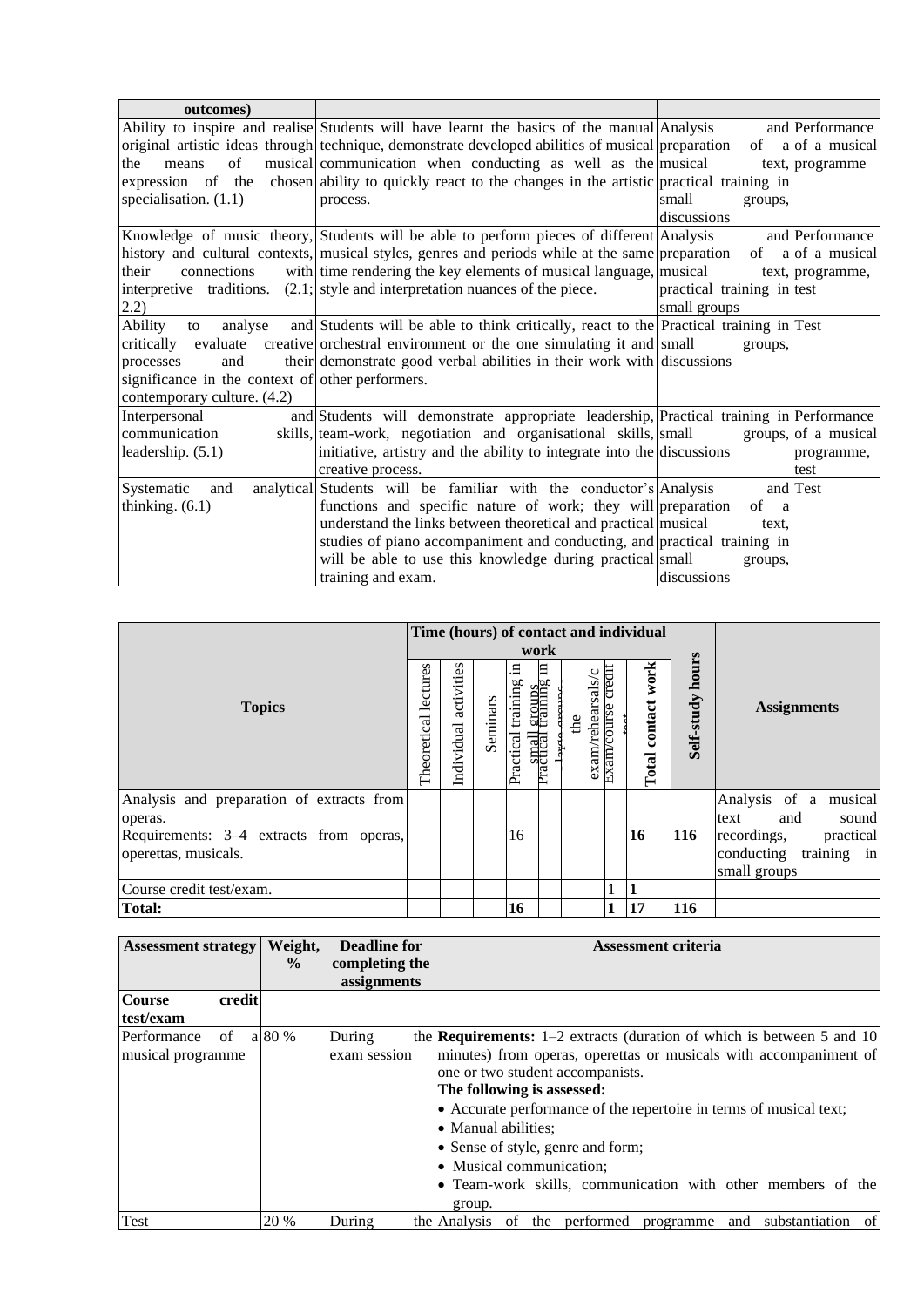| exam session | interpretation.<br>The following is assessed:                                                         |
|--------------|-------------------------------------------------------------------------------------------------------|
|              | • Knowledge (history of music performance and interpretation<br>theory, cultural contexts and so on); |
|              | • Fluency and substantiation of argumentation.                                                        |

| <b>Author</b>                  | <b>Publicati</b><br>on date<br>(vear) | <b>Title</b>                       | No. of<br>periodical or<br>volume | <b>Publisher (place,</b><br>publishing office) or web<br>link |
|--------------------------------|---------------------------------------|------------------------------------|-----------------------------------|---------------------------------------------------------------|
| <b>Required study material</b> |                                       |                                    |                                   |                                                               |
| Geniušas, R.                   | 1973                                  | Dirigavimas ir Lietuvos dirigentai |                                   | <b>Vilnius</b>                                                |

#### **ASSISTANCE PRACTICE**

<span id="page-19-0"></span>

|                                                                                                                                | Subject (module) title (LT/EN)                                                                                                                                                                             | Code                 | Study programme (s)                            |                  |  |  |  |
|--------------------------------------------------------------------------------------------------------------------------------|------------------------------------------------------------------------------------------------------------------------------------------------------------------------------------------------------------|----------------------|------------------------------------------------|------------------|--|--|--|
|                                                                                                                                | Asistentinė praktika (koncertmeisteris)/Assistance Practice M151217                                                                                                                                        |                      | Music                                          |                  |  |  |  |
| (Accompaniment)                                                                                                                |                                                                                                                                                                                                            |                      | Performance(Accompaniment)                     |                  |  |  |  |
|                                                                                                                                | Lecturer (s)                                                                                                                                                                                               |                      | Department where the subject<br>is implemented |                  |  |  |  |
| Coordinator: prof. Irena Armonienė.                                                                                            |                                                                                                                                                                                                            |                      | Department of Accompaniment                    |                  |  |  |  |
|                                                                                                                                | Other (s): prof. Ramutė Vaitkevičiūtė, doc. Audronė Kisieliūtė, doc. Eglė Perkumaitė-                                                                                                                      |                      |                                                |                  |  |  |  |
|                                                                                                                                | Vikšraitienė, prof. Nijolė Ralytė, doc. Irena Markauskienė, doc. dr. Indrė Baikštytė,                                                                                                                      |                      |                                                |                  |  |  |  |
|                                                                                                                                | lect. Jonė Punytė.                                                                                                                                                                                         |                      |                                                |                  |  |  |  |
|                                                                                                                                | <b>Study cycle</b>                                                                                                                                                                                         |                      | Type of the subject (module)                   |                  |  |  |  |
| Second (Master)                                                                                                                |                                                                                                                                                                                                            |                      | Compulsory                                     |                  |  |  |  |
| <b>Mode of delivery</b>                                                                                                        | Semester or period when the subject is delivered                                                                                                                                                           |                      | Language (s) of instruction                    |                  |  |  |  |
| Classwork                                                                                                                      | Music Performance(Accompaniment)                                                                                                                                                                           |                      | Lithuanian, English, Russian,                  |                  |  |  |  |
|                                                                                                                                | German, French, Polish                                                                                                                                                                                     |                      |                                                |                  |  |  |  |
|                                                                                                                                | <b>Prerequisites</b>                                                                                                                                                                                       |                      |                                                |                  |  |  |  |
| <b>Preliminary requirements:</b> the requirements for studies of semesters $1-3$ have been <b>Minor requirements (if any):</b> |                                                                                                                                                                                                            |                      |                                                |                  |  |  |  |
| met.                                                                                                                           |                                                                                                                                                                                                            | None.                |                                                |                  |  |  |  |
| <b>Number of ECTS credits</b>                                                                                                  | <b>Total student's load</b>                                                                                                                                                                                | <b>Contact hours</b> | <b>Self-study hours</b>                        |                  |  |  |  |
| 3                                                                                                                              | 80                                                                                                                                                                                                         | 8.5                  | 71.5                                           |                  |  |  |  |
|                                                                                                                                | Purpose of the subject (module)                                                                                                                                                                            |                      |                                                |                  |  |  |  |
|                                                                                                                                | The aim of Assistance Practice is to introduce students to the practical aspects of organisation of the pianist-                                                                                           |                      |                                                |                  |  |  |  |
|                                                                                                                                | accompanist's work with the soloist; the principles of development of the accompaniment programme and its preparation                                                                                      |                      |                                                |                  |  |  |  |
| plan; the practice of rehearsal holding.                                                                                       |                                                                                                                                                                                                            |                      |                                                |                  |  |  |  |
|                                                                                                                                | Short description of the subject (module) (up to 500 characters)                                                                                                                                           |                      |                                                |                  |  |  |  |
|                                                                                                                                | During Assistance Practice, students observe the work of the teacher who teaches BA students and assists him/her by                                                                                        |                      |                                                |                  |  |  |  |
|                                                                                                                                | developing the accompaniment programme and its preparation plan, analysing musical pieces and providing                                                                                                    |                      |                                                |                  |  |  |  |
|                                                                                                                                | interpretation solutions of pieces, working with the pianist, accompanist and soloist independently. The practice is<br>completed by giving an accompaniment lecture/rehearsal and leading its discussion. |                      |                                                |                  |  |  |  |
|                                                                                                                                |                                                                                                                                                                                                            |                      |                                                |                  |  |  |  |
|                                                                                                                                |                                                                                                                                                                                                            |                      |                                                |                  |  |  |  |
| <b>Programme competences</b><br>to be developed (number                                                                        |                                                                                                                                                                                                            |                      | <b>Teaching and</b>                            | <b>Assessmen</b> |  |  |  |
| of programme's learning                                                                                                        | Learning outcomes of the subject (module)                                                                                                                                                                  |                      | learning methods                               | t methods        |  |  |  |
| outcomes)                                                                                                                      |                                                                                                                                                                                                            |                      |                                                |                  |  |  |  |
| Knowledge<br>of                                                                                                                | music Students<br>will<br>understand                                                                                                                                                                       | links<br>the         | between Observation                            | of Open          |  |  |  |
|                                                                                                                                | theory, history and cultural interpretation traditions and international performance rehearsals, analysis of a lesson,                                                                                     |                      |                                                |                  |  |  |  |
|                                                                                                                                | contexts, their connections standards of the selected specialisation and different musical text and its discussion                                                                                         |                      |                                                |                  |  |  |  |
|                                                                                                                                | with interpretive traditions. contexts of artistic and cultural activity; they will be performance,                                                                                                        |                      |                                                | of<br>that       |  |  |  |
| (2.2)                                                                                                                          | able to draw up a consistent musical and/or discussions                                                                                                                                                    |                      |                                                | lesson           |  |  |  |
|                                                                                                                                |                                                                                                                                                                                                            |                      |                                                |                  |  |  |  |

|               | interdisciplinary art programme for a particular                                                                   |             |
|---------------|--------------------------------------------------------------------------------------------------------------------|-------------|
|               | cultural and/or social context.                                                                                    |             |
|               | Ability to analyse and Students will be able to analyse and assess the process Observation                         | of Open     |
|               | critically evaluate creative and results of the pianist's-accompanist's creative rehearsals, analysis of a lesson, |             |
| processes     | and their activity critically; they will be able to provide musical text and its discussion                        |             |
|               | significance in the context suggestions as to their improvement, present their performance,                        | that<br>lof |
|               | of contemporary culture insights during the practice and demonstrate these discussions                             | lesson      |
| (4.2)         | abilities when giving an accompaniment lecture                                                                     |             |
|               | unaided.                                                                                                           |             |
| Interpersonal | and Students will gain experience of constructive and well-Observation                                             | of Open     |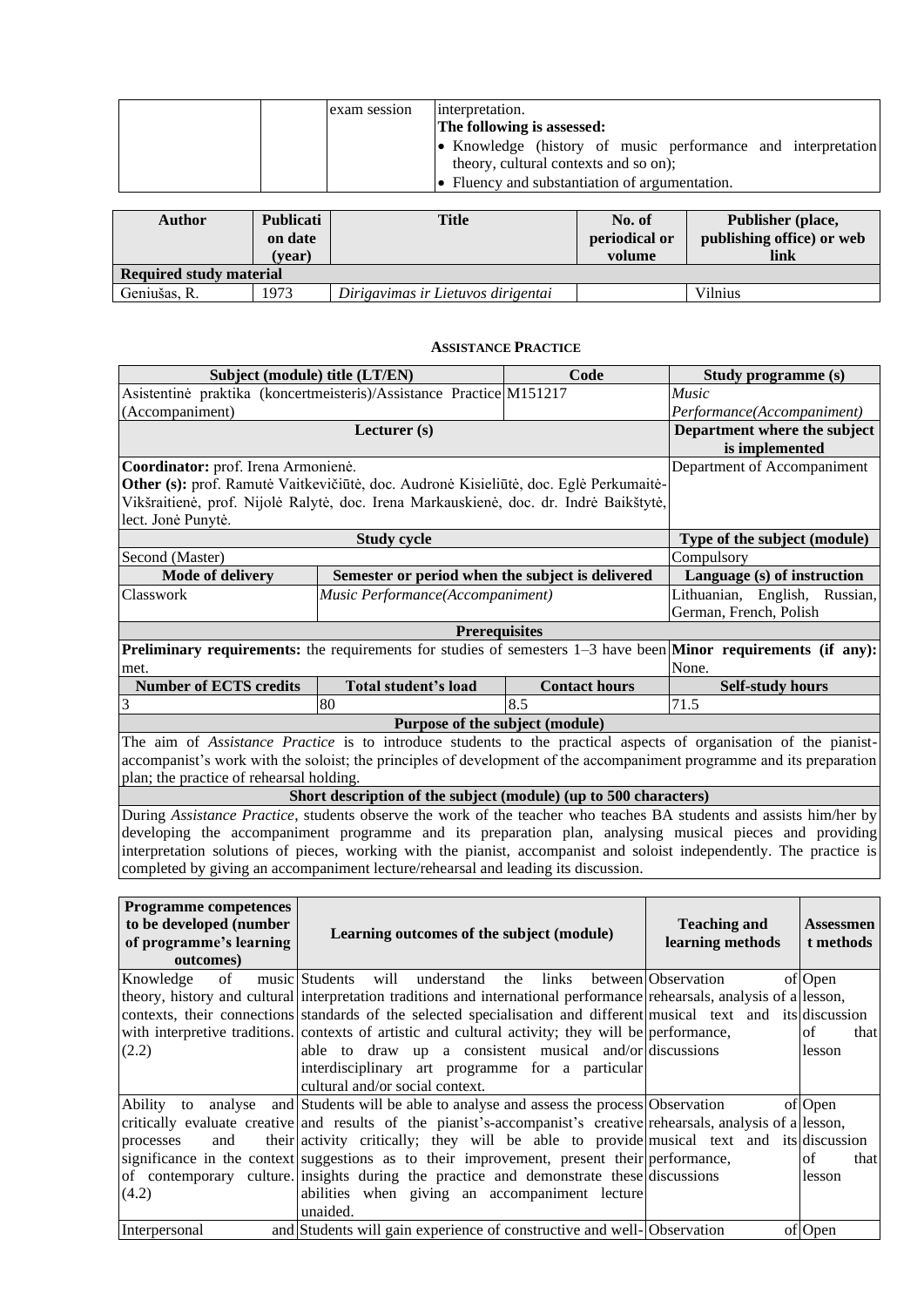| communication         | skills, founded professional communication; they will be able rehearsals, analysis of a lesson,     |                                 |             |
|-----------------------|-----------------------------------------------------------------------------------------------------|---------------------------------|-------------|
| leadership. $(5.1)$   | to cooperate with other students and teachers and musical text and its discussion                   |                                 |             |
|                       | demonstrate these abilities in a lesson given unaided.                                              | performance.                    | that<br>lof |
|                       |                                                                                                     | discussions                     | lesson      |
| Interpersonal         | and Students will be able to lead the creative process, Observation                                 |                                 | of Open     |
| communication         | skills, demonstrate initiative, team-work, negotiation and rehearsals, analysis of a lesson,        |                                 |             |
| leadership. (5.2)     | organisational skills in a lesson given unaided.                                                    | musical text and its discussion |             |
|                       |                                                                                                     | performance.                    | lof<br>that |
|                       |                                                                                                     | discussions                     | lesson      |
| Ability<br>work<br>to | and Students will be able to learn how to lead the pianist's-Observation                            |                                 | of Open     |
| improve               | independently. accompanist's work with the soloist independently; rehearsals, analysis of a lesson, |                                 |             |
| (7.1)                 | they will integrate knowledge and deal with artistic musical text and its discussion                |                                 |             |
|                       | issues in an organised manner, as well as work and performance,                                     |                                 | lof<br>that |
|                       | preparing for accompaniment discussions<br>when<br>improve                                          |                                 | lesson      |
|                       | lectures/rehearsals independently.                                                                  |                                 |             |

|                                                                                                                                                         |                      |                       |          | <b>Contact hours</b>                          |                                               |                          |                               |                    |                  |                                                                                                                                                                                              |
|---------------------------------------------------------------------------------------------------------------------------------------------------------|----------------------|-----------------------|----------|-----------------------------------------------|-----------------------------------------------|--------------------------|-------------------------------|--------------------|------------------|----------------------------------------------------------------------------------------------------------------------------------------------------------------------------------------------|
| <b>Topics</b>                                                                                                                                           | Theoretical lectures | Individual activities | Seminars | Ξ<br>training<br>groups<br>small<br>Practical | 日<br>training<br>groups<br>Practical<br>large | exam/rehearsals/c<br>the | credit<br>Exam/course<br>test | Total contact work | Self-study hours | <b>Assignments</b>                                                                                                                                                                           |
| 1. Observation and analysis of the<br>$\circ$ of<br>the<br>pianist's-<br>process<br>accompanist's work with the soloist<br>(observation of rehearsals). |                      | 4                     |          |                                               |                                               |                          |                               |                    | 30               | Repertoire selection, analysis of<br>musical<br>and<br>text<br>sound<br>of<br>recordings,<br>studies<br>musicological<br>literature,<br>analysis of work process                             |
| 2. Organisation of process of the<br>pianist's-accompanist's work with<br>the soloist (rehearsal holding).                                              |                      | 4                     |          |                                               |                                               |                          |                               | 4                  | 41.5             | Repertoire selection, analysis of<br>musical<br>sound<br>and<br>text<br>of<br>recordings,<br>studies<br>musicological<br>literature,<br>planning of the work to be done<br>during rehearsals |
| 3. Course credit test                                                                                                                                   |                      |                       |          |                                               |                                               |                          | $0.5\,$                       | 0.5                |                  |                                                                                                                                                                                              |
| <b>Total:</b>                                                                                                                                           |                      | 8                     |          |                                               |                                               |                          | 0.5                           | 8.5                | 71.5             |                                                                                                                                                                                              |

| <b>Assessment</b>   | Weight,       | <b>Deadline for</b> | <b>Assessment criteria</b>                                                       |  |  |  |  |
|---------------------|---------------|---------------------|----------------------------------------------------------------------------------|--|--|--|--|
| strategy            | $\frac{0}{0}$ | completing the      |                                                                                  |  |  |  |  |
|                     |               | assignments         |                                                                                  |  |  |  |  |
| Course credit 100 % |               | During              | the Requirements for assessment during the semester: Observation of 4            |  |  |  |  |
| test                |               | exam session        | lectures, giving 4 accompaniment lectures.                                       |  |  |  |  |
|                     |               |                     | <b>Course credit exam:</b> Giving a lecture unaided.                             |  |  |  |  |
|                     |               |                     | <b>Assessment criteria:</b>                                                      |  |  |  |  |
|                     |               |                     | Knowledge about the musical pieces included in the programme, their<br>$\bullet$ |  |  |  |  |
|                     |               |                     | performance;                                                                     |  |  |  |  |
|                     |               |                     | Level of preparation of accompaniment programme;<br>$\bullet$                    |  |  |  |  |
|                     |               |                     | Communication and work process organisation skills;                              |  |  |  |  |
|                     |               |                     | Argumentation of artistic and pedagogical solutions in the discussion            |  |  |  |  |
|                     |               |                     | of the open lecture.                                                             |  |  |  |  |

| <b>Author</b>                    | Publicati | <b>Title</b>                  | No. of        | Publisher (place,         |  |  |  |  |
|----------------------------------|-----------|-------------------------------|---------------|---------------------------|--|--|--|--|
|                                  | on date   |                               | periodical or | publishing office) or web |  |  |  |  |
|                                  | (year)    |                               | volume        | link                      |  |  |  |  |
| <b>Required study material</b>   |           |                               |               |                           |  |  |  |  |
| Moor, Gerald                     | 1953      | <b>Singer and Accompanist</b> |               | London: Macmillan         |  |  |  |  |
| Шендерович,                      | 1996      | В концертмеистерском классе   |               | Москва: Музыка            |  |  |  |  |
| Евгений                          |           |                               |               |                           |  |  |  |  |
| <b>Additional study material</b> |           |                               |               |                           |  |  |  |  |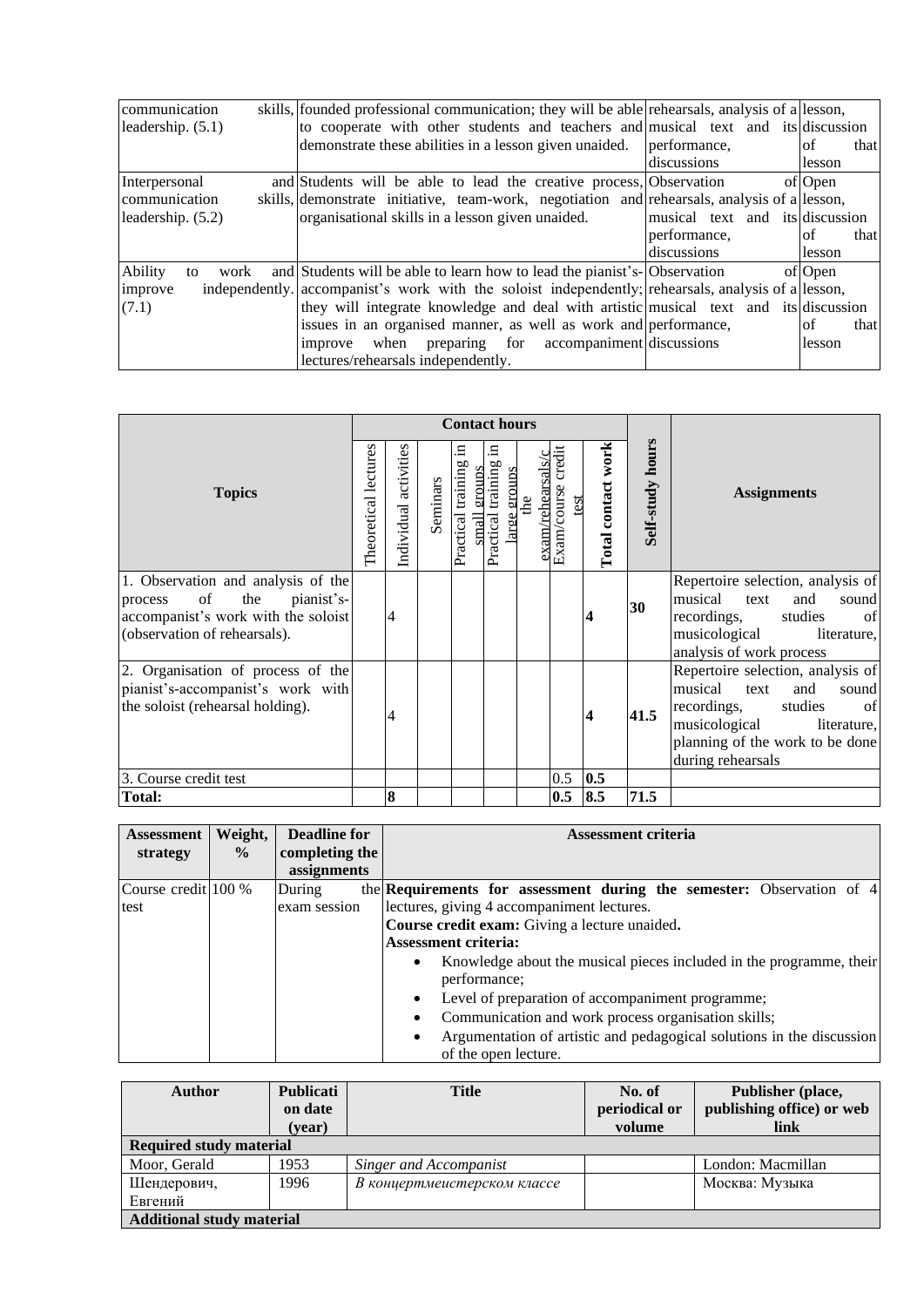| kolektyvas.<br>Autoriu<br>Almonaitienė,<br>Sud.     | 2004 | Bendravimo psichologija                                                                               | Kaunas                                           |
|-----------------------------------------------------|------|-------------------------------------------------------------------------------------------------------|--------------------------------------------------|
| Autorių kolektyvas.<br>Vaitkevičiūtė,<br>Sud.<br>R. | 2007 | ir<br>akompanimento<br>Dainavimo<br>pedagoginiai<br>raida,<br>ir<br>meno<br>interpretaciniai aspektai | Vilnius: Lietuvos muzikos<br>ir teatro akademija |

# **PIANO**

### **HISTORY AND THEORY OF MUSIC INTERPRETATION**

<span id="page-21-1"></span><span id="page-21-0"></span>The study subject description is currently being updated or translated. For the previous version of the description, please contact the Study Programmes Office by e-mail [viktorija.papieve@lmta.lt](mailto:viktorija.papieve@lmta.lt)

# **BASICS OF RESEARCH PAPER**

<span id="page-21-2"></span>

| Subject (module) title                                                                                                        |                                                                  |                           | Code                           |      | Study programme (s)              |
|-------------------------------------------------------------------------------------------------------------------------------|------------------------------------------------------------------|---------------------------|--------------------------------|------|----------------------------------|
| <b>Basics of Research Paper</b>                                                                                               |                                                                  |                           | Music Performance, Composition |      |                                  |
|                                                                                                                               | Lecturer (s)                                                     |                           |                                |      | Department where the subject     |
|                                                                                                                               |                                                                  |                           |                                |      | is implemented                   |
| Coordinator: assoc. prof. dr. Laima Budzinauskienė.                                                                           |                                                                  |                           |                                |      | Department of Arts Management    |
| Other: assoc. prof. dr. Eglė Šeduikytė-Korienė.                                                                               |                                                                  |                           |                                |      |                                  |
|                                                                                                                               | <b>Study cycle</b>                                               |                           |                                |      | Type of the course unit (module) |
| Second (Master)                                                                                                               |                                                                  |                           | Compulsory                     |      |                                  |
| <b>Mode of delivery</b>                                                                                                       | Semester or period when the course unit is                       |                           |                                |      | Language (s) of instruction      |
|                                                                                                                               |                                                                  | delivered/study programme |                                |      |                                  |
| Classwork                                                                                                                     | 2 <sup>nd</sup> semester/Music Performance, Composition          |                           |                                |      | Lithuanian                       |
|                                                                                                                               |                                                                  | <b>Prerequisites</b>      |                                |      |                                  |
| <b>Preliminary requirements:</b>                                                                                              |                                                                  |                           |                                |      | Minor requirements (if any):     |
| Bachelor's degree.                                                                                                            |                                                                  |                           |                                | None |                                  |
| <b>Number of ECTS credits</b>                                                                                                 | <b>Total student's load</b>                                      |                           | <b>Contact hours</b>           |      | <b>Self-study hours</b>          |
| 5                                                                                                                             | 133                                                              | 32                        |                                |      | 101                              |
|                                                                                                                               | Purpose of the subject (module)                                  |                           |                                |      |                                  |
| The purpose of the subject Basics of Research Paper is to introduce students to the main theoretical approaches to            |                                                                  |                           |                                |      |                                  |
| research activity, as well as principles and forms of research, to develop their practical skills of research activity and    |                                                                  |                           |                                |      |                                  |
| their skills of critical thinking, to help students shape their personal attitude, to develop the ability to assess a certain |                                                                  |                           |                                |      |                                  |
| phenomenon analytically, express their thoughts, substantiate in an argument-based manner and to defend their                 |                                                                  |                           |                                |      |                                  |
| statements, and to be able to independently find and select the necessary information.                                        |                                                                  |                           |                                |      |                                  |
|                                                                                                                               | Short description of the subject (module) (up to 500 characters) |                           |                                |      |                                  |
| Basics of Research Paper is an applied discipline of art studies, which reflects the objective of scientific perception that  |                                                                  |                           |                                |      |                                  |
| is typical of the second cycle university studies. During the lectures the main theoretical approaches to research activity   |                                                                  |                           |                                |      |                                  |
| are outlined, students are introduced to the principles and forms of research, they develop practical skills of research      |                                                                  |                           |                                |      |                                  |
| activity, they also develop skills to think critically, to shape their personal attitude, to assess analytically, to express  |                                                                  |                           |                                |      |                                  |
| their thoughts, to substantiate in an argument-based manner and to defend their statements. Students are taught to refer      |                                                                  |                           |                                |      |                                  |
| to the knowledge accumulated during the studies and experience of practical artistic activity and to generalise them, to      |                                                                  |                           |                                |      |                                  |
| be able to independently find and select the necessary information.                                                           |                                                                  |                           |                                |      |                                  |
| Dragramma campatangas ta ha                                                                                                   |                                                                  |                           |                                |      | Topohing and                     |

| Programme competences to be<br>developed (number of programme's<br>learning outcomes) | Learning outcomes of the course<br>unit (module) | <b>Teaching and</b><br>learning<br>methods | <b>Assessment</b><br>methods |
|---------------------------------------------------------------------------------------|--------------------------------------------------|--------------------------------------------|------------------------------|
| Music Performance: Ability to analyse                                                 | Students will demonstrate<br>critical            | <b>Seminars</b>                            | Exam                         |
| and critically assess creative processes                                              | thinking and verbal abilities when               |                                            |                              |
| and their significance in the context of                                              | introducing art research.                        |                                            |                              |
| contemporary culture. (4.2)                                                           |                                                  |                                            |                              |
| Composition: Ability to think critically                                              |                                                  |                                            |                              |
| and self-critically. $(2.1)$                                                          |                                                  |                                            |                              |
| Music Performance: Ability to conduct                                                 | Students will have a good knowledge              | Lectures.                                  | Paper<br>work,               |
| independent scientific research<br>and                                                | of specific features of the history and          | seminars                                   | exam                         |
| present it. $(8.1)$                                                                   | theory of art, and key methods of                |                                            |                              |
| <i>Composition:</i> Ability to integrate into                                         | research; they will be able to refer to          |                                            |                              |
| different musical, social and cultural                                                | the knowledge accumulated during the             |                                            |                              |
| contexts. $(8.1)$                                                                     | studies and experience of practical              |                                            |                              |
|                                                                                       | artistic activity and to generalise them.        |                                            |                              |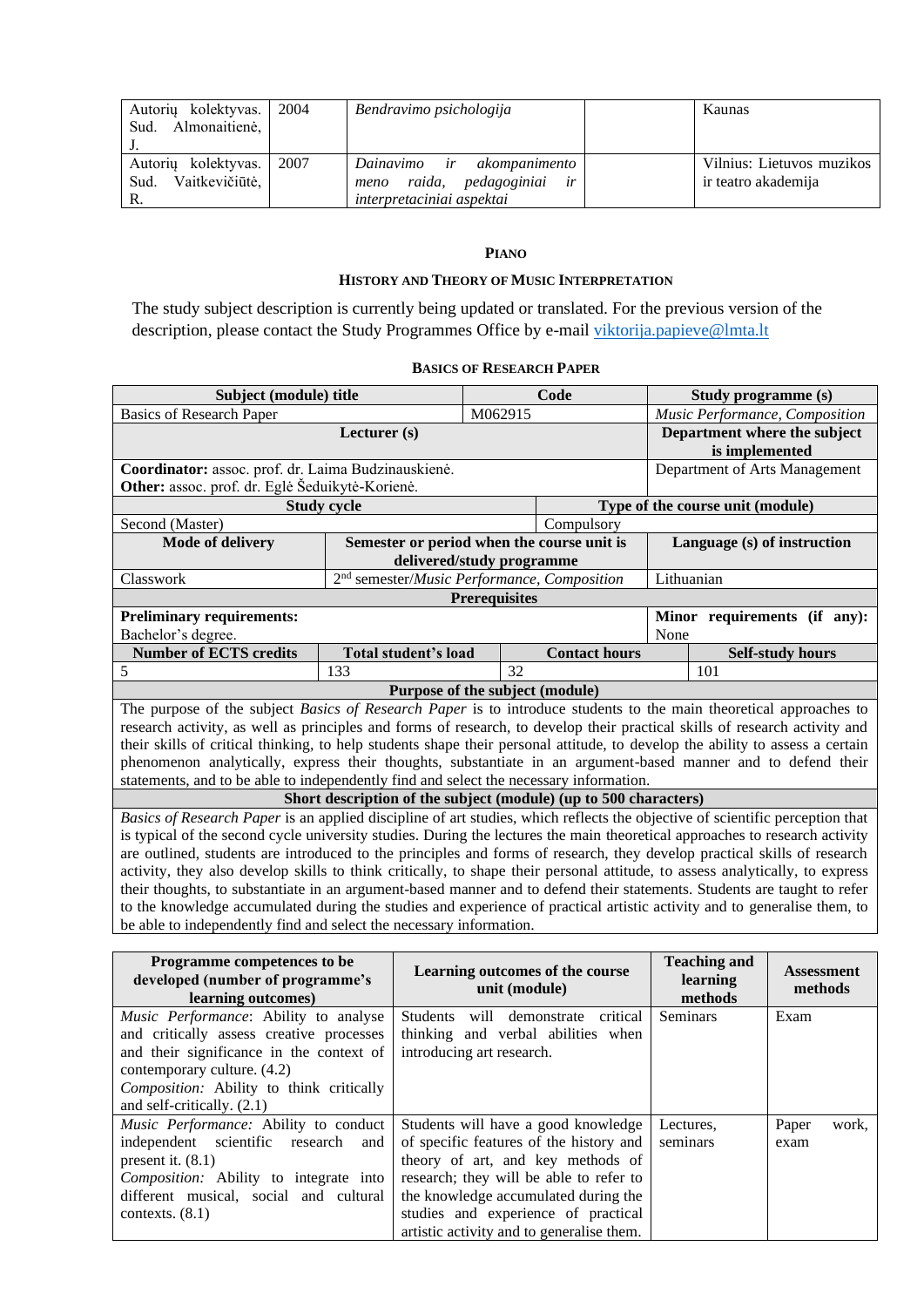| <i>Music Performance:</i> Knowledge of Students will demonstrate basic skills Lectures,  |                                      | Paper | work, |
|------------------------------------------------------------------------------------------|--------------------------------------|-------|-------|
| professional field and perception of one's of practical research activity, will seminars |                                      | exam  |       |
| own profession. $(6.1)$                                                                  | know how to analyse art phenomena,   |       |       |
| <i>Composition:</i> Knowledge of different to make theoretical statements and            |                                      |       |       |
| musical contexts. $(7.1)$                                                                | critical assessments in an argument- |       |       |
|                                                                                          | based manner.                        |       |       |

|                                                                                       |                          |                       |          |                                       |                                    |                                                      |                         |                    |                         |                    | Time (hours) and assignments of contact and self-study hours            |
|---------------------------------------------------------------------------------------|--------------------------|-----------------------|----------|---------------------------------------|------------------------------------|------------------------------------------------------|-------------------------|--------------------|-------------------------|--------------------|-------------------------------------------------------------------------|
| <b>Topics</b>                                                                         | Lectures in large groups | Individual activities | Seminars | schong<br>Practical training in small | Practical training in large groups | exam/rehearsals/consultations<br>Preparation for the | Exam/course credit test | Total contact work | Self-study hours        | Practical training | <b>Assignments</b>                                                      |
| 1. Introduction. Concept of art.                                                      | 1                        |                       |          |                                       |                                    |                                                      |                         | $\mathbf{1}$       | $\boldsymbol{2}$        |                    | Analysis of literature                                                  |
| of<br>2.<br><b>Stages</b><br>and procedures<br>research.                              | $\overline{2}$           |                       |          |                                       |                                    |                                                      |                         | $\overline{2}$     | $\overline{\mathbf{4}}$ |                    | and<br>scientific<br>publications                                       |
| 3. Subject, goals and objectives of<br>research.                                      | 2                        |                       |          |                                       |                                    |                                                      |                         | $\overline{2}$     | 6                       |                    |                                                                         |
| 4. Sources and literature of research.                                                | $\mathbf{1}$             |                       |          |                                       |                                    |                                                      |                         | 1                  | 6                       |                    |                                                                         |
| 5. Methods and methodology of<br>research.                                            | $\overline{2}$           |                       |          |                                       |                                    |                                                      |                         | $\overline{2}$     | 6                       |                    |                                                                         |
| 6. Art as subject of research<br>(specific features of history and<br>theory of art). | $\overline{2}$           |                       |          |                                       |                                    |                                                      |                         | $\mathbf{2}$       | 6                       |                    | Analysis of literature<br>scientific<br>and<br>publications,<br>written |
| 7. Subject of research and its<br>attributes (macro-system approach).                 | $\overline{2}$           |                       |          |                                       |                                    |                                                      |                         | $\mathbf{2}$       | 6                       |                    | tasks                                                                   |
| 8. Subject of research and its<br>attributes (micro-system approach).                 | $\overline{2}$           |                       |          |                                       |                                    |                                                      |                         | $\overline{2}$     | 6                       |                    |                                                                         |
| 9. Art objects (author $-$ performer $-$<br>listener).                                | 2                        |                       |          |                                       |                                    |                                                      |                         | $\overline{2}$     | 6                       |                    |                                                                         |
| 10. Preparation for research paper.                                                   |                          |                       | 14       |                                       |                                    |                                                      |                         | 14                 | 53                      |                    | Paper work                                                              |
| 11. Exam                                                                              |                          |                       |          |                                       |                                    |                                                      | $\overline{c}$          | $\overline{2}$     |                         |                    |                                                                         |
| <b>Total</b>                                                                          | 16                       | $\bf{0}$              | 14       | $\bf{0}$                              | $\bf{0}$                           | $\bf{0}$                                             | $\overline{2}$          | 32                 | 101                     | $\bf{0}$           |                                                                         |

| Assessment<br>strategy      | Weight,<br>$\frac{6}{9}$ | Deadline for<br>completing the<br>assignments | <b>Assessment criteria</b>                                                                                                                                                                                                                                 |
|-----------------------------|--------------------------|-----------------------------------------------|------------------------------------------------------------------------------------------------------------------------------------------------------------------------------------------------------------------------------------------------------------|
| Paper work 1                | 20 %                     | In March                                      | Developing research subject, goal and objectives and their                                                                                                                                                                                                 |
| Paper work 2                | 30 %                     | In May                                        | consistency.                                                                                                                                                                                                                                               |
| Exam<br>(paper<br>work $3)$ | 50 %                     | During<br>exam<br>session                     | Appropriateness of the chosen research methodology<br>and<br>arguments to ground it.<br>Appropriateness of the choice of sources and literature for research.<br>Compliance with formal requirements for a paper work.<br>Oral presentation of paper work. |

| <b>Author</b>                  | <b>Publication</b><br>date (year) | <b>Title</b>               | No. of<br>periodical | Publisher (place,<br>publishing office) |
|--------------------------------|-----------------------------------|----------------------------|----------------------|-----------------------------------------|
|                                |                                   |                            | or volume            | or web link                             |
| <b>Required study material</b> |                                   |                            |                      |                                         |
| Bitinas, B.; Rupšienė, L.;     | 2008                              | Kokybinių<br>tyrimų        |                      | Klaipėda                                |
| Žydžiūnaitė, V.                |                                   | metodologija               |                      |                                         |
| Kardelis, K.                   | 2002                              | Mokslinių<br>tyrimų        |                      | K.: JUDEX                               |
|                                |                                   | metodologija ir metodai    |                      |                                         |
| Rieneker,<br>L.:               | 2003                              | Kaip rašyti mokslinį darbą |                      | Vilnius: Aidai                          |
| Jorgensen, P. S.               |                                   |                            |                      |                                         |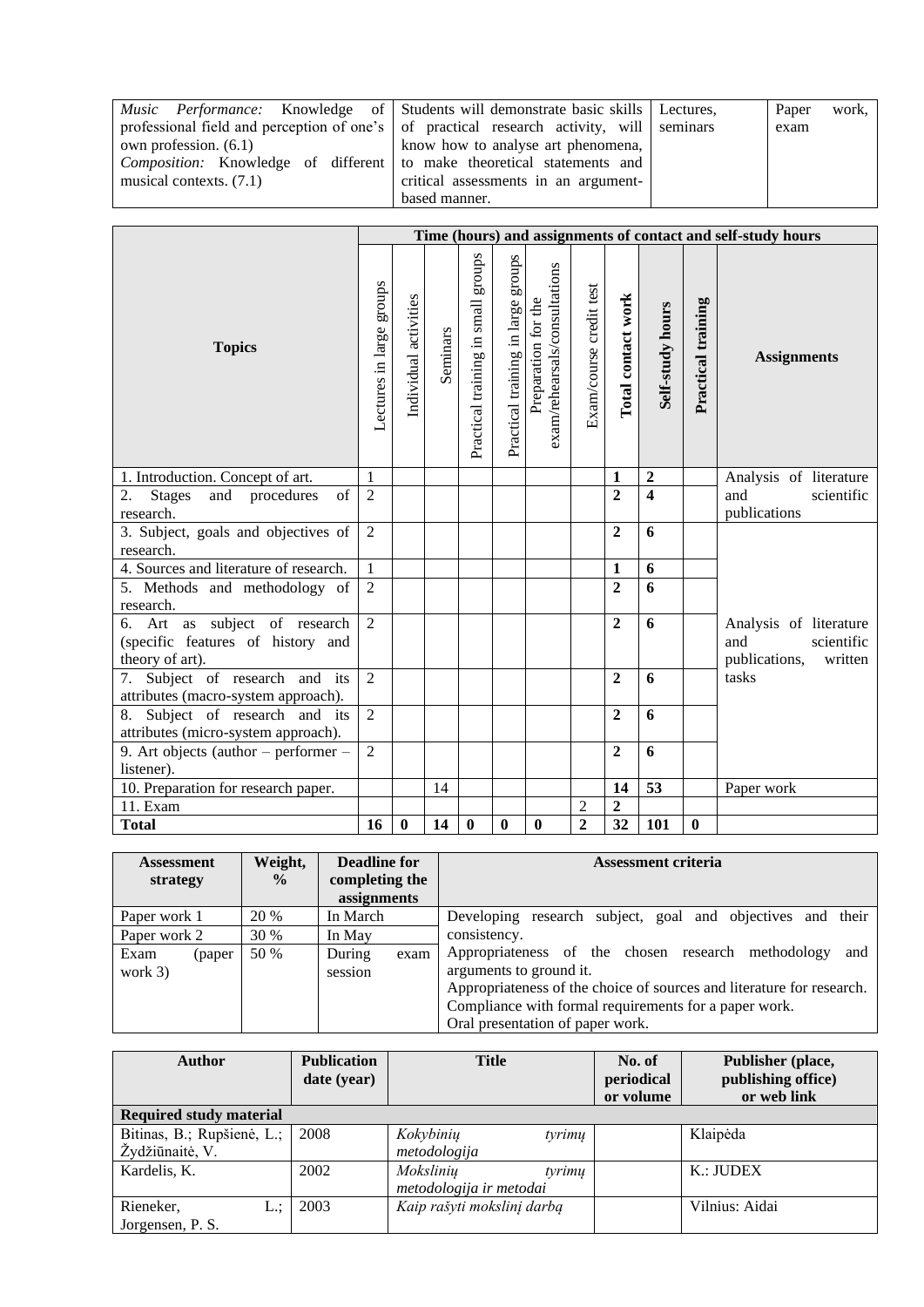| Rupšienė, L     | 2007 | Kokybinio tyrimo duomenų<br>rinkimo metodologija         | Klaipėda :<br>Klaipėdos<br>universiteto leidykla             |
|-----------------|------|----------------------------------------------------------|--------------------------------------------------------------|
| Tidikis, R.     | 2003 | Socialiniu<br>tyrimų<br>metodologija                     | Vilnius: Lietuvos<br>teisės<br>universiteto leidybos centras |
| Žydžiūnaitė, V. | 2006 | Taikomųjų<br>tyrimų<br>metodologijos<br>charakteristikos | Vilnius:<br>Pedagoginės<br>profesinės raidos centras         |

# **POLITICS OF CULTURE AND DEVELOPMENT OF PROFESSIONAL ARTS**

<span id="page-23-0"></span>The study subject description is currently being updated or translated. For the previous version of the description, please contact the Study Programmes Office by e-mail [viktorija.papieve@lmta.lt](mailto:viktorija.papieve@lmta.lt)

# **FINAL RESEARCH PAPER**

<span id="page-23-1"></span>

|                                                                                                                              |                                                                                | Subject (module) title<br>Code |                                                                                                                              |  |  |  |  |  |
|------------------------------------------------------------------------------------------------------------------------------|--------------------------------------------------------------------------------|--------------------------------|------------------------------------------------------------------------------------------------------------------------------|--|--|--|--|--|
| Final Research Paper                                                                                                         | Music Performance, Composition                                                 |                                |                                                                                                                              |  |  |  |  |  |
|                                                                                                                              | Lecturer (s)                                                                   |                                | Department where the subject is<br>implemented                                                                               |  |  |  |  |  |
| Coordinator: assoc. prof. dr. Laima Budzinauskienė, assoc. prof. dr. Judita<br>Žukienė                                       |                                                                                |                                | Department of Musicology                                                                                                     |  |  |  |  |  |
|                                                                                                                              | <b>Study cycle</b>                                                             |                                | Type of the course unit (module)                                                                                             |  |  |  |  |  |
| Second (Master)                                                                                                              |                                                                                |                                | Compulsory                                                                                                                   |  |  |  |  |  |
| <b>Mode of delivery</b>                                                                                                      | Semester or period when the course unit is                                     |                                | Language (s) of instruction                                                                                                  |  |  |  |  |  |
|                                                                                                                              | delivered/study programme                                                      |                                |                                                                                                                              |  |  |  |  |  |
| Classwork                                                                                                                    | 3 <sup>rd</sup> semester, 4 <sup>th</sup> semester/ <i>Music Performance</i> , |                                | Lithuanian                                                                                                                   |  |  |  |  |  |
|                                                                                                                              | Composition                                                                    |                                |                                                                                                                              |  |  |  |  |  |
| <b>Prerequisites</b>                                                                                                         |                                                                                |                                |                                                                                                                              |  |  |  |  |  |
| Preliminary requirements: competences acquired during the studies of Bachelor                                                |                                                                                |                                | Minor requirements (if any):                                                                                                 |  |  |  |  |  |
| of Arts, basics of research.                                                                                                 |                                                                                |                                | None                                                                                                                         |  |  |  |  |  |
| <b>Number of ECTS credits</b>                                                                                                | Total student's load                                                           | <b>Contact hours</b>           | <b>Self-study hours</b>                                                                                                      |  |  |  |  |  |
| $10(5+5)$                                                                                                                    | $266(133+133)$                                                                 | $34(17+17)$                    | $232(116+116)$                                                                                                               |  |  |  |  |  |
|                                                                                                                              | Purpose of the subject (module)                                                |                                |                                                                                                                              |  |  |  |  |  |
|                                                                                                                              |                                                                                |                                | The purpose of the subject is to develop students' scientific analytical competence, their ability of critical thinking, and |  |  |  |  |  |
| to provide skills for independent research and summarisation and dissemination of its results.                               |                                                                                |                                |                                                                                                                              |  |  |  |  |  |
|                                                                                                                              | Short description of the subject (module) (up to 500 characters)               |                                |                                                                                                                              |  |  |  |  |  |
|                                                                                                                              |                                                                                |                                | Final Research Paper is a subject of Master studies, the aim of which is to develop students' competences of scientific      |  |  |  |  |  |
|                                                                                                                              |                                                                                |                                | research work. The subject reflects the aspiration for scientific cognition necessary for the second cycle of university     |  |  |  |  |  |
| studies. A Master's research paper is prepared on a topic directly related to the final art project of the Master's studies. |                                                                                |                                |                                                                                                                              |  |  |  |  |  |
|                                                                                                                              |                                                                                |                                | Practical skills of research activity are developed, as well as the ability to think critically, evaluate analytically,      |  |  |  |  |  |
|                                                                                                                              |                                                                                |                                | substantiate and defend one's statements, and express thoughts fluently. Students are taught to use the knowledge and        |  |  |  |  |  |
|                                                                                                                              |                                                                                |                                | experience of practical artistic activity accumulated during their studies, and to be able to independently collect          |  |  |  |  |  |

information, analyse it, systematise and summarise it.

| Programme competences to be<br>developed (number of programme's<br>learning outcomes) | Learning outcomes of the course unit<br>(module) | <b>Teaching and</b><br>learning<br>methods | <b>Assessment</b><br>methods |
|---------------------------------------------------------------------------------------|--------------------------------------------------|--------------------------------------------|------------------------------|
| Music Performance: Knowledge of                                                       | During the presentation and the defence          | Individual                                 | Course credit                |
| professional field and perception of                                                  | of the final research paper (art research)       | activities.                                | test, defence                |
| one's own profession. (6.1)                                                           | will demonstrate<br>students<br>good             | discussions                                |                              |
| Composition: Ability to think critically                                              | understanding of the profession of a             |                                            |                              |
| and self-critically. $(2.1)$                                                          | musician and critical thinking.                  |                                            |                              |
| Music Performance: Interpersonal and                                                  | Students will demonstrate good verbal            | Individual                                 | Course credit                |
| communication skills, leadership. (5.1)                                               | abilities and skills of constructive,            | activities,                                | test, defence                |
| Composition: Ability to think critically                                              | argument-based<br>professional<br>and            | discussions                                |                              |
| and self-critically. (2.1)                                                            | interaction during the presentation and          |                                            |                              |
|                                                                                       | defence of the art research.                     |                                            |                              |
| Music Performance: Good knowledge                                                     | Students will be able to substantiate art        | Individual                                 | Course credit                |
| of music theory, history and cultural                                                 | research being conducted with practical          | activities,                                | test, defence                |
| contexts, their links with interpretation                                             | professional and theoretical knowledge           | analysis<br>of                             |                              |
| traditions. $(2.1)$                                                                   | of art.                                          | literature<br>and                          |                              |
| Composition: Knowledge of different                                                   |                                                  | audio/video                                |                              |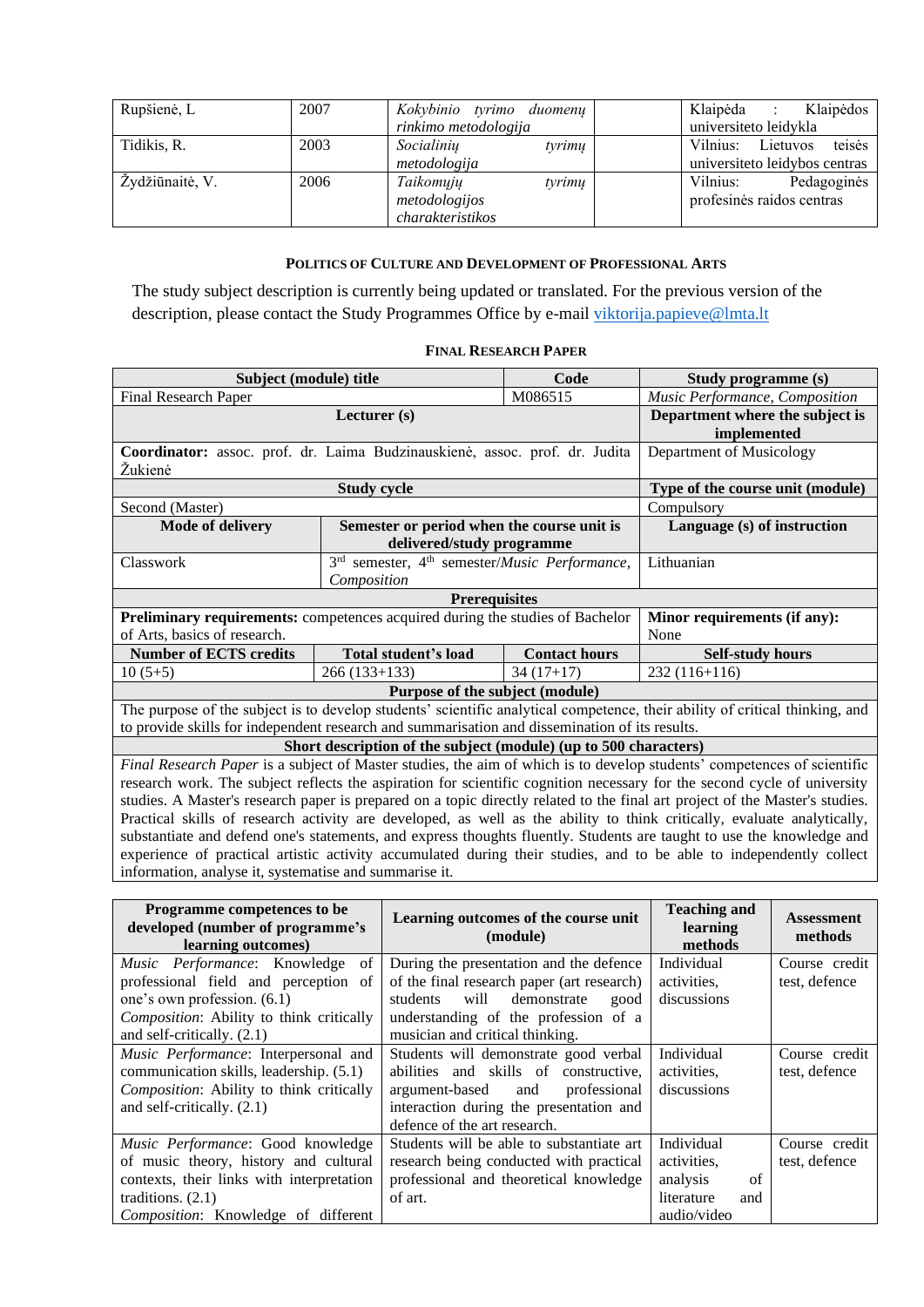| musical contexts. (7.1)                    |                                           | sources.         |               |
|--------------------------------------------|-------------------------------------------|------------------|---------------|
| Music Performance: Ability to work         | Students will be able to carry<br>out     | Individual       | Course credit |
| and to improve independently. $(7.1)$      | research individually<br>and in<br>an     | activities,      | test, defence |
| Composition: Ability to work and to        | organised way on a topic related to final | research         |               |
| improve independently. $(1.1)$             | art project, and describe it.             | activities       |               |
| Music Performance: Ability to conduct      | Students will be able to outline research | Individual       | Course credit |
| independent scientific research. (8.1)     | goals and objectives related to the topic | activities.      | test, defence |
| Composition:<br>Ability to<br>conduct      | of the final art project, ground the      | analysis<br>of   |               |
| independent scientific research. (5.1)     | choice of methods and sources, make       | audio/video      |               |
|                                            | conclusions, and write a paper of no less | sources and data |               |
|                                            | than 40 thousand characters.              |                  |               |
| Music Performance: Ability to conduct      | Students will be able to summarise art    | Individual       | Course credit |
| independent scientific research. (8.1)     | research and the results obtained.        | activities.      | test, defence |
| Composition: Ability to<br>conduct         | formulate conclusions, and provide        | research         |               |
| independent scientific research. (5.1)     | evaluations of art phenomena, taking      | activities.      |               |
|                                            | into account the wider cultural context.  | analysis<br>of   |               |
|                                            |                                           | research         |               |
|                                            |                                           | findings         |               |
| Music Performance: Ability to analyse      | Students will be able to analyse the      | Individual       | Course credit |
| and to critically assess art processes and | cultural context and its developments,    | activities.      | test, defence |
| their implications in the context of       | enabling the evaluation of artistic       | of<br>analysis   |               |
| contemporary culture, and to influence     | phenomena.                                | audio/video      |               |
| the evolution of culture by being active   |                                           | and<br>sources   |               |
| in professional art activity. $(4.1; 4.2)$ |                                           | data,            |               |
| Composition: Ability to integrate into     |                                           | discussions      |               |
| different musical, social and cultural     |                                           |                  |               |
| contexts. $(8.1)$                          |                                           |                  |               |

|                                                                                                        | Time (hours) and assignments of contact and self-study hours |                       |          |                             |                             |                     |                         |                         |                  |                                                                  |
|--------------------------------------------------------------------------------------------------------|--------------------------------------------------------------|-----------------------|----------|-----------------------------|-----------------------------|---------------------|-------------------------|-------------------------|------------------|------------------------------------------------------------------|
| <b>Topics</b>                                                                                          | Lectures in large groups                                     | Individual activities | Seminars | Practical training in small | Practical training in large | Preparation for the | Exam/course credit test | Total contact work      | Self-study hours | <b>Assignments</b>                                               |
| $1st$ semester                                                                                         |                                                              |                       |          |                             |                             |                     |                         |                         |                  |                                                                  |
| 1. Formulation of the research topic<br>and<br>creation<br>$\sigma$ f<br>the<br>research<br>programme. |                                                              | 3                     |          |                             |                             |                     |                         | 3                       | 12               | Formulation of research topics<br>and goals, creation of a plan. |
| search<br>studies<br>of<br>2.<br>Data<br>and<br>literature.                                            |                                                              | 6                     |          |                             |                             |                     |                         | 6                       | 54               | Preparation of literature review.                                |
| 3. Data analysis.                                                                                      |                                                              | $\overline{4}$        |          |                             |                             |                     |                         | $\overline{\mathbf{4}}$ | 25               | Performing data analysis.                                        |
| 4. Drafting a text of a research paper.                                                                |                                                              | 3                     |          |                             |                             |                     |                         | 3                       | 25               | Drafting a text of a research<br>paper (no less than 12 pages)   |
| 5. Course credit test                                                                                  |                                                              |                       |          |                             |                             |                     | 1                       | 1                       |                  |                                                                  |
| <b>Total</b>                                                                                           | $\bf{0}$                                                     | 16                    | $\bf{0}$ | $\mathbf{0}$                | $\bf{0}$                    | $\mathbf{0}$        | $\mathbf{1}$            | 17                      | 116              |                                                                  |
| $2nd$ semester                                                                                         |                                                              |                       |          |                             |                             |                     |                         |                         |                  |                                                                  |
| 1. Analysis of research paper data.                                                                    |                                                              | $\overline{4}$        |          |                             |                             |                     |                         | 4                       | 30               | Performing data analysis                                         |
| Systemising, generalising<br>2.<br>and<br>evaluating results of data analysis.                         |                                                              | $\overline{4}$        |          |                             |                             |                     |                         | 4                       | 30               | Systemising<br>and<br>evaluating<br>results                      |
| 3. Drafting a text of a research paper                                                                 |                                                              | 4                     |          |                             |                             |                     |                         | 4                       | 36               | Drafting a text of a research<br>paper (no less than 32 pages)   |
| 4. Developing conclusions.                                                                             |                                                              | $\overline{2}$        |          |                             |                             |                     |                         | $\overline{2}$          | 10               | Developing conclusions                                           |
| 5. Finalising the paper and preparing                                                                  |                                                              | $\mathfrak{D}$        |          |                             |                             |                     |                         | $\overline{2}$          | 10               | Finalizing the paper, submitting                                 |
| for defence.                                                                                           |                                                              |                       |          |                             |                             |                     |                         |                         |                  | it for assessment, preparing for                                 |
|                                                                                                        |                                                              |                       |          |                             |                             |                     |                         |                         |                  | the presentation of research                                     |
|                                                                                                        |                                                              |                       |          |                             |                             |                     |                         |                         |                  | findings                                                         |
| 6. Defence.                                                                                            |                                                              |                       |          |                             |                             |                     | 1                       | 1                       |                  |                                                                  |
| <b>Total</b>                                                                                           | $\bf{0}$                                                     | 16                    | $\bf{0}$ | $\boldsymbol{0}$            | $\bf{0}$                    | $\bf{0}$            | $\mathbf{1}$            | 17                      | 116              |                                                                  |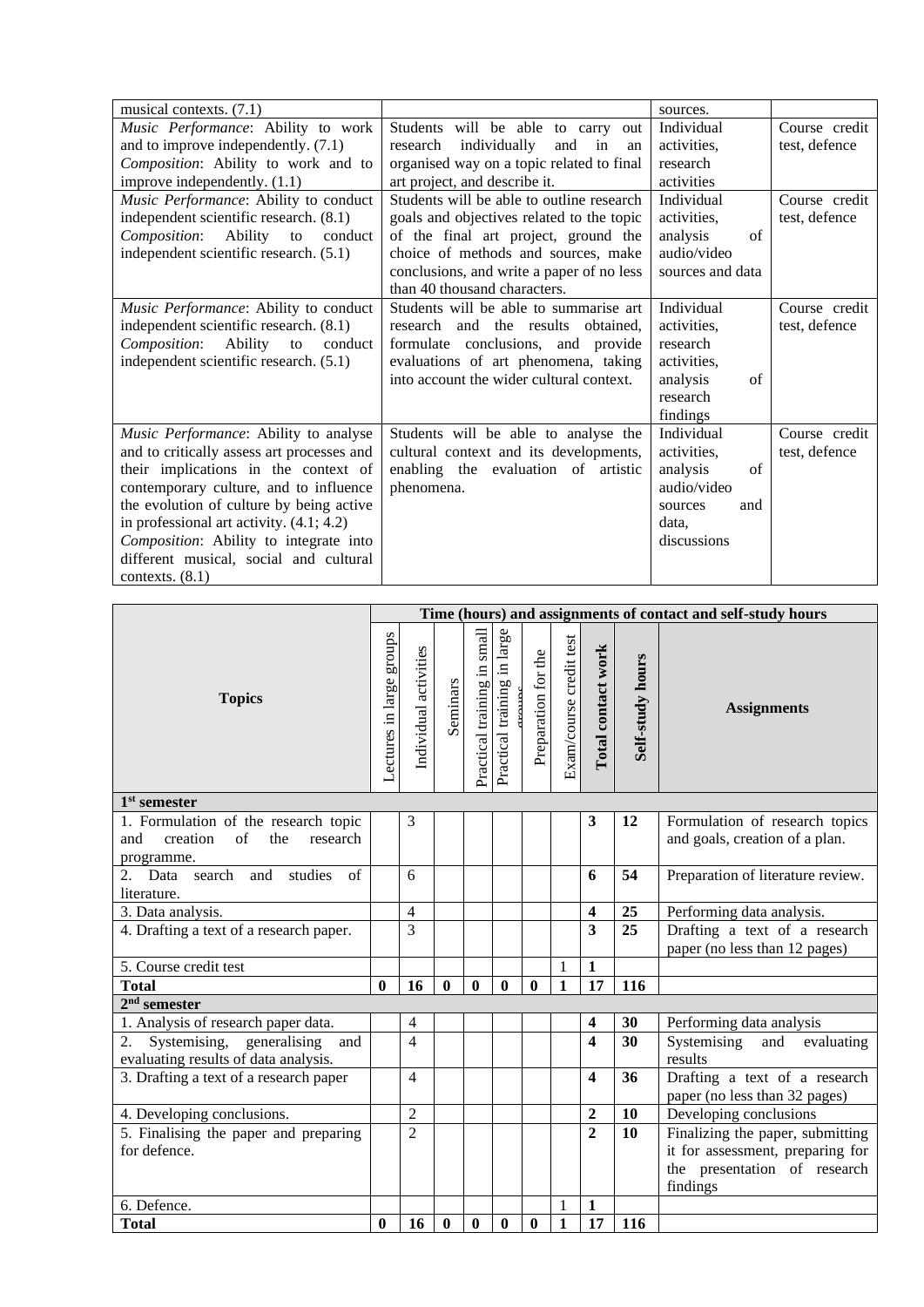| <b>Assessment strategy</b>             | Weight | Deadline for                  | <b>Assessment criteria</b>                   |  |  |
|----------------------------------------|--------|-------------------------------|----------------------------------------------|--|--|
|                                        | $, \%$ | completing the<br>assignments |                                              |  |  |
| 1 <sup>st</sup> semester               |        |                               |                                              |  |  |
| Intermediate assessment (choosing the  | 30 %   | The<br>of<br>first  <br>end   | Accuracy, relevance, links with art project. |  |  |
| topic)                                 |        | month                         |                                              |  |  |
| Course credit test:                    | 30 %   | During exam session           | Relevance,<br>appropriateness,               |  |  |
| 1. Literature review.                  |        |                               | comprehensiveness.                           |  |  |
| 2. Drafting a text of a research paper | 40 %   | During exam session           | Accuracy, relevance, originality, fluency    |  |  |
| (no less than 15,000 characters)       |        |                               | of professional language.                    |  |  |
| $2nd$ semester                         |        |                               |                                              |  |  |
| Defence:                               | 50 %   | During exam session           | Accuracy, relevance, originality, high level |  |  |
| 1. Presentation of data, analysis,     |        | of the graduates              | of competence.                               |  |  |
| summary of the findings, conclusions   |        |                               |                                              |  |  |
| 2. Drafting a text of a research paper | 20 %   |                               | Correctness of language, compliance of the   |  |  |
| (no less than 40,000 characters)       |        |                               | paper with the requirements                  |  |  |
| 3. Presentation and defence of a final | 30 %   |                               | Quality of the presentation, accuracy and    |  |  |
| research paper                         |        |                               | comprehensiveness of answers to<br>the       |  |  |
|                                        |        |                               | questions, clear expression of thoughts.     |  |  |

| Author                           | <b>Publicatio</b><br>n date | <b>Title</b>                              | No. of<br>periodical or | Publisher (place,<br>publishing office) |
|----------------------------------|-----------------------------|-------------------------------------------|-------------------------|-----------------------------------------|
|                                  | (year)                      |                                           | volume                  | or web link                             |
| <b>Required study material</b>   |                             |                                           |                         |                                         |
| Gerulis, S.; Melnikas,           | 2004                        | Magistro mokslo darbas                    |                         | Vilnius: LMTA                           |
| L.                               |                             |                                           |                         |                                         |
| <b>Additional study material</b> |                             |                                           |                         |                                         |
| Kardelis, K.                     | 2002                        | Mokslinių<br>metodologija<br>ir<br>tyrimu |                         | Kaunas: JUDEX                           |
|                                  |                             | metodai                                   |                         |                                         |
| Rieneker,<br>L.:                 | 2003                        | Kaip rašyti mokslinį darbą                |                         | Vilnius: Aidai                          |
| Jorgensen, P.S.                  |                             |                                           |                         |                                         |

### **MASTER'S ART PROJECT**

<span id="page-25-0"></span>

| Subject (module) title (LT/EN)                        |                                                                                                                      | Code                                                                                                                                                                                                                           | Study programme (s)          |
|-------------------------------------------------------|----------------------------------------------------------------------------------------------------------------------|--------------------------------------------------------------------------------------------------------------------------------------------------------------------------------------------------------------------------------|------------------------------|
| Magistro meno projektas (koncertmeisteris)/ Masters's |                                                                                                                      | Music                                                                                                                                                                                                                          |                              |
| Art Project                                           |                                                                                                                      |                                                                                                                                                                                                                                | Performance(Accompaniment)   |
|                                                       |                                                                                                                      |                                                                                                                                                                                                                                |                              |
|                                                       | Lecturer (s)                                                                                                         |                                                                                                                                                                                                                                | Department where the         |
|                                                       |                                                                                                                      |                                                                                                                                                                                                                                | subject is implemented       |
| Coordinator: prof. Irena Armonienė                    |                                                                                                                      |                                                                                                                                                                                                                                | Department of Accompaniment  |
|                                                       |                                                                                                                      | Other (s): prof. Nijolė Ralytė, prof. Ramutė Vaitkevičiūtė, doc. Audronė Kisieliūtė,                                                                                                                                           |                              |
|                                                       |                                                                                                                      | doc. Eglė Perkumaitė-Vikšraitienė, doc. Irena Markauskienė, doc. dr. Indrė Baikštytė,                                                                                                                                          |                              |
| lect. Jonė Punytė.                                    |                                                                                                                      |                                                                                                                                                                                                                                |                              |
|                                                       | <b>Study cycle</b>                                                                                                   |                                                                                                                                                                                                                                | Type of the subject (module) |
| Second (Master)                                       | Compulsory                                                                                                           |                                                                                                                                                                                                                                |                              |
| <b>Mode of delivery</b>                               |                                                                                                                      | Semester or period when the subject is delivered                                                                                                                                                                               | Language (s) of instruction  |
| Classwork                                             | 4 <sup>th</sup> semester/Music Performance(Accompaniment)                                                            |                                                                                                                                                                                                                                | Lithuanian, English, German, |
|                                                       |                                                                                                                      |                                                                                                                                                                                                                                | Russian, Polish, French.     |
|                                                       |                                                                                                                      | <b>Prerequisites</b>                                                                                                                                                                                                           |                              |
|                                                       | Preliminary requirements: all requirements of semesters 1-3 of the Master's                                          |                                                                                                                                                                                                                                | Minor requirements (if any): |
| studies in performing arts have been met.             |                                                                                                                      |                                                                                                                                                                                                                                | None.                        |
| <b>Number of ECTS credits</b>                         | Total student's load                                                                                                 | <b>Contact hours</b>                                                                                                                                                                                                           | <b>Self-study hours</b>      |
| 15                                                    | 400                                                                                                                  | 34                                                                                                                                                                                                                             | 366                          |
|                                                       |                                                                                                                      | Purpose of the subject (module)                                                                                                                                                                                                |                              |
|                                                       | The aim of preparation of Final Master's Art Project is to demonstrate the skills of artistic accompaniment and Lied |                                                                                                                                                                                                                                |                              |
|                                                       | Music Performancedeveloped in the MA studies, as well as professionalism and creativity in independent work with     |                                                                                                                                                                                                                                |                              |
|                                                       |                                                                                                                      | soloists-vocalists and instrumentalists that confirm the Master's Qualification Degree in Music.                                                                                                                               |                              |
|                                                       |                                                                                                                      | Short description of the subject (module) (up to 500 characters)                                                                                                                                                               |                              |
|                                                       |                                                                                                                      | marting the state of the contract of the contract of the contract of the contract of the contract of the contract of the contract of the contract of the contract of the contract of the contract of the contract of the contr | $\cdots$<br>$\mathbf{r}$     |

The *Final Master's Art Project* refers to preparation and performance of the final artistic programme of musical pieces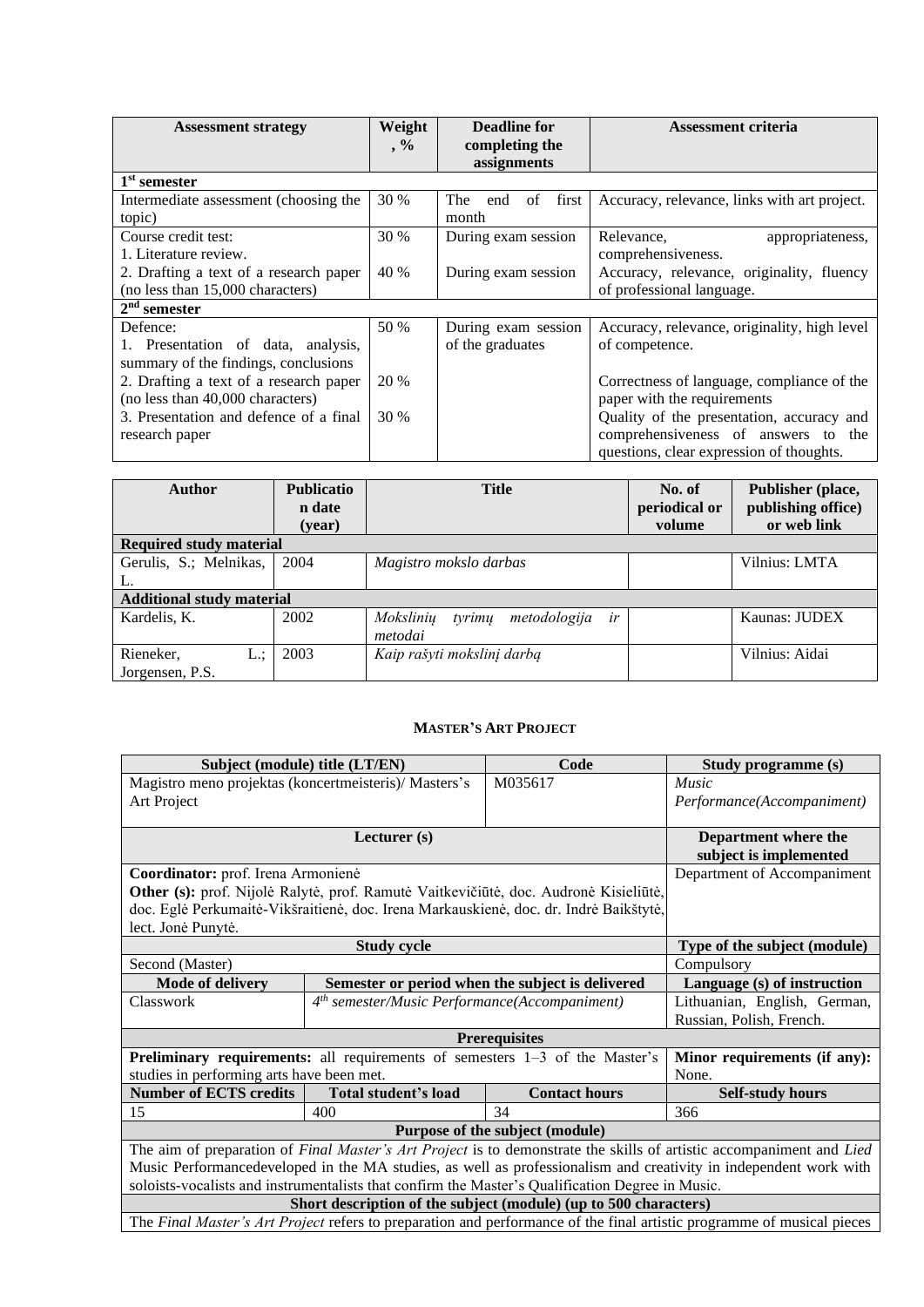that demonstrate artistic and creative skills of accompaniment and *Lied* Music Performancedeveloped in the MA studies, as well as abilities of work with vocalists and instrumentalists.

During the course of individual practical training, the artistic idea of the final art project and musical programme are selected under the speciality teacher's supervision; the stages of project preparation are planned, the schedules of rehearsals and concerts are drawn up; specific features of interpretation of selected musical pieces are discussed. Students learn how to perform them properly in terms of style, genre, form, interpretation and performance technique. In parallel to the *Final Master's Art Project*, the *Final Thesis* is prepared and defended, in which art research related to the topics of the *Master's Art Project* is presented.

| <b>Programme competences</b><br>to be developed (number<br>of programme's learning<br>outcomes) | Learning outcomes of the subject (module)                                                                 | <b>Teaching and</b><br>learning methods     | <b>Assessment</b><br>methods |
|-------------------------------------------------------------------------------------------------|-----------------------------------------------------------------------------------------------------------|---------------------------------------------|------------------------------|
| to inspire<br>Ability<br>and<br>original<br>realise<br>artistic                                 | Students will prepare and perform the programme<br>of the final art project distinguished by an original  | Practical training in<br>large<br>groups,   | Performance<br>of a musical  |
| ideas through the means of                                                                      | artistic concept, while at the same time                                                                  | rehearsals,<br>analysis                     | programme                    |
| musical expression of the                                                                       | demonstrating the ability to develop and express                                                          | and preparation of                          |                              |
| chosen specialisation. (1.1)                                                                    | their artistic ideas, an individual concept of                                                            | literary and musical                        |                              |
|                                                                                                 | interpretation of a musical piece and original point<br>of view to the programme performed.               | text, discussions                           |                              |
| Ability<br>to inspire<br>and                                                                    | When carrying out the master's art project,                                                               | Practical training in                       | Performance                  |
| original<br>realise<br>artistic<br>ideas through the means of                                   | will<br>ability<br>students<br>demonstrate<br>the<br>to<br>purposefully use the expression means of vocal | large<br>groups,<br>rehearsals,<br>analysis | of a musical<br>programme    |
| musical expression of the                                                                       | and instrumental music accompaniment and Lied                                                             | and preparation of                          |                              |
| chosen specialisation. (1.2)                                                                    | Music Performancein order to achieve the creative                                                         | literary and musical                        |                              |
|                                                                                                 | result and look for new self-expression means                                                             | text                                        |                              |
|                                                                                                 | constantly; they will demonstrate the developed                                                           |                                             |                              |
|                                                                                                 | abilities of musical communication.                                                                       |                                             |                              |
| Knowledge<br>of<br>music<br>theory, history and cultural                                        | When performing the master's art project,<br>students will demonstrate a style of interpretation          | Practical training in<br>large<br>groups,   | Performance<br>of a musical  |
| contexts, their connections                                                                     | that is unique for the performed works and is                                                             | rehearsals,<br>analysis                     | programme                    |
| with interpretive traditions.                                                                   | based on the knowledge of the language,                                                                   | and preparation of                          |                              |
| (2.1)                                                                                           | historical development and performance practice                                                           | literary and musical                        |                              |
|                                                                                                 | selected<br>specialisation<br>repertoire<br>the<br>οf                                                     | text                                        |                              |
|                                                                                                 | (individual periods, styles, genres, etc.).                                                               |                                             |                              |
| Knowledge<br>of<br>music<br>theory, history and cultural                                        | understanding<br>By<br>the<br>links<br>between<br>interpretation traditions of accompaniment and          | Practical training in<br>large<br>groups,   | Performance<br>of a musical  |
| contexts, their connections                                                                     | Lied performance art, international performance                                                           | rehearsals,                                 | programme                    |
| with interpretive traditions.                                                                   | standards and different contexts of artistic and                                                          | preparation<br>of<br>a                      |                              |
| (2.2)                                                                                           | cultural activity, students will be able to prepare                                                       | musical text                                |                              |
|                                                                                                 | and perform a conceptually integral musical                                                               |                                             |                              |
|                                                                                                 | programme intended for a particular cultural                                                              |                                             |                              |
| Ability to develop creative                                                                     | and/or social context.<br>Students will have accumulated a representative                                 | Practical training in                       | Performance                  |
| experience when initiating                                                                      | repertoire of vocal and instrumental music                                                                | large<br>groups,                            | of a musical                 |
| and<br>independently                                                                            | accompaniment of a scope that meets the                                                                   | rehearsals                                  | programme                    |
| performing<br>artistic                                                                          | requirements of the Master's degree and the                                                               |                                             |                              |
| activities. $(3.1)$                                                                             | chosen specialisation, and will have gained stage                                                         |                                             |                              |
| Ability to develop creative                                                                     | experience by participating in concert events.<br>Students will demonstrate the ability to develop        | Practical training in                       | Performance                  |
| experience when initiating                                                                      | artistic activities when preparing and performing                                                         | large<br>groups,                            | of a musical                 |
| independently<br>and                                                                            | a final Master's art programme in the form of a                                                           | rehearsals                                  | programme                    |
| performing<br>artistic                                                                          | public concert.                                                                                           |                                             |                              |
| activities. (3.2)                                                                               |                                                                                                           |                                             |                              |
| Ability to analyse<br>and                                                                       | Based on the acquired knowledge and artistic                                                              | Analysis<br>and                             | Performance                  |
| critically evaluate creative                                                                    | experience, students will be able to analyse and                                                          | preparation<br>of<br>literary and musical   | of a musical                 |
| processes<br>and<br>their<br>significance in the context                                        | critically evaluate the results of the creative<br>process in various stages of the final art project,    | discussions,<br>text,                       | programme,<br>discussion     |
| of contemporary culture.                                                                        | apply this experience to anticipate possible                                                              | rehearsals                                  |                              |
| (4.1)                                                                                           | directions of musical culture processes and                                                               |                                             |                              |
|                                                                                                 | opportunities to influence them with their artistic                                                       |                                             |                              |
|                                                                                                 | activity.                                                                                                 |                                             |                              |
| Ability to<br>analyse<br>and                                                                    | will<br>developed<br>Students<br>have<br>musical                                                          | Practical training in                       | Performance                  |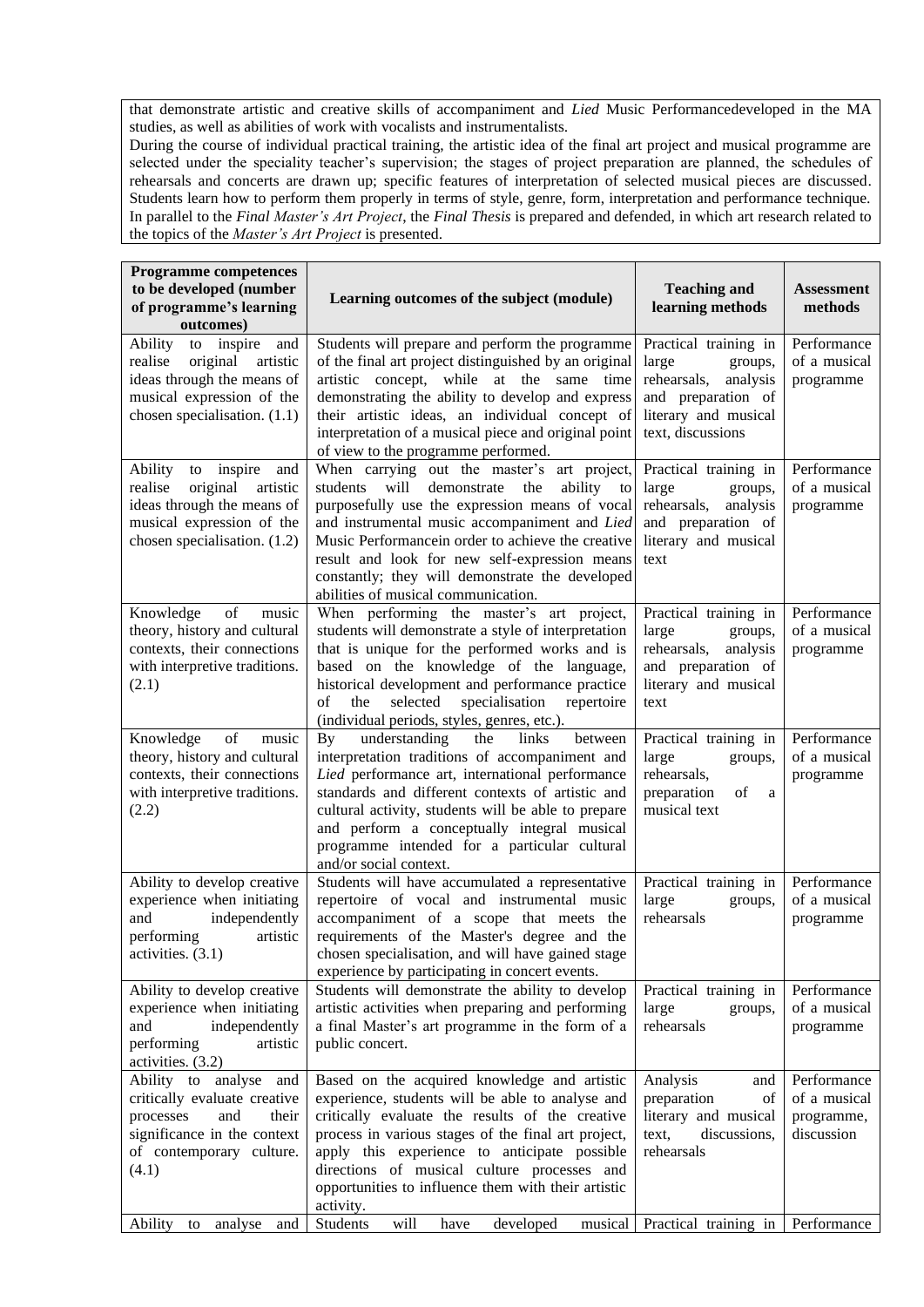| critically evaluate creative<br>and<br>their<br>processes<br>significance in the context<br>of contemporary culture.<br>(4.2) | communication skills, will be able to react quickly<br>and change the processes of musical creation and<br>performance according to the situation at all<br>stages of the preparation of the final art project<br>and when performing it.                           | large<br>groups,<br>rehearsals,<br>preparation<br>and<br>analysis of a musical<br>text                                                     | of a musical<br>programme                               |
|-------------------------------------------------------------------------------------------------------------------------------|---------------------------------------------------------------------------------------------------------------------------------------------------------------------------------------------------------------------------------------------------------------------|--------------------------------------------------------------------------------------------------------------------------------------------|---------------------------------------------------------|
| Interpersonal<br>and<br>communication<br>skills,<br>leadership. $(5.1)$                                                       | Students will have accumulated experience of<br>reasoned business communication, will be able to<br>constructively cooperate with other performers in<br>the creative process of preparing the final art<br>project.                                                | Analysis of literature<br>and<br>sound<br>recordings,<br>discussions,<br>rehearsals                                                        | Performance<br>of a musical<br>programme,<br>interview  |
| Interpersonal<br>and<br>communication<br>skills,<br>leadership. $(5.2)$                                                       | Students will be able to lead the creative process,<br>developed<br>demonstrate<br>initiative,<br>musical<br>skills,<br>communication<br>leadership<br>and<br>organisational skills in preparing and presenting<br>complex work in the form of a final art project. | Rehearsals,<br>discussions                                                                                                                 | Performance<br>of a musical<br>programme,<br>discussion |
| Knowledge of the subject<br>area and understanding of<br>one's profession. (6.1)                                              | Students will prepare and complete a final art<br>project and base their artistic ideas and their<br>solutions on theoretical sources and practical<br>artistic experience.                                                                                         | Analysis of literature<br>and<br>sound<br>recordings,<br>discussions, practical<br>training<br>in<br>large<br>groups, rehearsals           | Performance<br>of a musical<br>programme,<br>discussion |
| work<br>Ability<br>and<br>to<br>independently.<br>improve<br>(7.1)                                                            | When preparing a final art project programme,<br>students will be able to learn to independently<br>integrate knowledge and solve artistic and<br>organisational challenges in an organised manner.                                                                 | Analysis<br>of<br>literature,<br>sound<br>recordings<br>and<br>musical<br>text.<br>practical training in<br>large<br>groups,<br>rehearsals | Performance<br>of a musical<br>programme                |

|                                                                                                                                                                                                                                                                                                                                                                                                                                                                                                                                                                                                  |                      | Time (hours) of contact and individual<br>work |          |                                          |                                         |                                             |                         |                         |                  |                                                                                                                                        |
|--------------------------------------------------------------------------------------------------------------------------------------------------------------------------------------------------------------------------------------------------------------------------------------------------------------------------------------------------------------------------------------------------------------------------------------------------------------------------------------------------------------------------------------------------------------------------------------------------|----------------------|------------------------------------------------|----------|------------------------------------------|-----------------------------------------|---------------------------------------------|-------------------------|-------------------------|------------------|----------------------------------------------------------------------------------------------------------------------------------------|
| <b>Topics</b>                                                                                                                                                                                                                                                                                                                                                                                                                                                                                                                                                                                    | Theoretical lectures | Individual activities                          | Seminars | 크.<br>Practical training<br>small groups | .日<br>Practical training<br>arge groups | exam/Rehearsals/Cons<br>Preparation for the | Exam/course credit test | Total contact work      | Self-study hours | <b>Assignments</b>                                                                                                                     |
| 1. Compilation of the plan of the final art<br>project programme, its preparation and<br>rehearsals.<br><b>Examples of the programme:</b><br>Programme No. 1:<br>1. R. Schumann's chamber vocal cycle<br>Dichterliebe op. 48 for tenor and piano;<br>2. Phantasiestuecke op. 73 for cello and<br>piano.<br>Programme No. 2:<br>1. F. Poulenc's chamber vocal cycle Le<br>travail du peintre for bass and piano,<br>parts: Pablo Picasso, Marc Chagall,<br>Georges Braque, Juan Gris, Paul Clee,<br>Joan Miro, Jacques Villon;<br>2. M. Ravel's concert rhapsody Tcigane<br>for violin and piano. |                      | $\overline{2}$                                 |          |                                          |                                         |                                             |                         | $\overline{2}$          | 20               | of<br>Analysis<br>a<br>musical and literary<br>studies<br>text.<br>of<br>audio<br>and video<br>recordings, creation<br>of a work plan. |
| 2. Artistic ideas of the final art project                                                                                                                                                                                                                                                                                                                                                                                                                                                                                                                                                       |                      | 4                                              |          |                                          |                                         |                                             |                         | $\overline{\mathbf{4}}$ | 60               | of<br>Analysis<br>a                                                                                                                    |
| and analysis and solutions of its                                                                                                                                                                                                                                                                                                                                                                                                                                                                                                                                                                |                      |                                                |          |                                          |                                         |                                             |                         |                         |                  | musical and literary                                                                                                                   |
| implementation.                                                                                                                                                                                                                                                                                                                                                                                                                                                                                                                                                                                  |                      |                                                |          |                                          |                                         |                                             |                         |                         |                  | studies<br>$\sigma$ f<br>text.                                                                                                         |
| 3. Analysis of musical and literary                                                                                                                                                                                                                                                                                                                                                                                                                                                                                                                                                              |                      | 10                                             |          |                                          |                                         |                                             |                         | 10                      | 126              | audio<br>and video                                                                                                                     |
| material, solving of individual artistic                                                                                                                                                                                                                                                                                                                                                                                                                                                                                                                                                         |                      |                                                |          |                                          |                                         |                                             |                         |                         |                  | recordings,                                                                                                                            |
| and technical problems.                                                                                                                                                                                                                                                                                                                                                                                                                                                                                                                                                                          |                      |                                                |          |                                          |                                         |                                             |                         |                         |                  | practical training in                                                                                                                  |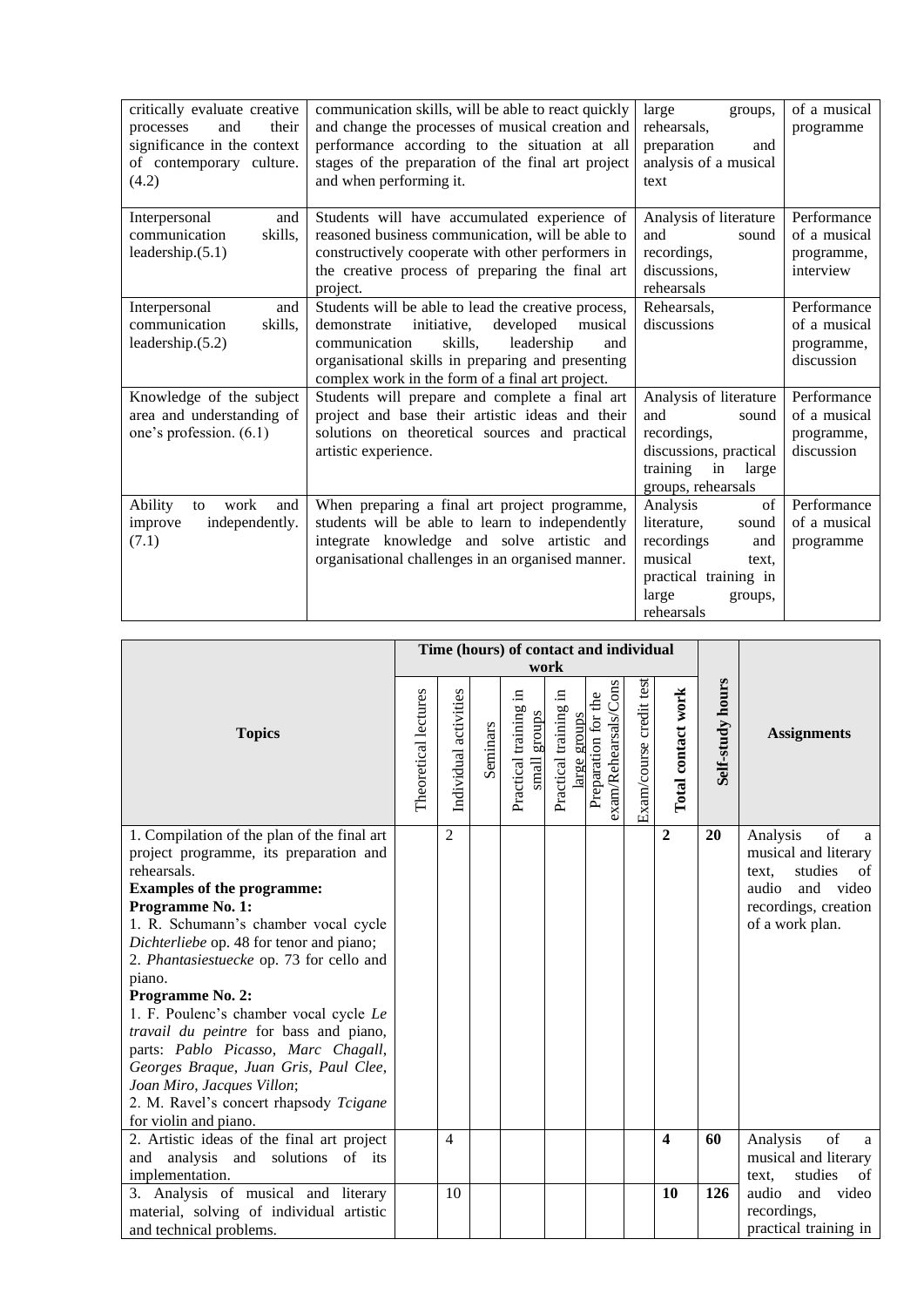| 4. Solving of ensemble and interpretive<br>problems.                                                  | 10 |  |  |   | 10 | 100 | large groups |
|-------------------------------------------------------------------------------------------------------|----|--|--|---|----|-----|--------------|
| 5. Preparation for the defence of the final<br>art project (concert performance of the<br>programme). | 6  |  |  |   | o  | 60  | Rehearsals   |
| 6. Defence (public performance of a<br>concert programme).                                            |    |  |  | ◠ |    |     |              |
| <b>Total:</b>                                                                                         | 32 |  |  |   | 34 | 366 |              |

| <b>Assessment</b><br>strategy                                       | Weight,<br>$\frac{0}{0}$ | <b>Deadline for</b><br>completing<br>the  | <b>Assessment criteria</b>                                                                                                                                                                                                                                                                                                                                                                                                                                                                                                                                                                                                                                                                                                                                                                                                                                                                                                                                                                                                                                                                                                                                                                                                                                                                                                                                                                                                                                                                                                                                                                                              |
|---------------------------------------------------------------------|--------------------------|-------------------------------------------|-------------------------------------------------------------------------------------------------------------------------------------------------------------------------------------------------------------------------------------------------------------------------------------------------------------------------------------------------------------------------------------------------------------------------------------------------------------------------------------------------------------------------------------------------------------------------------------------------------------------------------------------------------------------------------------------------------------------------------------------------------------------------------------------------------------------------------------------------------------------------------------------------------------------------------------------------------------------------------------------------------------------------------------------------------------------------------------------------------------------------------------------------------------------------------------------------------------------------------------------------------------------------------------------------------------------------------------------------------------------------------------------------------------------------------------------------------------------------------------------------------------------------------------------------------------------------------------------------------------------------|
|                                                                     |                          | assignments                               |                                                                                                                                                                                                                                                                                                                                                                                                                                                                                                                                                                                                                                                                                                                                                                                                                                                                                                                                                                                                                                                                                                                                                                                                                                                                                                                                                                                                                                                                                                                                                                                                                         |
| Defence<br>(Performance<br>of the Final<br>Master's Art<br>Project) | 100 %                    | During<br>the<br>final<br>exam<br>session | The permission to defend the final thesis is approved by the Head of the<br>Department of Accompaniment on the recommendation of the teacher<br>supervising the preparation of the Final Master's Art Project.<br>Requirements for the Final Master's Art Project:<br>A freely-selected, original and conceptually-developed artistic programme.<br>The programme may be performed with one or several soloists-vocalists<br>and/or instrumentalists. A part of the art project programme (maximum<br>30 %) may consist of the pieces prepared in previous years.<br>The defence of the Final Master's Art Project takes place in the form of an<br>open concert.<br>Programme duration is around 50 minutes.<br><b>Assessment criteria:</b><br>Originality of the concept of the programme;<br>Creativity, convincingness and professionalism of performance;<br>$\bullet$<br>Understanding of the artistic idea of the work being performed,<br>demonstration of a unique style of interpretation based on<br>historical knowledge and the tradition of performance;<br>Artistic maturity;<br>$\bullet$<br>Accurate performance of the selected repertoire in terms of<br>$\bullet$<br>musical text:<br>Professional accompaniment abilities;<br>٠<br>Sense of style, genre and form;<br>$\bullet$<br>Artistic quality of musical sound;<br>$\bullet$<br>Respective level of virtuoso abilities;<br>$\bullet$<br>Artistic abilities;<br>$\bullet$<br>Attributing meaning to a multilingual literary text;<br>٠<br>Understanding of the specific nature of vocal and instrumental<br>$\bullet$<br>music accompaniment. |

<span id="page-28-0"></span>

| <b>Author</b>                                            | <b>Publication</b><br>date (year) | <b>Title</b>                                         | <b>Publisher (place, publishing)</b><br>office) or web link |                                                                     |
|----------------------------------------------------------|-----------------------------------|------------------------------------------------------|-------------------------------------------------------------|---------------------------------------------------------------------|
| <b>Required study material</b>                           |                                   |                                                      |                                                             |                                                                     |
| Bauni, A.; Oehlmann,<br>W.; Sprau, K.; Stahmer,<br>K. H. | 2008                              | Reclams Liedführer                                   |                                                             | Stuttgart: Philipp Reclam jun.                                      |
| François-Sappey,<br>Brigitte;<br>Cantagrell,<br>Gilles   | 1994                              | Guide de la Mélodie et du<br>Lied                    |                                                             | Paris: Fayard                                                       |
| <b>Additional study material</b>                         |                                   |                                                      |                                                             |                                                                     |
| Bruveris, Jonas                                          | 2006                              | nacionalinis<br>Lietuvos<br>operos ir baleto teatras |                                                             | ir<br>Vilnius:<br>Mokslo<br>leidybos<br>enciklopediju<br>institutas |
| Guinn, John; Stone, Less                                 | 1996, 2001                        | Opera Encyclopedia                                   |                                                             | USA: Visible Ink Press                                              |